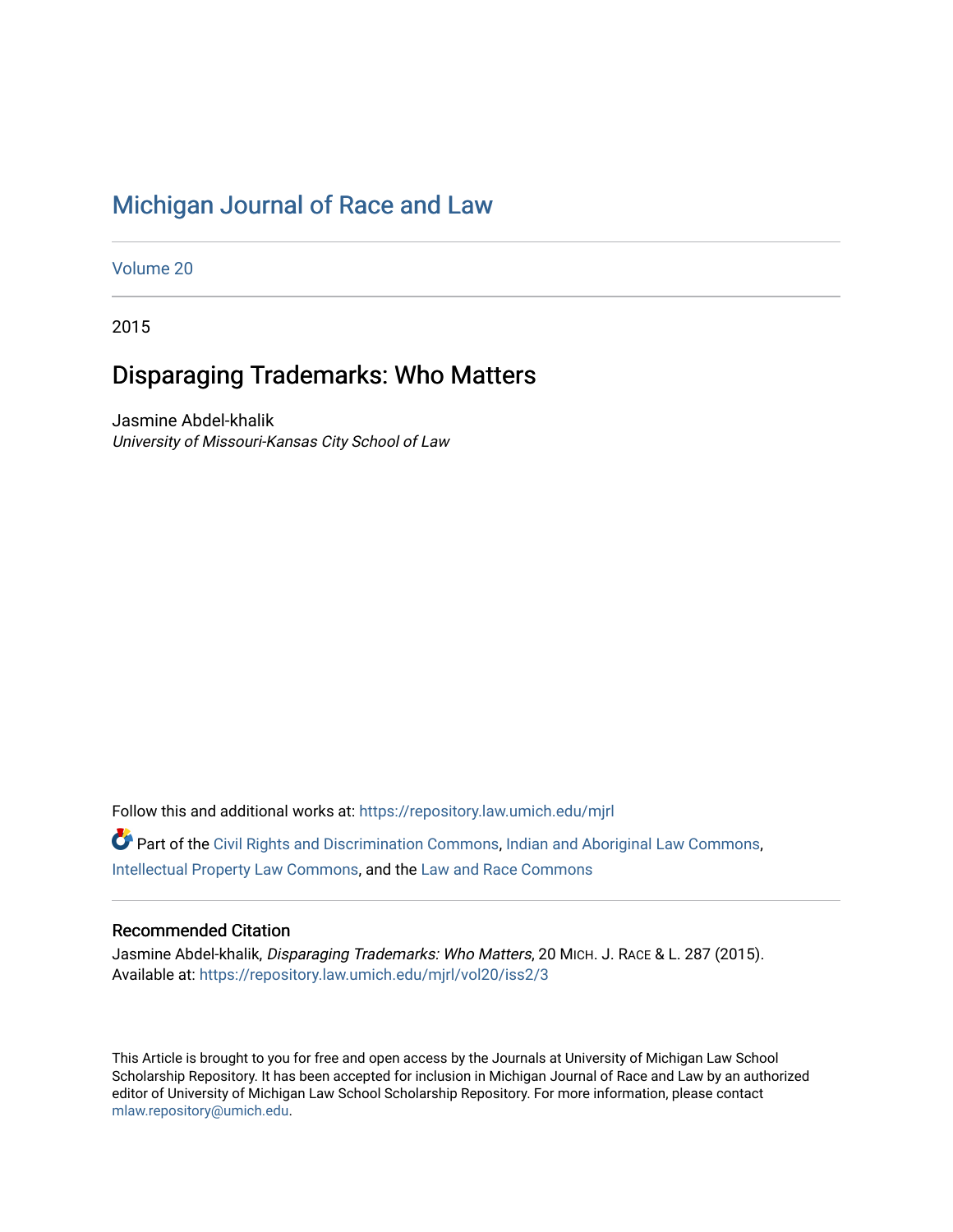## DISPARAGING TRADEMARKS: WHO MATTERS

*Jasmine Abdel-khalik\**

*For more than a century, non-majority groups have protested the use of trademarks comprised of or containing terms referencing the group—albeit for various reasons. Under the 1946 Lanham Act, Congress added a prohibition against registering disparaging trademarks, which could offer protection to non-majority groups targeted by the use of trademarks offensive to members of the group. The prohibition remained relatively unclear, however, and rarely applied in that context until a group of Native Americans petitioned to cancel the Washington NFL team's trademarks as either scandalous, offensive to the general population, or disparaging, offensive to the referenced group. In clarifying the appropriate test for disparaging, however, the decision makers have overly analogizing the two prohibitions, rendering the disparaging trademark prohibition less effective in protecting non-majority groups from offensive trademarks.*

## TABLE OF CONTENTS

|     |                                            |                                                            | 288 |
|-----|--------------------------------------------|------------------------------------------------------------|-----|
| L   | MORALITY IN TRADEMARK ACQUISITION          |                                                            | 293 |
|     | А.                                         | Scandalous Registration Prohibition                        | 294 |
|     | В.                                         | The Legislative Development of the Disparaging Prohibition |     |
|     |                                            |                                                            | 298 |
|     |                                            | C. The Pre-Harjo Disparaging Decisions                     | 301 |
| Н.  | THE DISPUTE OVER THE WASHINGTON TEAM MARKS |                                                            |     |
|     |                                            | AND ITS IMPACT ON DISPARAGEMENT                            | 305 |
| HL. | DETANGLING THE DISPARAGING PROHIBITION     |                                                            | 310 |
|     | A.                                         | The Practice of Blending Scandalous and Disparaging        |     |
|     |                                            | Registration Prohibitions                                  | 310 |
|     | B.                                         | Blending the Justifications Hides the Distinct Need for a  |     |
|     |                                            | Disparaging Prohibition                                    | 315 |
|     |                                            |                                                            | 318 |
|     |                                            |                                                            | 319 |
|     |                                            |                                                            |     |

<sup>\*</sup> Associate Professor of Law, University of Missouri-Kansas City School of Law. J.D., University of Michigan; B.A., Cornell University. The author is honored to participate in "The Highest Tribute: The Michigan Journal of Race & Law at 20" Symposium and greatly appreciates the fantastic comments and support from the symposium participants and the MJRL, especially Professor Martha Jones and the editors of the MJRL. The author also thanks commentator Bruce Boyden and the participants of The First Annual Mosiac Conference: Diverse Voices in IP Scholarship as well as my UMKC colleagues who participated in the UMKC Law Faculty Development Workshop Series. Additional thanks to the UMKC Law Foundation for its research grant, which supported this Article, and the support of my family.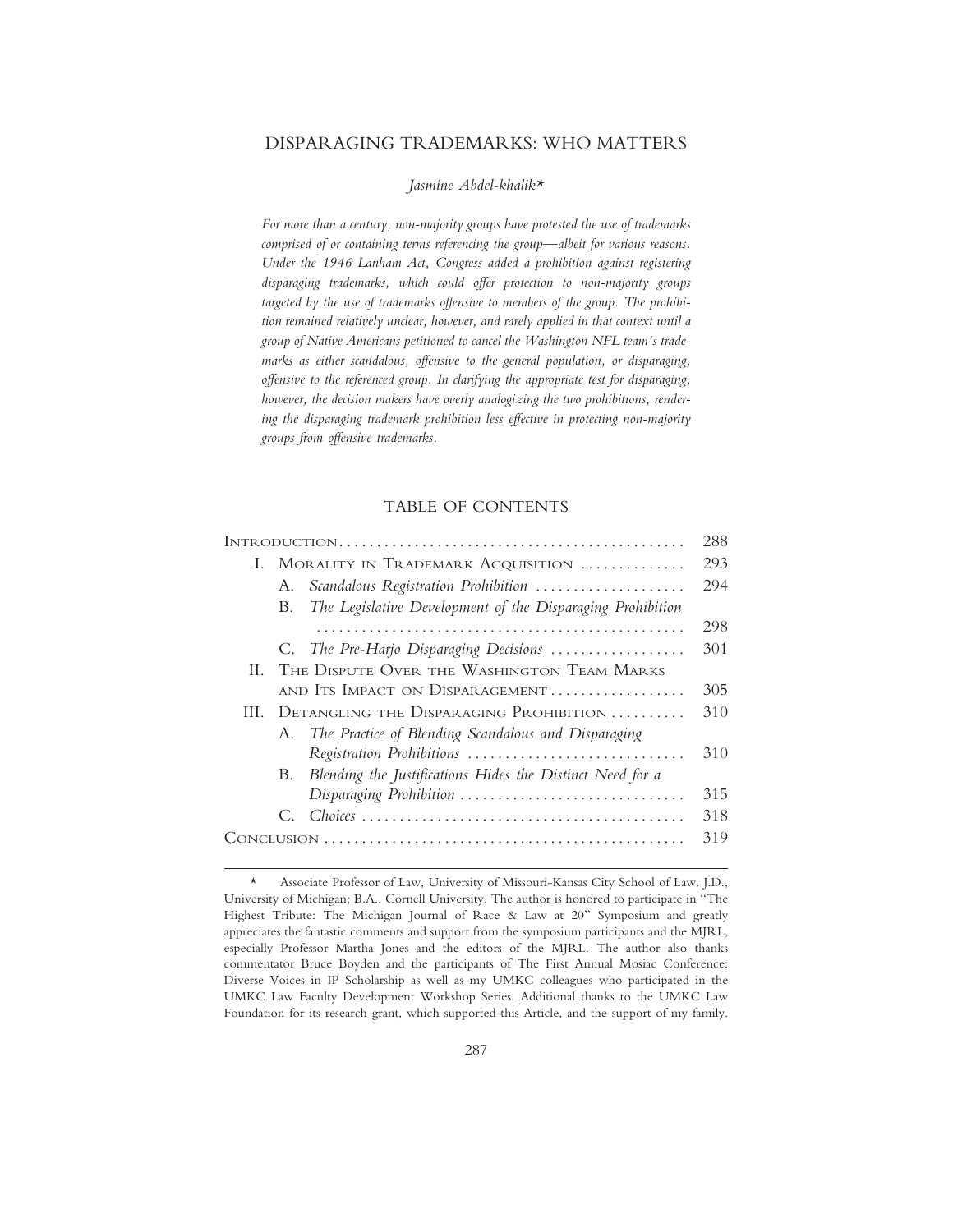### INTRODUCTION

[Speaker 1] I am trying to speak of this matter generally, and the answer is that there is no necessity for it. There is no need for it. **There is no offense** being committed. There being no offense there should not be any such drastic punishment that would tie up not only our business, but a great deal of the business of our country, destroy trade-marks used throughout the civilized world, **cause a loss in the American industries** at the present time, just because of the **supersensitiveness** – and I say it with all respect – the supersensitive conscience of some very high-minded men. . . .

[Speaker 2] I want to call attention to the fact that we . . . feel that it is not for other people to sit in judgment upon our possible supersensitiveness, because we believe we are here representing the conscience of our domination[sic] in the question  $\ldots$ .<sup>1</sup>

In 1914, the Quaker Oats Company faced a serious challenge to all of its QUAKER trademarks.2 This challenge was not brought in court or before the predecessor to the United States Patent and Trademark Office (USPTO). Instead, the Society of Friends, commonly known as the Quakers, brought its challenge to the legislative branch, first supporting an Indiana state statute and then, finding the state statute ineffective, federal legislation to criminalize the commercial use of any religious society, church, or denomination's name or nickname.3 The Quakers sought these protections because the denomination was humiliated and offended by use of its nickname, and its good character, as a trademark to sell goods, including "Quaker whiskey, Quaker oats, Quaker engines, Quaker lace, and Quaker vegetables of every description, and an almost innumerable list of articles that have been put upon the market bearing the name 'Quaker.'"4 Speculating that businesses may adopt QUAKER as a trademark because Quakers have a reputation for being honest, the Quaker representative suggested that consumers might be more likely to trust products marked as

<sup>1.</sup> *Use of Name of Religious Organizations*: *Hearings on H.R. 15401 Before the H. Comm. on the Judiciary,* 63rd Cong., 3d Sess. 16 (1914) [hereinafter *Hearings on Use of Religious Org. Names*] (emphasis added). Speaker 1 was Mr. Lynden Evans, representing Quaker Oats Co. Speaker 2 was Mr. S.E. Nicholson, Chairman of the Friends Legislative Board, representing the Society of Friends a/k/a Quakers.

<sup>2.</sup> *See id.* at 5.

<sup>3.</sup> *Hearings on Use of Religious Org. Names*, *supra* note 1, at 5, 7, 10, 11.

<sup>4.</sup> *Id.* at 6 (testimony of Mr. Nicholson, Chairman of the Friends Legislative Board); *see also Prohibition of Use in Commerce of Any Church Name*: *Hearing on S. 5262 Before a Subcommittee of the S. Comm. on the Judiciary*, 63rd Congress, 3d Sess. 12 (1914) [hereinafter *Hearing on Use of Any Church Name*].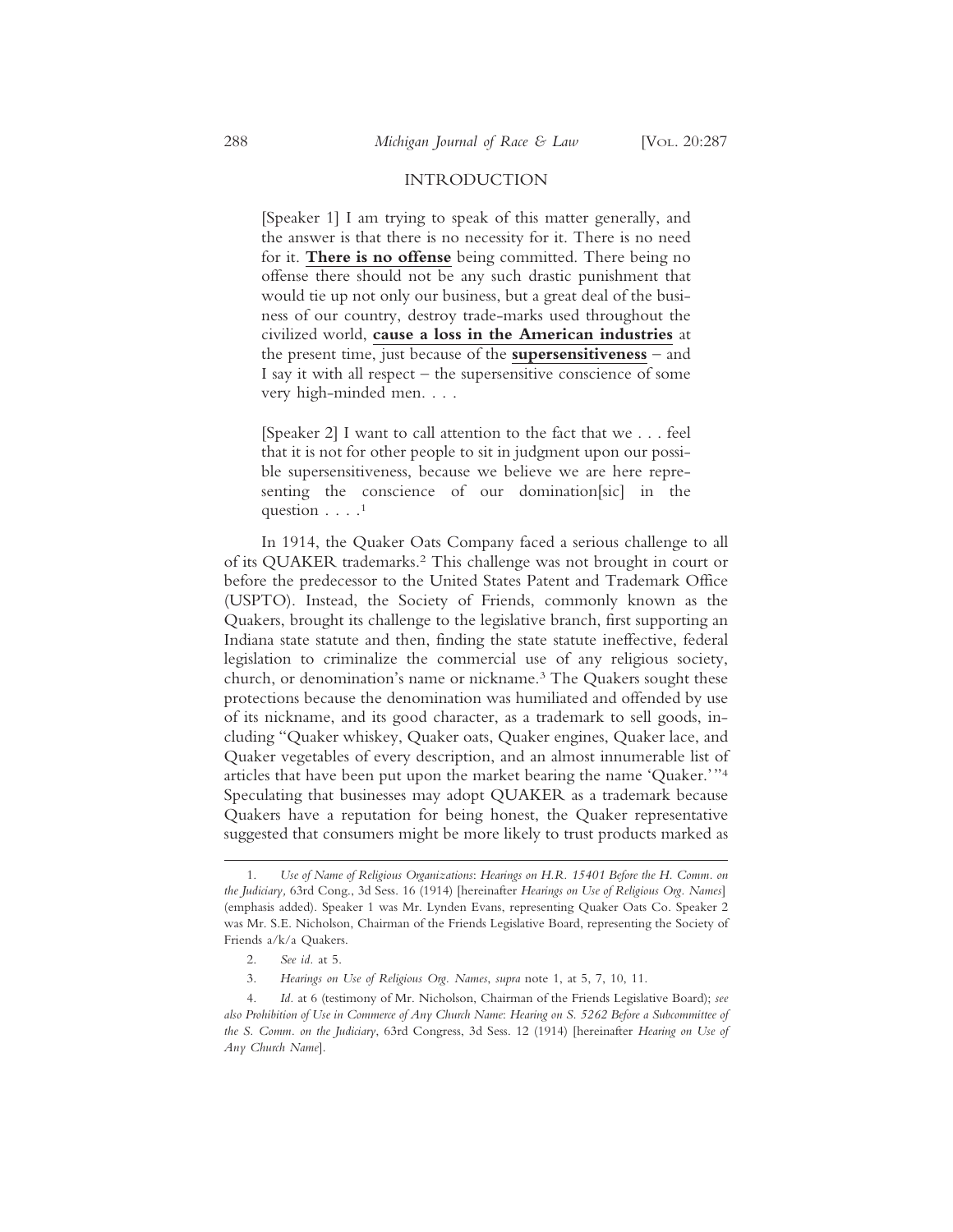Quaker.5 However, the heart of the objection is twofold: not only is commercialization "entirely foreign to the purposes of [its] existence[,]" but also has led non-Quakers to find the religion disreputable.<sup>6</sup>

The first QUAKER trademark for cereal was registered in 1877 (allegedly by Quakers),7 but the company itself was founded in its current incarnation in 1901.8 By 1914, Quaker Oats had already achieved great success.<sup>9</sup> Not surprisingly, therefore, Quaker Oats vociferously objected to a bill that would criminalize future use of QUAKER as a trademark, with its representative raising at least three themes: (1) there is no harm; (2) criminalizing trademarks, and stripping companies of existing trademarks, would hurt American businesses; and (3) any complaints are unwarranted and demonstrate excessive "sensitivity."10 The Quaker Oats representative also claimed that the bulk of Americans were not offended—suggesting that it is the general public's opinion that matters rather than people in the referenced group.11 In a contemporaneous news report, Quaker Oats also noted that there are other definitions for "Quaker,"12 perhaps suggesting that Americans may not even recognize Quaker Oats as related to the religious group. Of course, the figure of man dressed as a Quaker, which appeared on the packaging and advertisements, belies that suggestion.<sup>13</sup>

The QUAKER dispute highlights a dual narrative problem. On the one hand, a smaller group in American society<sup>14</sup> is offended by trademark

7. QUAKER OATS, *Quaker History: There's a Whole Lot of History in Our Whole Grain Oat*, http://www.quakeroats.com/about-quaker-oats/content/quaker-history.aspx [hereinafter *Quaker History*]; *Hearings on Use of Any Church Name*, *supra* note 4, at 7.

8. QUAKER OATS, *Quaker FAQs: When was the Quaker Oats Company founded?*, http:// www.quakeroats.com/about-quaker-oats/content/quaker-faq.aspx; *but see Hearings on Use of Religious Org. Names*, *supra* note 1, at 11-12 (noting that the business has been using QUAKER trademarks for forty years as of 1914).

9. *See Hearings on Use of Religious Org. Names*, *supra* note 1, at 12 (stating that the business was running between \$35 and \$40 million a year).

14. The Quaker representative noted that it believes only the Quakers, as a smaller religious group, were subjected to commercialization of its name as of 1914. He suggests that larger

<sup>5.</sup> *Hearings on Use of Any Church Name*, *supra* note 4, at 2-3.

<sup>6.</sup> *Id.* at 3-4, 12. At this time of American history, asserting that commercialization of religious terms is degrading in some way is not, in point of fact, unique to the Quakers. Starting within a few decades, other religious terms used for trademarks were rejected or cancelled as scandalous. *See infra* note 47. However, the successful objections were not only long ago but were also associated with larger religious denominations. One of the most recent objections, associated with a small religious organization, was rejected.

<sup>10.</sup> *See id.* at 16.

<sup>11.</sup> *See, e.g.*, *id.* at 11.

<sup>12.</sup> *See Quaker Oats Co. Won't Quit Using 'Quaker' as Name*, AKRON BEACON JOURNAL, *available at* http://www.ohio.com/news/dec-12-1914-quaker-oats-co-won-t-quit-usingquaker-as-name-1.547697 (republishing a Dec. 12, 1914 article on Dec. 8, 2014).

<sup>13.</sup> The QUAKER federal trademark registration included the figure of a man at least as far back as 1877, and the 1882 first national magazine advertisement includes a more familiar form of a man dressed as a Quaker. *See Quaker History*, *supra* note 7.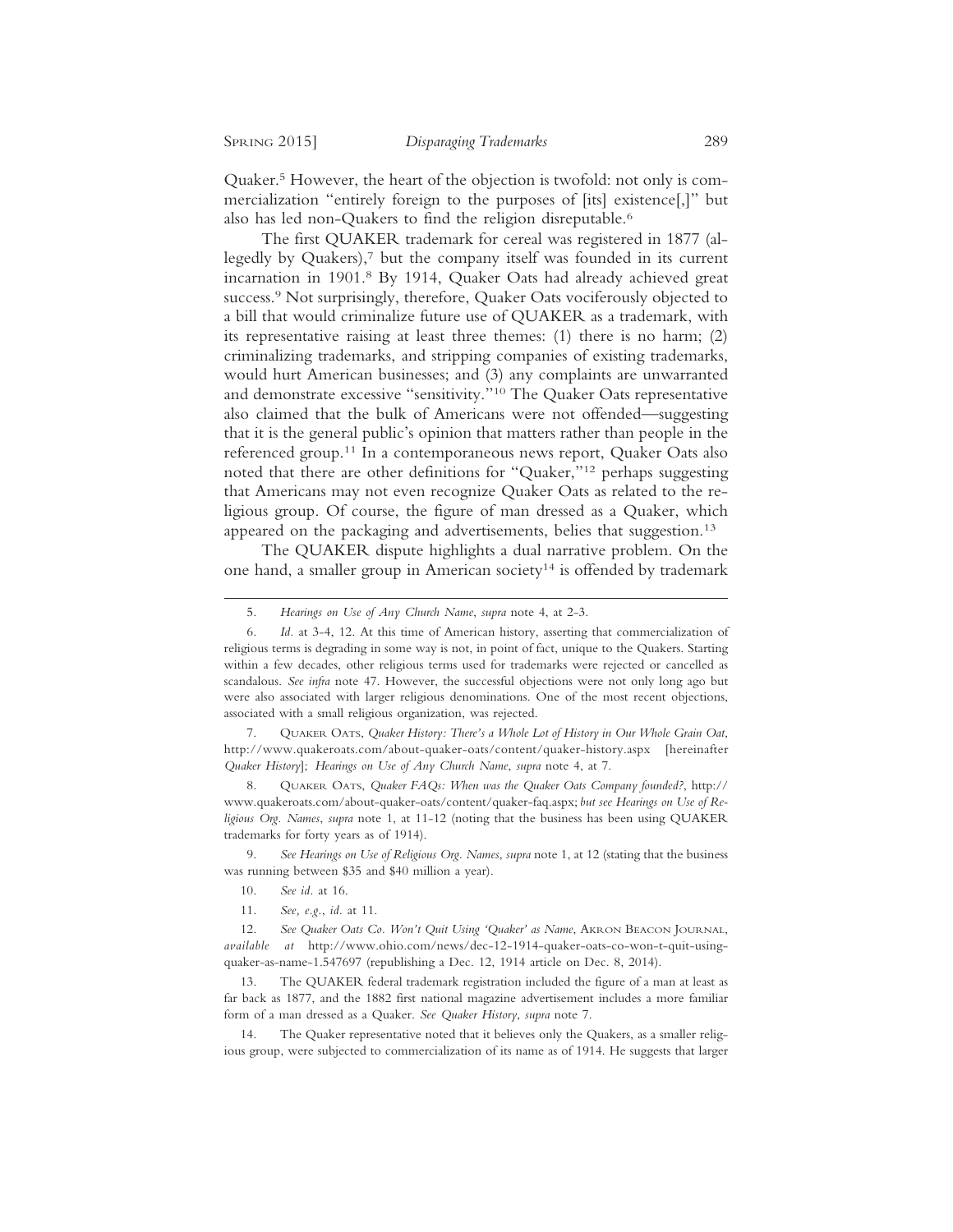use of a term that refers to that group in some way. On the other, the business trademark owner suggests that any such offensive is trivial, unimportant, or insignificant when weighed against economic interests. Further, the business may suggest that there are, in fact, other meanings that the American public would attach to the mark. In large part, this dispute centers around—who matters? In assessing whether a trademark, appearing in commerce, is offensive, whose feelings, interpretations, and meanings should be validated and who should be ignored?

This dual narrative is in even starker relief today because of the current dispute over the Washington NFL football team's name (hereafter "the Washington team") in various trademarks, originally *Harjo v. Pro Football, Inc.*15 and subsequently *Blackhorse v. Pro-Football, Inc*. 16 The Washington team's defense of its R\_\_S\_\_\_s mark is surprisingly parallel to that of Quaker Oats a century ago.17 The Washington team first argues that the marks do not cause any offense either because they are intended to honor Native Americans, including the team's first coach who claimed he was Native American,<sup>18</sup> or because they now are associated with a single football team's long and proud traditions.<sup>19</sup> Note that this argument incorporates another Quaker Oats argument that almost accuses those that object of some sort of self-aggrandizement or delusions of importance; specifically, because the term has different meanings, the referenced group should not claim that Americans will automatically associate the mark with the group rather than with one of the alternate meanings. Second, the Washington team suggests, albeit more obliquely than Quaker Oats did in 1914, that economics trump any pain caused by hurtful words by arguing that it is absolutely improper and unnecessarily costly to destroy trademark rights on the claimed basis of hurt feelings, especially after decades of

- 15. Harjo v. Pro Football, 30 U.S.P.Q.2d (BNA) 1828 (T.T.A.B. 1994).
- 16. Blackhorse v. Pro-Football, Inc., 2011 TTAB LEXIS 77 (T.T.A.B. Mar. 15, 2011).

17. This Article will focus on trademarks accused of being or found to be offensive to the general population or to specific groups within American society. Many of these offensive words will need to be reproduced in order to be recognized and discussed. However, the Washington team's dispute is of such prominence now that the term does not need to be reproduced to be discussed. As such, I intend to avoid reproducing it in its entirety except as necessary in quotes or in article titles.

18. *See* Richard Leiby, *The Legend of Lone Star Dietz: Redskins Namesake, Coach – and Possible Imposter?*, WASH. POST (Nov. 6, 2013), *available at* http://www.washingtonpost.com/ lifestyle/style/the-legend-of-lone-star-dietz-redskins-namesake-coach—and-possible-imposter/ 2013/11/06/a1358a76-466b-11e3-bf0c-cebf37c6f484\_story.html.

19. *See* John Keim, *Dan Snyder Defends 'Redskins*,' ESPN, (Oct. 10, 2013), http:// espn.go.com/nfl/story/\_/id/9797628/dan-snyder-defends-washington-redskins-name*; see also* Alison Harding, *Washington Redskins Owner Dan Snyder Defends Team Name in Letter*, CNN (Oct. 10, 2013), http://www.cnn.com/2013/10/09/us/washington-redskins-name/.

denominations would have protested much earlier and have been accorded protection. *Hearings on Use of Any Church Name*, *supra* note 4, at 3.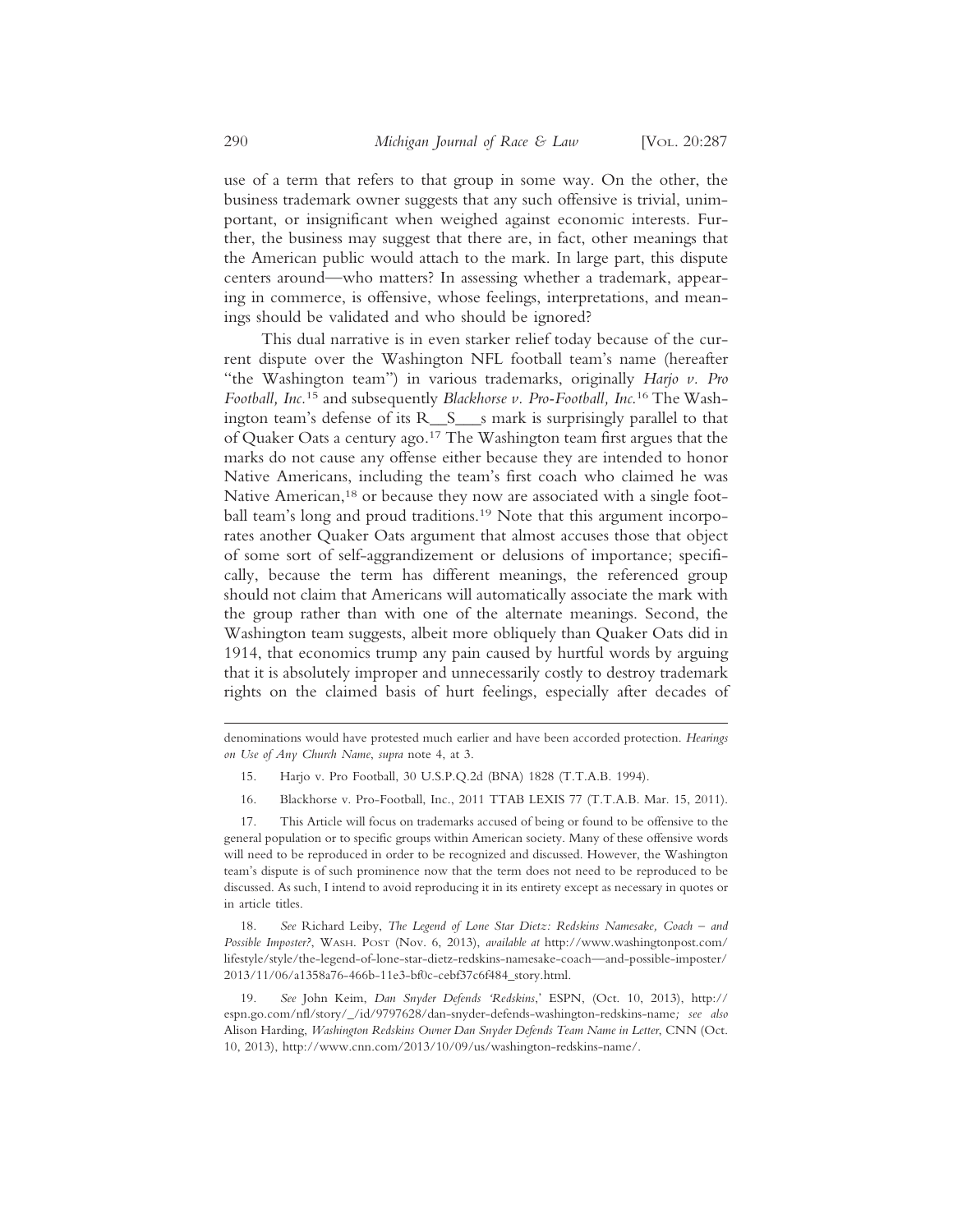use.20 And finally, there is the message that anyone from the targeted group who protests is simply overly sensitive, signaling both that their "sensitivities" are unwarranted and also that their feelings should be discounted or found insufficiently important to alter existing trademarks.<sup>21</sup>

In response to Quaker Oats, a Quaker representative argued that protection is needed precisely to avoid situations where the majority can disregard the harm caused to a minority group. Giving power to the protesting voices may be particularly important as recent studies substantiate the harm caused by, for example, the use of racial slurs or stereotypes upon both the targeted population and the perceptions of the general population.22 True, in some situations a majority group member or an entire majority group may be unaware or lack understanding of this harm. But when confronted with that information, what is the response? In the current Washington team situation, the response is to refuse to change the trademarks.

Prior to the challenge raised by several Native American protestors in 1992,23 there was little useful information as to whether or how the Lanham Act might protect non-majority populations from harm based upon trademarks. Still, they raised two arguments. First, the Washington team marks were scandalous, which prohibits registration of marks offensive to a

22. *See infra* Part III.B.

<sup>20.</sup> *See, e.g.*, Peter Keating, *What's in a name?*, ESPN (June 27, 2014), *available at* http:// espn.go.com/nfl/story/\_/id/9540075/dan-snyder-refuses-change-washington-redskins-mascotespn-magazine; *see also* Alicia Jessop, *Inside the Legal Fight to Change the Washington Redskins' Name*, FORBES (Oct. 15, 2013), *available at* http://www.forbes.com/sites/aliciajessop/2013/10/ 15/a-look-at-the-legal-fight-to-change-the-washington-redskins-name/; Tim Devaney, *What's in a name? Dumping 'Redskins' could have a major financial impact*, THE WASHINGTON TIMES (Oct. 17, 2013), *available at* http://www.washingtontimes.com/news/2013/oct/17/renaming-theredskins-could-have-a-major-financial/?page=all; Michelle FlorCruz, *Redskins Name Trademark Canceled: The Whole NFL Could Lose Millions*, INT'L BUS. TIMES (June 18, 2014), *available at* http://www.ibtimes.com/redskins-name-trademark-canceled-whole-nfl-could-lose-millions-1605022. The economics argument was part of the laches argument raised against the first cancellation petition filed against the Washington team's trademarks. *See, e.g.*, Pro Football, Inc. v. Harjo, 284 F. Supp. 2d 96, 143-44 (D.D.C. 2003). Because of the way that the court construed the laches argument, it only ran from the time an individual reaches his/her majority. *See* Pro-Football, Inc. v. Harjo, 415 F.3d 44, 48-49 (D.C. Cir. 2005). Therefore, the laches defense was obviated by a new filing with younger Native American petitioners. *See* Blackhorse v. Pro-Football, Inc., 2014 TTAB LEXIS 231, at \*124-32 (T.T.A.B. June 18, 2014).

<sup>21.</sup> On this point, the Washington football team's most recent argument has been that 90 percent of 1,000 Native Americans polled are not offended by the team name. *See* Keim, *supra* note 19. Among his proxies, the argument is made more strongly (even while recognizing that some are offended). *See, e.g.*, Sean Gregory, *A Mysterious Defense of the Washington Redskins Name*, TIME (Oct. 11, 2013), *available at* http://keepingscore.blogs.time.com/2013/10/11/amysterious-defense-of-the-washington-redskins-name/. And then there are those who make the argument more forcefully, stridently, and offensively. I choose not to air their offensive tirades, but they are easily found on the Internet.

<sup>23.</sup> Harjo v. Pro Football, 30 U.S.P.Q.2d (BNA) 1828 (T.T.A.B. 1994).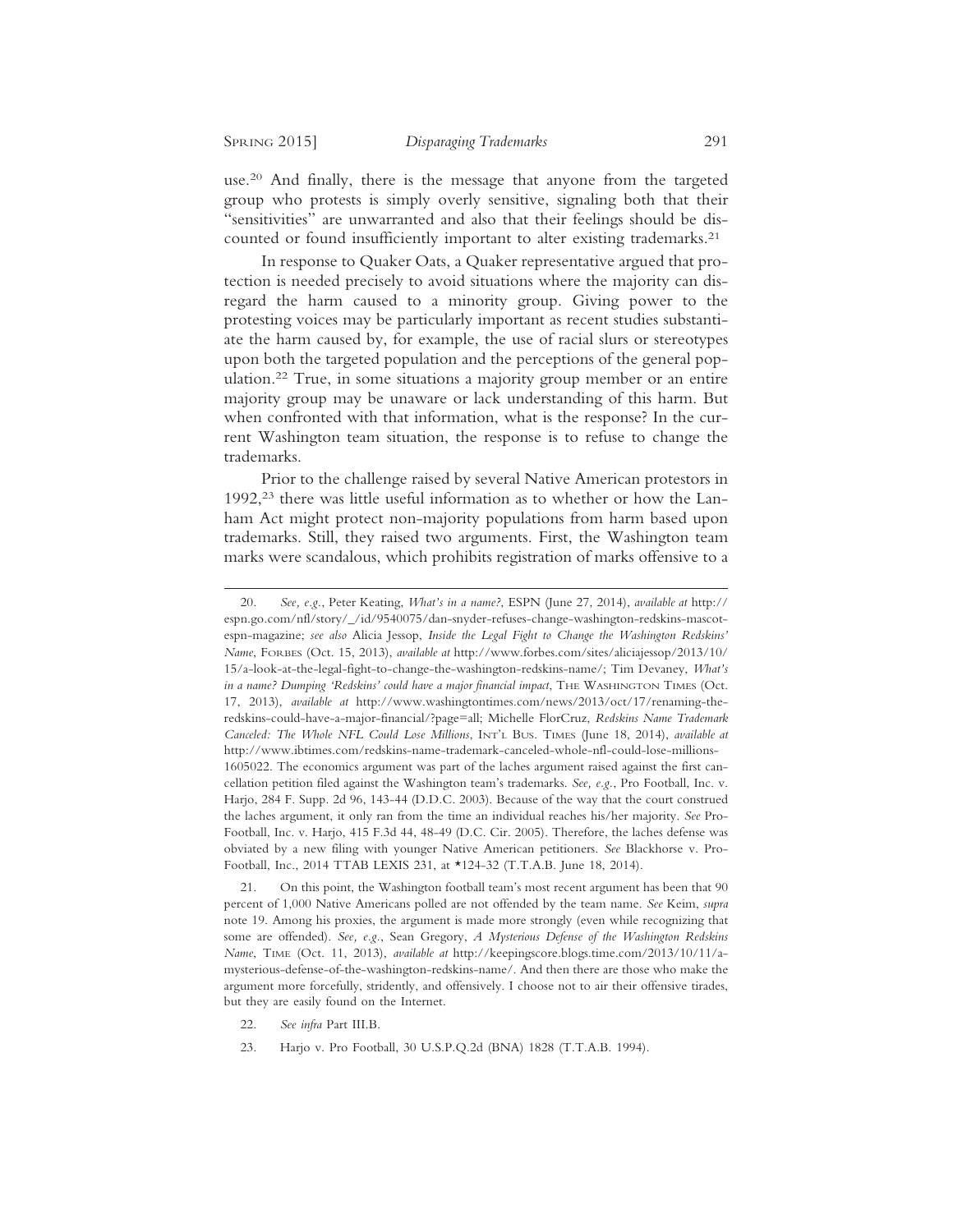substantial composite of the general public at the time of registration.<sup>24</sup> Possibly, the petitioners believed that the "substantial composite of the general public" requirement could be satisfied by one small group, Native Americans. Although unlikely in modern jurisprudence,<sup>25</sup> it occasionally happened in the past. Otherwise, it is unclear why they raised the scandalous objection as it is doubtful that they could prove that a substantial composite of non-Native Americans in relevant time periods were offended by the racial slur against Native Americans. The inability to count on non-Native Americans supporting their scandalous claim is particularly stark given not only our historical treatment of Native Americans, but also because Native Americans comprise such a small percentage of the American population.26 Without support from other people in the general population, Native American voices are not sufficient to succeed in a scandalous prohibition argument.

Second, the petitioners also argued that the marks were disparaging—a registration prohibition that was very unclear in scope at the time but seemed like it might have some power.<sup>27</sup> Over the long and tortured course of this dispute, the scope of disparaging has been clarified but in ways that undermine the necessary protection for non-majority groups. This problem may stem from the faulty premise that these two prohibitions are parallel in scope, purpose, and justification. In fact, such parallels diminish the protection afforded non-majority groups when the sensibilities of the majority are not offended. While not easily remedied, it would help to refocus the disparaging prohibition, when applied to claims based on identity or religious issues, on ameliorating harm caused by reinforcing stereotypes and bias.

<sup>24.</sup> *See id.*

<sup>25.</sup> Recent decisions affirm that a single market segment is insufficient to constitute the requisite substantial composite of the general population. *See, e.g.*, *In re* Brunetti, 2014 WL 3976439 (T.T.A.B. Aug. 1, 2014).

<sup>26.</sup> According to the 2010 Census, there are 5.2 million Native Americans (including Alaska Natives) in the United States, which is .9% of the total American population. *See* Tina Norris, Paula L. Vines, & Elizabeth M. Hoeffel, *The American Indian and Alaskan Native Population: 2010 Census Briefs*, *available at* http://www.census.gov/prod/cen2010/briefs/c2010br-10.pdf; U.S. CENSUS BUREAU, *2010 Census Data*, *available at* http://www.census.gov/2010cen sus/data/.

<sup>27.</sup> Periodically, including in the Washington team's dispute, First Amendment objections are raised. To date, such concerns have been rejected because of the limited scope of the federal registration system and the fact that any such marks can continue to be used and protected under the common law. *See, e.g.*, *In re* Fox, 702 F.3d 633, 635 (Fed. Cir. 2012); *In re* McGinley, 660 F.2 481, 484 (C.C.P.A. 1981). This Article will not address the First Amendment concerns.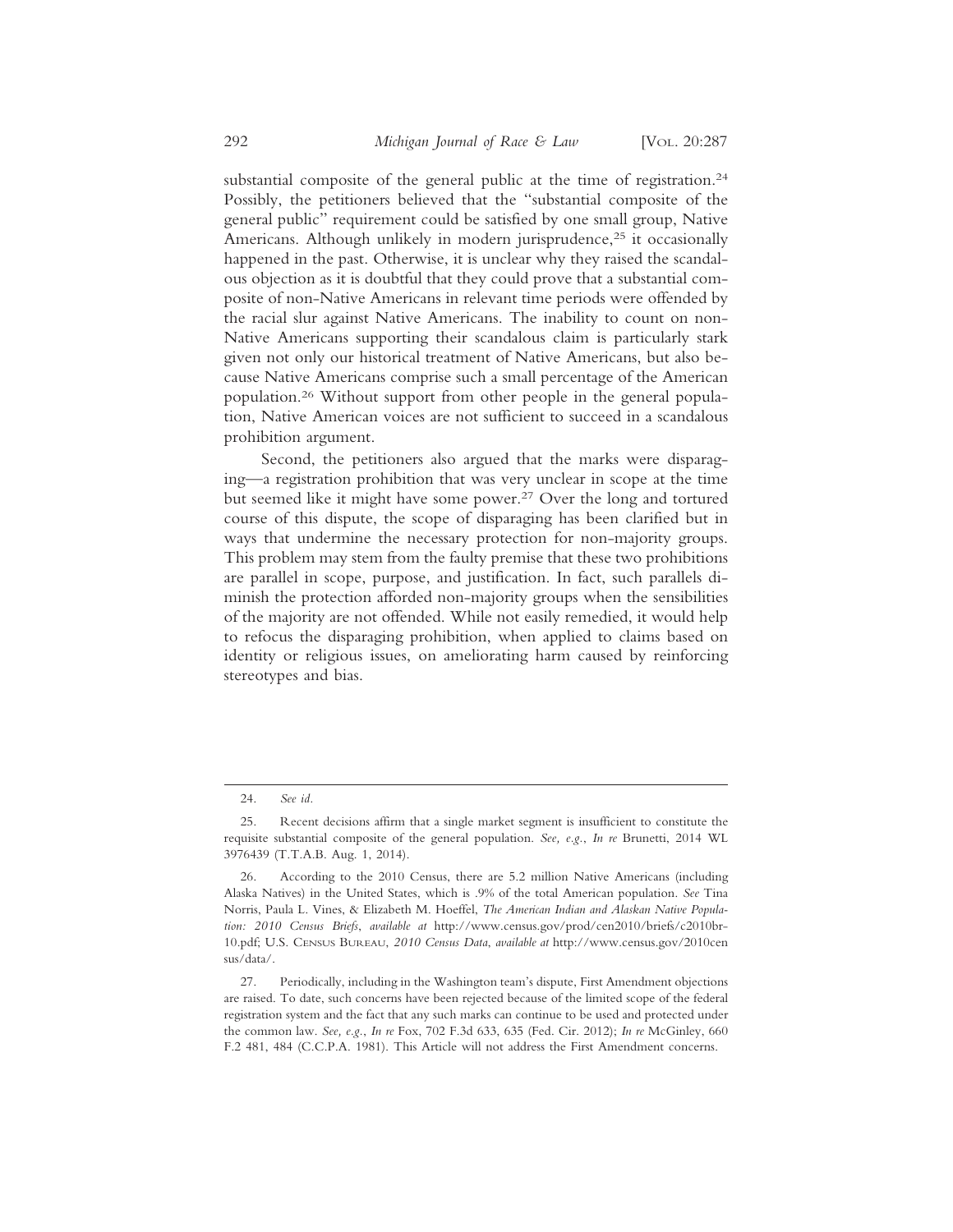#### SPRING 2015] *Disparaging Trademarks* 293

#### I. MORALITY IN TRADEMARK ACQUISITION

When an entity, whether an individual, a company, a partnership, or the like, has a new product (good or service)<sup>28</sup> to offer for sale, it needs a symbol. This symbol will identify for the consumer the source of the product and give the consumer information about the product itself.29 For example, after buying and drinking a Coca-Cola soda, the consumer can identify that product in the future by simply looking for the COCA-COLA trademark on a soda. That trademark denotes that the source of the soda is the same as the prior source.30 It also provides information for the consumer regarding the expected quality and experiential characteristics of the product because the consumer can use the trademark to find the product previously described or experienced.31 Consequently, trademark law is commonly seen as a species of unfair competition law, a means for protecting consumers from deception.32

Several types of symbols are prohibited or limited from being trademarks because they undermine the ability of the symbol to serve its unfair competition purpose. For example, a symbol is prohibited from becoming a trademark for a particular product if it is deceptive, meaning that it seems to describe a characteristic of the product that would influence the buyer's purchasing decision, but in fact that product does not have that characteristic.33 As it tricks the consumer into buying the product, a deceptive mark would provide an unfair advantage.<sup>34</sup> Because trademark protection began in the common law, these concerns were captured by common law jurisprudence.35 When Congress created a federal trademark system, which supplements rather than supplants common law protection, it captured many of those same prohibitions and restrictions.<sup>36</sup>

<sup>28.</sup> Trademarks actually denote a symbol associated with goods, and service marks denote symbols associated with services. *See, e.g.*, 15 U.S.C. §1127 (2014). For the purpose of this Article and as in common parlance, the term trademark will be used throughout to encompass both trademarks and service marks.

<sup>29.</sup> *See* J. THOMAS MCCARTHY, MCCARTHY ON TRADEMARKS AND UNFAIR COMPE-TITION §2:3 (4th ed., 2014).

<sup>30.</sup> *See id.*

<sup>31.</sup> *See id.* at §2:5.

<sup>32.</sup> *See id.* at §2:1; ANNE GILSON LALONDE, GILSON ON TRADEMARKS §1.03 (2014).

<sup>33.</sup> *See* 15 U.S.C. §1052(a) (2014); *see, e.g.*, Daesang Corp. v. Rhee Bros., Inc., 2005 U.S. Dist. LEXIS 9066, at \*31-35 (D. Md. May 13, 2005).

<sup>34.</sup> *See, e.g.*, Worden v. Cal. Fig Syrup Co., 187 U.S. 516, 528 (1903).

<sup>35.</sup> *See* MCCARTHY, *supra* note 29, §3:1; There is some suggestion that deceptive marks, marks that appear to describe the associated products but in fact do not, were perceived as immoral. *See* WILLIAM HENRY BROWNE, A TREATISE ON THE LAW OF TRADE-MARKS AND ANALOGOUS SUBJECTS (FIRM-NAMES, BUSINESS-SIGNS, GOOD-WILL, LABELS, & C.) 238-39 (Little, Brown, and Co. 1873).

<sup>36.</sup> In the current trademark act, most, although not all, of the relevant restrictions and prohibitions can be found in 15 U.S.C. §1052 (2014).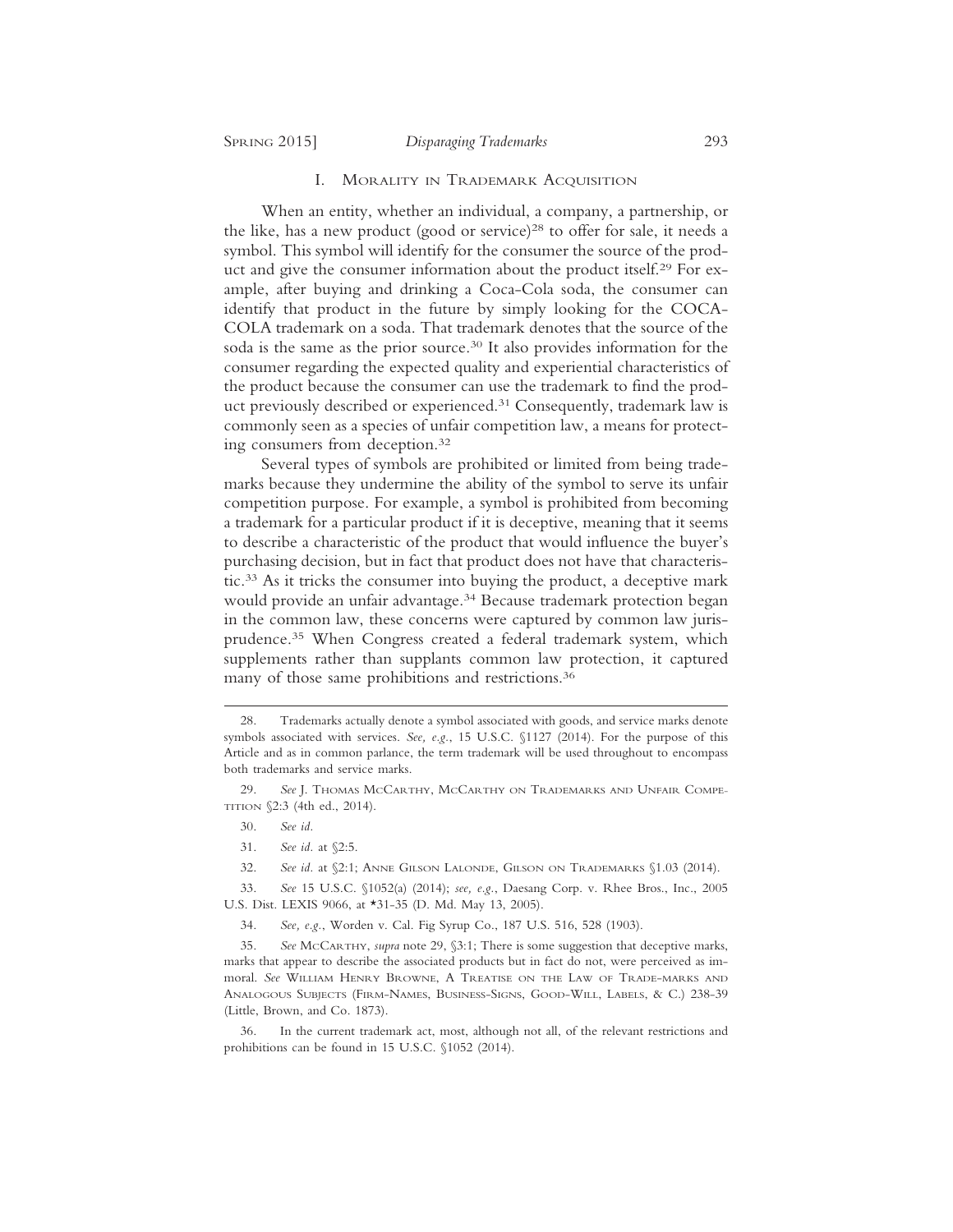However, there are two prohibitions that appear to have little United States common law antecedent: scandalous and disparaging. Neither of these prohibitions, on their face, relate to concerns of unfair competition. Instead, they appear to have some sort of moral or public order justification. This fundamental difference renders the considerations used to shape other prohibitions inapplicable. Because they lack precedent in common law jurisprudence or clear connective tissue with other prohibitions, their respective scopes have been defined in their application and in light of each other.

#### A. *Scandalous Registration Prohibition*

In the 1905 Trademark Act,<sup>37</sup> Congress first included a prohibition against registering marks that consist of or comprise immoral or scandalous matter. Apparently added at the last minute to the legislation, the direct legislative history provides little express information regarding Congress' intent in enacting this prohibition nor its expected parameters. However, there are some useful hints. Similar prohibitions related to immorality were proposed previously,38 and at least one early legal commentator believed immorality to be a viable argument against trademark acquisition under prior acts.39 There is other indirect, relevant legislative history evidencing the Senate's exposure to various international trademark laws before 1900, many of which contained a similar prohibition.<sup>40</sup> By 1900, the Commission appointed to revise our trademark law also considered many foreign trademark laws, presumably to evaluate what provisions may be incorporated into U.S. law.41 In 1902, the Commissioners presented alternative proposals precluding trademark protection based upon immorality, including one proposal that contained the precise language adopted in 1905.42

It was decades before administrative decisions and courts began to interpret the scandalous prohibition by considering if it "would be shock-

<sup>37.</sup> Trademark Act of 1905, ch. 592, 33 Stat. 724, 725.

<sup>38.</sup> *See, e.g.*, H.R. REP. NO. 52-1860, at 3 (1892) (suggesting limiting registration to "marks and labels . . . as are not offensive to public sentiment or morals.").

<sup>39.</sup> BROWNE, *supra* note 35, at 239; *see also* Hughes v. Alfred H. Smith Co., 205 F. 302, 315 (S.D.N.Y. 1913).

<sup>40.</sup> Jasmine Abdel-khalik, *To Live in In-"Fame"-y: Reconceiving Scandalous Marks as Analogous to Famous Marks*, 25 CARDOZO ARTS & ENT. L.J. 173, 198-99 (2007); *see, e.g.*, S. EXEC. DOC. NO. 52-149, at 495 (1893); S. EXEC. DOC. NO. 52-8, pt. 2 at 354, 357, 359 (1891); S. EXEC. DOC. NO. 51-177, at 1-2 (1890); S. EXEC. DOC. NO. 51-57, at 60 illus. (1890). The U.S. also joined the Paris Convention for the Protection of Industrial Property in 1887, which allowed treaty members to reject trademark registrations if contrary to morals and to public order. 21 U.S.T. 1583, 828 U.N.T.S. 305, *available at* http://www.wipo.int/treaties/en/ip/ paris/index.html; *see also* H.R. REP. NO. 50-3281, at 5 (1890).

<sup>41.</sup> S. DOC. NO. 56-20, at 40-43, 55 (1902).

<sup>42.</sup> *See id.* at 66, 130.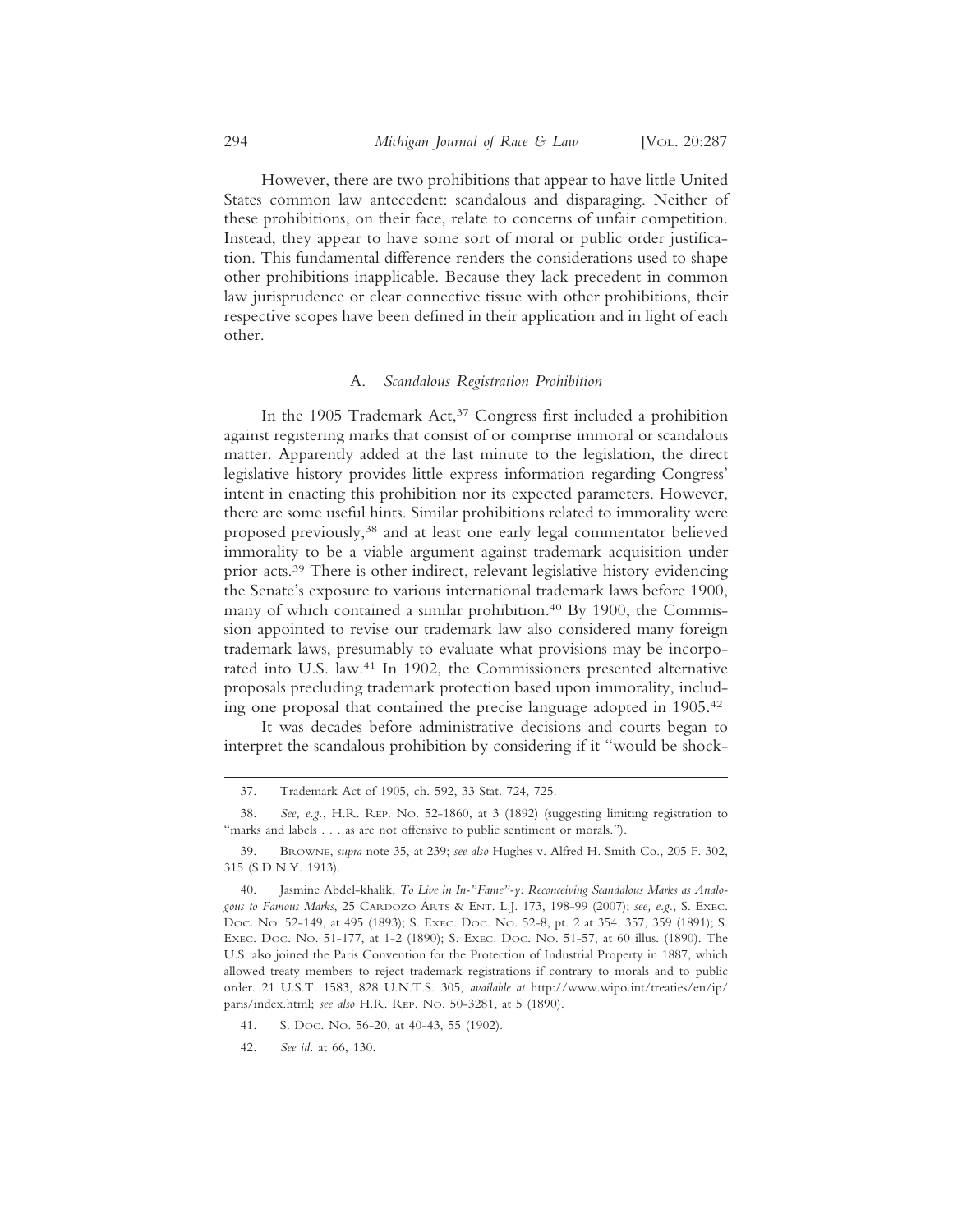ing to the sense of propriety or call out condemnation."43 Eventually, reviewing bodies developed a two-part test for scandalous: (1) determine the likely meaning of the mark in the context of the associated goods or services in the application, any other elements in the mark, and the marketplace; and (2) evaluate if a substantial composite (not necessarily a majority) of the general public would find the mark to be scandalous based upon attitudes contemporary to the application.<sup>44</sup> Over the decades, this prohibition has been assessed for marks that fall into the following categories:<sup>45</sup> (1) political imagery;<sup>46</sup> (2) religious terms and icons;<sup>47</sup> (3) identity issues involving race, gender, and sexual orientation;<sup>48</sup> (4) sexual matter

44. *See In re* McGinley, 660 F.2d at 485; *see also In re* Red Bull GmbH, 2006 TTAB LEXIS 136, at \*18 (T.T.A.B. Feb. 15, 2006) (affirming refusal of BULLSHIT for various drinks (alcoholic and non-alcoholic) and various services as scandalous).

45. *See* Abdel-khalik, *supra* note 40, at 200-10; *see also* Stephen R. Baird, *Moral Intervention in the Trademark Arena: Banning the Registration of Scandalous and Immoral Trademarks*, 83 TMR 661, 701-28 (1993).

46. *See, e.g.*, *In re* Advanced Armament Corp. LLC, 2013 TTAB LEXIS 601 (T.T.A.B. Nov. 29, 2013) (reversing refusal of ADVANCED ARMAMENT CORP. SILENCERS with a Statue of Liberty design holding a gun with silencer for firearms); *In re* Old Glory Condom Corp., 26 U.S.P.Q.2d (BNA) 1216 (T.T.A.B. 1993) (reversing refusal of OLD GLORY CON-DOM CORP and flag/condom design for condoms); *Ex parte* Marta Maid Mfg. Co. 37 U.S.P.Q. (BNA) 156 (Comm'r Pats. 1938) (affirming refusal of QUEEN MARY (and design) for underwear); *Ex parte* Banner Cigar Mfg. Co., 1909 C.D. 9 (affirming refusal to register the portrait and signature of Grover Cleveland for cigars).

47. *See, e.g.*, *In re* In Over Our Heads, Inc., 16 U.S.P.Q.2d (BNA) 1653 (T.T.A.B. 1990) (reversing refusal to register MOONIES and design for a pants-dropping doll); *In re* Waughtel, 138 U.S.P.Q. (BNA) 594 (T.T.A.B. 1963) (reversing refusal to register AMISH with a picture of a man smoking a cigar for cigars and cigar boxes); *In re* Reemtsma Cigarettenfabriken, 122 U.S.P.Q. (BNA) 339 (T.T.A.B. 1959) (affirming refusal to register SENUSSI for cigarettes); *In re* Sociedade Agricola E. Comercial Dos Vinhos Messias, 159 U.S.P.Q. (BNA) 275 (T.T.A.B. 1968) (affirming refusal of MESSIAS for wine and brandy); *In re* P.J. Valckenberg, 122 U.S.P.Q. (BNA) 334 (T.T.A.B. 1959) (affirming refusal of MADONNA for wines); *Ex parte* Summit Brass & Bronze Works, Inc., 59 U.S.P.Q. (BNA) 22 (Comm'r Pats. 1943) (affirming refusal of AGNUS DEI (and picture) for metallic tabernacle safes); *In re* Riverbank Canning Co., 95 F.2d at 328 (affirming refusal of MADONNA for wine).

48. *See, e.g., In re* Lombardi, 2013 TTAB LEXIS 337 (T.T.A.B. June 14, 2013) (affirming refusal for PROTECT THE COOCH! for various types of clothing); *In re* Love Bottling Co., 2005 TTAB LEXIS 261 (T.T.A.B. June 22, 2005) (affirming refusal to register W.B. WIFE BEATER for T-shirts); *In re* Mothers and Fathers Italian Ass'n, 2000 TTAB LEXIS 52 (T.T.A.B. Feb. 11, 2000) (reversing refusal of MAFIA BRAND for various foods); *In re* Undeas, Inc., 2000 TTAB LEXIS 39 (T.T.A.B. Jan. 28, 2000) (reversing refusal of JUNIOR M.A.F.I.A. for musical tapes/discs and concerts/performances); *In re* Runsdorf, 171 U.S.P.Q. (BNA) 443 (T.T.A.B. 1971) (affirming refusal of BUBBY TRAP for bras); *see also* Bromberg v. Carmel Self Serv., Inc., 198 U.S.P.Q. (BNA) 176 (T.T.A.B. 1978) (denying motions to dismiss for opposition to ONLY A BREAST IN THE MOUTH IS BETTER THAN A LEG IN THE HAND

<sup>43.</sup> *In re* Riverbank Canning Co., 95 F.2d 327, 328 (C.C.P.A. 1938). Although some have tried to analogize scandalous trademarks and obscenity, reviewing bodies specifically have held that they are not comparable because there is a lower threshold for objectionable material under scandalous as compared to obscenity. *See, e.g.*, *In re* McGinley, 660 F.2d 481, 485-86 (C.C.P.A. 1981); *In re* Brunetti, 2014 WL 3976439, at \*2 (T.T.A.B. Aug. 1, 2014).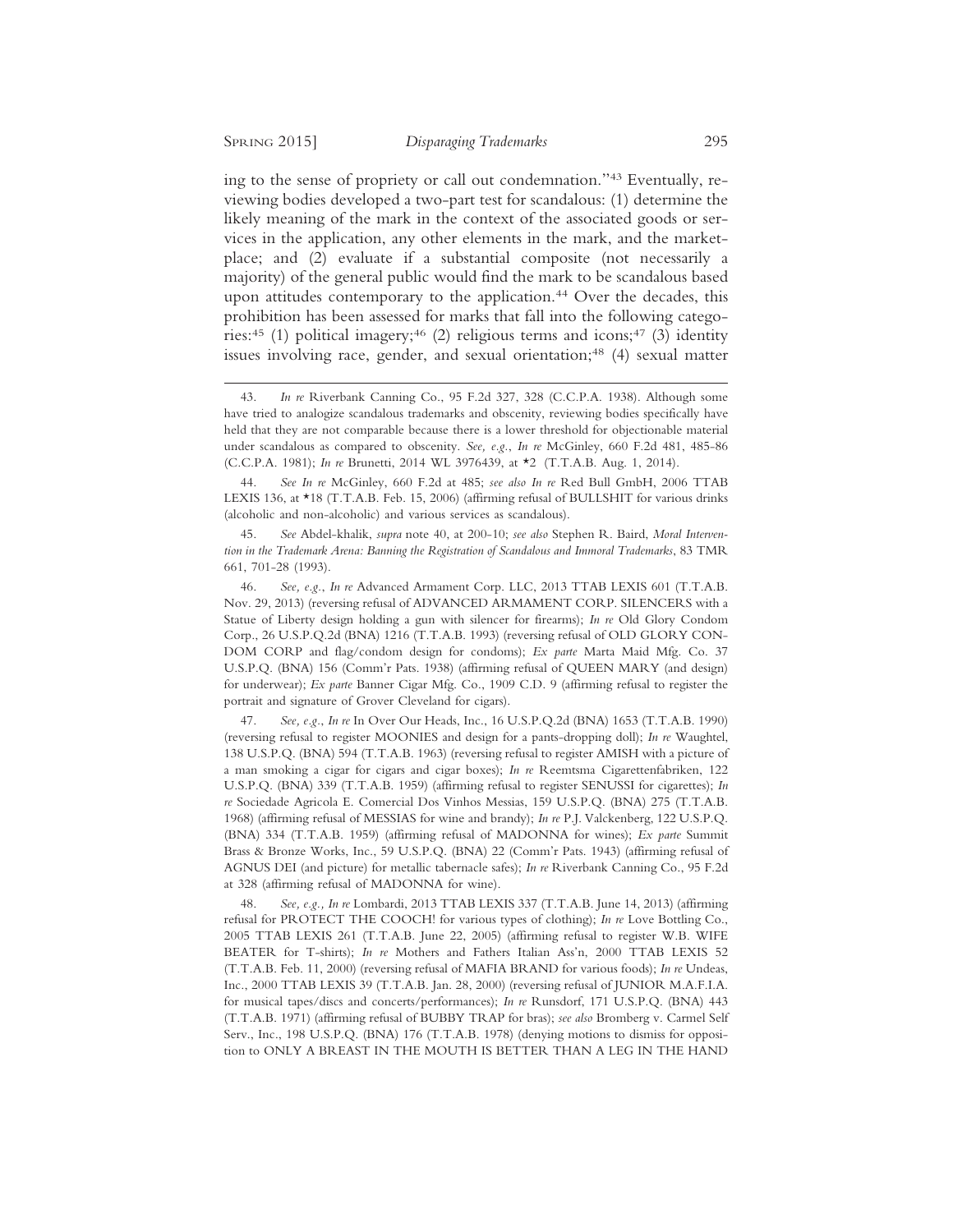(vulgar); $49$  (5) profanity (vulgar); $50$  and (6) illegality. $51$  These categories are

for restaurant services); *see also* DYKES ON BIKES, U.S. Trademark Application Serial No. 78/ 281,746 (filed July 31, 2003); Office Action from Sharon A. Meier, Trademark Attorney, to Brooke Oliver (Feb. 20, 2004). The opposition to DYKES ON BIKES was eventually dismissed on standing grounds. *See* McDermott v. San Francisco Women's Motorcycle Contingent, 240 Fed. Appx. 865 (Fed. Cir. 2007).

49. *See, e.g.*, *In re* Blvd. Entm't, 334 F.3d 1336 (Fed. Cir. 2003); (affirming refusal to register 1-800-JACK-OFF for adult-oriented phone conversations); *In re* Mavety Media Grp., 33 F.3d 1367 (Fed. Cir. 1994) (remanding after vacating refusal of BLACK TAIL for an adult entertainment magazine); *In re* McGinley, 660 F.2d at 481 (affirming refusal for a mark comprised of a photograph of a nude man and woman kissing while male genitalia appears to be exposed for a sex related newsletter and social club services); *In re* Fox, 702 F.3d 633 (affirming refusal to register COCK SUCKER and design for rooster-shaped chocolate lollipops); *In re* Manwin/RK Collateral Trust, 2014 TTAB LEXIS 270 (T.T.A.B. July 3, 2014) (affirming refusal for MOM-SBANGTEENS for adult-oriented web site services); *In re* Betty Bangs, LLC, 2013 TTAB LEXIS 383 (T.T.A.B. July 9, 2013) (affirming refusal of I BANGED BETTY for various types of clothing); *In re* Mackman, 2011 WL 810206 (T.T.A.B. Feb. 9, 2011) (reversing refusal to register COCKTALES for a variety of entertainment services); *In re* RK Netmedia, Inc., 2009 TTAB LEXIS 389 (T.T.A.B. May 21, 2009) (affirming refusal of CUMFIESTA and CUM-GIRLS for adult oriented internet material); *In re* Shearer, 2009 TTAB LEXIS 374 (T.T.A.B. May 14, 2009) (affirming refusal of PUSSY NATURAL ENERGY (and design) for various non-alcoholic drinks); Boston Red Sox Baseball Club Ltd. v. Sherman, 88 U.S.P.Q.2d (BNA) 1581 (T.T.A.B. Sept. 9, 2008) (sustaining opposition to SEX ROD and design for various types of clothing); *In re* Carlson, 2007 TTAB LEXIS 651 (T.T.A.B. Aug. 28, 2007) (affirming refusal of YOU CUM LIKE A GIRL for clothing); *In re* Douglas and Watson, 2004 TTAB LEXIS 524 (T.T.A.B. Sept. 7, 2004) (affirming refusal of THE BEARDED CLAM for restaurant services); *In re* Wilcher Corp., 1996 TTAB LEXIS 28 (T.T.A.B. June 13, 1996) (affirming refusal for DICK HEADS! and design for restaurant/bar services); *In re* Hershey, 6 U.S.P.Q.2d (BNA) 1470 (T.T.A.B. 1988) (reversing the refusal of BIG PECKER BRAND for T-shirts); *In re* Thomas Lab., Inc., 189 U.S.P.Q. (BNA) 50 (T.T.A.B. 1975) (reversing refusal of a drawn picture of a "cartoon-like representation of a melancholy, unclothed male figure ruefully contemplating an unseen portion of his genitalia" for a corrective implement to increase penis size); *In re* Madsen, 180 U.S.P.Q. (BNA) 334 (T.T.A.B. 1973) (reversing refusal of WEEK-END SEX for a magazine); *Ex parte* Parfum L'Orle, 93 U.S.P.Q. (BNA) 481 (P.T.O. 1952) (reversing refusal of LIBIDO for perfumes and toilet water).

50. *See, e.g.*, *In re* Brunetti, 2014 WL 3976439 (T.T.A.B. Aug. 1, 2014) (affirming refusal to register FUCT, treated as the phonetic equivalent of fucked, for athletic apparel, children's apparel, and infant's apparel); *In re* Michalko, 110 U.S.P.Q.2d (BNA) 1949 (T.T.A.B. 2014) (affirming refusal of ASSHOLE REPELLENT for a gag gift can with spray top); *In re* Murchison, 2014 TTAB LEXIS 130 (T.T.A.B. Mar. 24, 2014) (affirming refusal of FOK'N HURTS for stun guns); *In re* Jones, 2013 TTAB LEXIS 615 (T.T.A.B. Dec. 13, 2013) (affirming refusal of NO \$#!+ for a website featuring news, humor, and memes); *In re* Star Belly Stitcher, Inc., 107 U.S.P.Q.2d (BNA) 2059 (T.T.A.B. Aug. 12, 2013) (affirming refusal of AWSHIT WORKS for various hats, caps, and types of clothing); *In re* Luxuria, s.r.o., 100 U.S.P.Q.2d (BNA) 1146 (T.T.A.B. Sept. 19, 2011) (affirming refusal of bottle in shape of a hand with upward middle finger design for various alcoholic and non-alcoholic drinks); *In re* Jibjab Media, Inc., 2009 TTAB LEXIS 67 (T.T.A.B. Feb. 4, 2009) (affirming refusal of A-HOLE PATROL for an online joke forum); *In re* Mexico 69 SRL, 2006 TTAB LEXIS 358 (T.T.A.B. Aug. 7, 2006) (affirming refusal of DE PUTA MADRE for various types of clothing); *In re* Red Bull GmbH, 2006 TTAB LEXIS 136 (T.T.A.B. Feb. 15, 2006) (affirming refusal of BULLSHIT for various types of drinks and services); *In re* Tinseltown, Inc., 212 U.S.P.Q. (BNA) 863 (T.T.A.B. 1981) (affirming refusal of BULLSHIT for various accessories like handbags and wallets); *In re* Watkins,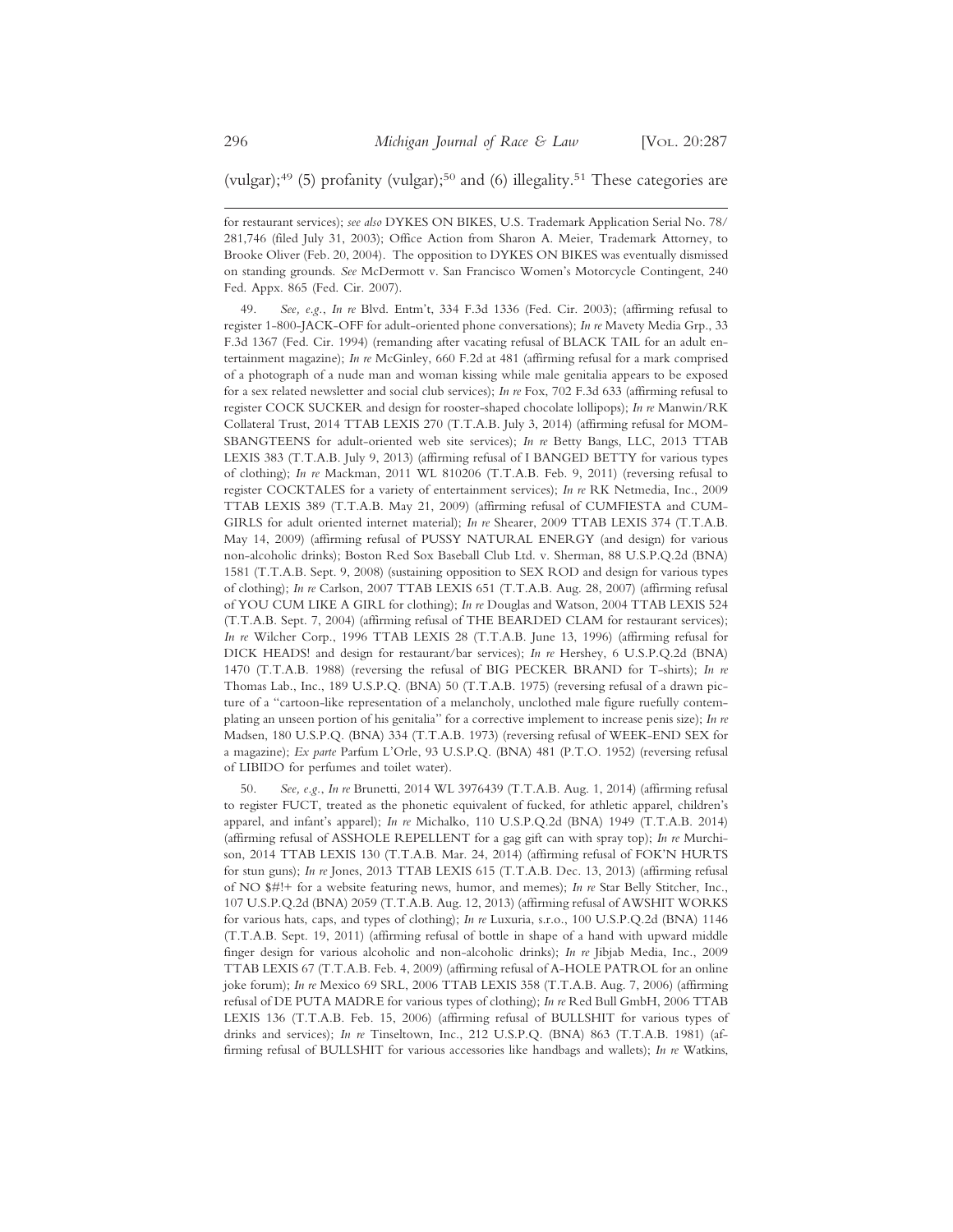not absolute or exclusive. For example, some marks that contain gendered material easily cross categories and may be treated as falling into one of the vulgar categories (sexual matter or profanity).52

As with other bases for objection, in situations where there is doubt as to whether the mark is scandalous, doubt is resolved in favor of the applicant.53 Even if it passes the examination process, the application may still have other hurdles to overcome before registration, such as publication for opposition (where a third party may object based on scandalousness) and filing an acceptable statement of use if it was an intent-to-use application. Even registration does not guarantee that the mark is inviolate. After registration, scandalousness can be raised by third parties in a petition to cancel the registered mark.54

Of the recent scandalous rejections affirmed by the Trademark Trial and Appeal Board (Board), the majority appear to fall within one of the two vulgar categories.<sup>55</sup> This suggests that applicants are testing the boundary between permissible double entendres/jokes and vulgarity. Alternatively, applicants may be pushing to see if contemporary attitudes no longer consider certain terms to be offensive. Moreover, many applicants, especially those without experienced trademark counsel, may not be aware

51. *See, e.g.*, *In re* Kirby, 2008 TTAB LEXIS 156 (T.T.A.B. Sept. 22, 2008) (affirming refusal of COCAINE and design for soft and energy drinks); Schlage Lock Co. v. Staiano, 2005 TTAB LEXIS 846 (T.T.A.B. Dec. 12, 2005) (dismissing opposition to KRYPTOKING and (allegedly aloe) design for sunglasses, bags, wallets, various types of clothing, and various goods related to tobacco and smoking); *In re* Hepperle, 175 U.S.P.Q. (BNA) 512 (T.T.A.B. 1972) (affirming refusal on other grounds of ACAPULCO GOLD for suntan lotion).

52. *See, e.g.*, *In re* Brunetti, 2014 WL 3976439 (noting that the term in Serial No. 85/ 310, 960 was treated as vulgar/sexual term even though it may also be used in the context of extreme misogyny, nihilism, or violence).

- 53. *In re* Watkins, 2005 TTAB LEXIS 66, at \*12-13.
- 54. 15 U.S.C. §1064(3) (2015).

55. Responding to the argument that the term bullshit is more freely used, "[that fact] does not render them any the less profane." *In re* Tinseltown, 212 U.S.P.Q. (BNA) at 866.

<sup>2005</sup> TTAB LEXIS 66 (T.T.A.B. Feb. 8, 2005) (reversing refusal of TWATTY GIRL for cartoons); *In re* Zaharoni, 2005 TTAB LEXIS 3 (T.T.A.B. Jan. 4, 2005) (affirming refusal of THE COMPLETE A\*\*HOLE'S GUIDE TO for a series of self-help books); *In re* Douglas and Watson, 2004 TTAB LEXIS 524 (T.T.A.B. Sept. 7, 2004) (affirming refusal of THE BEARDED CLAM for restaurant services); *In re* Frankel, 2002 TTAB LEXIS 250 (T.T.A.B. Mar. 29, 2002) (affirming refusal of GRANDMA SCHITTHED'S OUTHOUSE BROWN, GRANDPA SCHITTHED'S INKY STINKY PALE ALE, and SCHITTHED'S for various alcoholic drinks, restaurant services, T-shirts, and hats); *In re* Friggin Barnyard, 1999 TTAB LEXIS 108 (T.T.A.B. Mar. 30, 1999) (affirming refusal of FRIGGIN and design for decorative refrigerator magnets); *In re* Bad Frog Brewery, Inc., 1999 TTAB LEXIS 86 (T.T.A.B. Mar. 16, 1999) (reversing refusal for BAD FROG BEER and design for beer); *In re* R.G.S. Group, Ltd., 1997 TTAB LEXIS 293 (T.T.A.B. Mar. 5, 1997) (affirming refusal of REALLY GOOD SHIT for oil); The Greyhound Corp. vs. Both Worlds, Inc. d.b.a. The Wild Berry, 1988 TTAB LEXIS 78 (T.T.A.B. Mar. 30, 1988) (granting summary judgment in opposition that dog defecating for T-shirts would be scandalous and disparaging); *In re* Leo Quan, 200 U.S.P.Q. (BNA) 370 (T.T.A.B. 1978) (reversing refusal of BADASS for stringed musical instruments).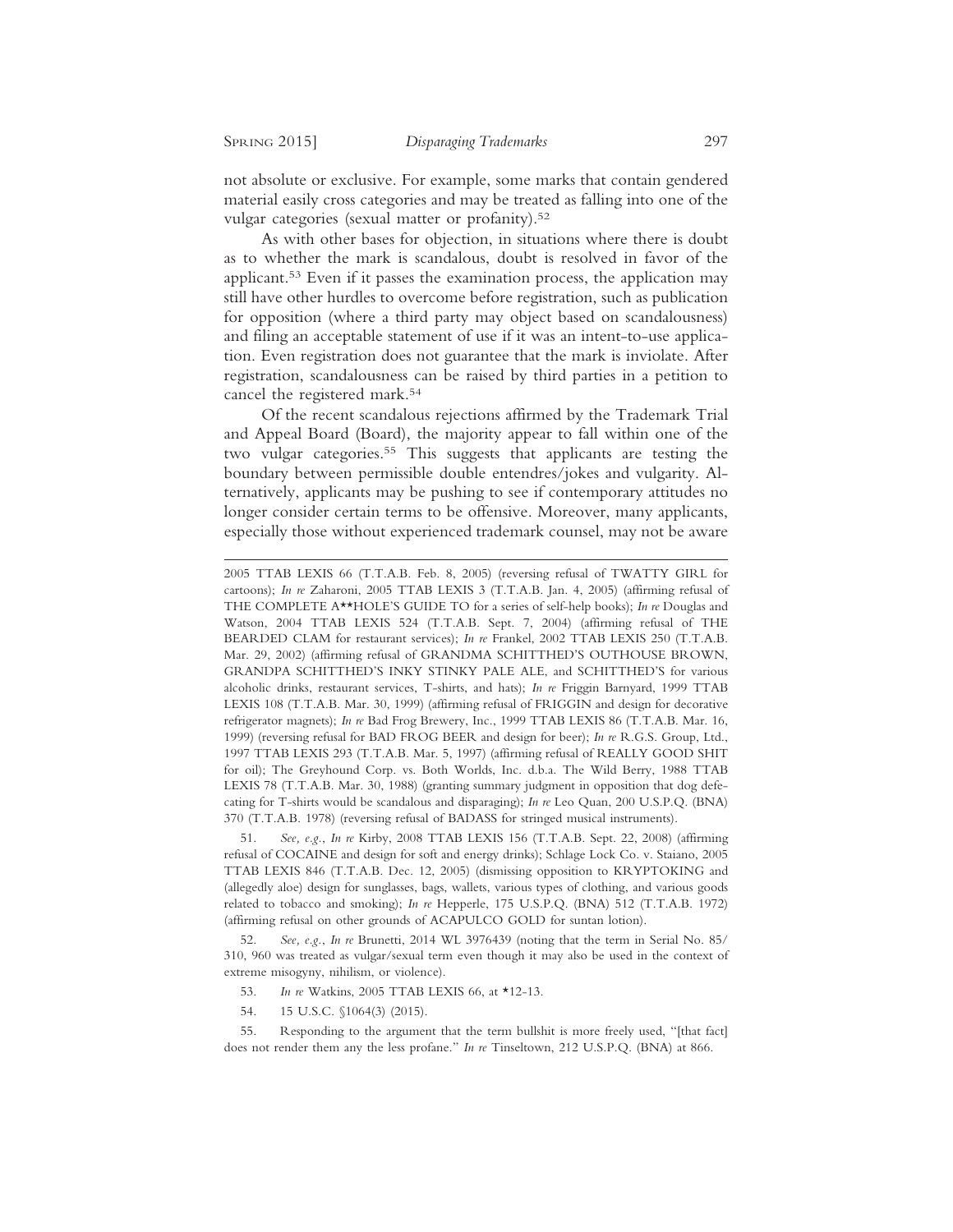of the scandalous prohibition for vulgar terms. And finally, the fact that vulgarity objections dominate scandalous decisions may also reflect the rise of disparagement as a viable argument for certain marks previously considered under the scandalous prohibition, such as religious terms and terms related to identity issues.

#### B. *The Legislative Development of the Disparaging Prohibition*

Although the scandalousness prohibition was enacted with the 1905 Trademark Act, the Quakers must have felt that it was insufficient for their purposes in 1914.56 In arguing for the proposed legislation to criminalize the use of religious organizations' names and nicknames as trademarks, the Chairman of the Friends Legislative Board, Mr. Nicholson, stated that goods should be purchased based on the merits of the goods, and "not upon the merit of some name, especially if that name has been taken from a denominational body, the use of which in the markets of the world *tends to bring into disrepute* the denomination that carries the name."57 In so arguing, Mr. Nicholson raised a sort of unfair competition argument—that the company is exploiting or riding the coattails of the Quakers' good name. But more importantly, he contended, the Quakers did not want their nickname used for commercial purposes.58

A similar line of reasoning was raised decades later against trademarks for other religious terms, but concerns about commercialization of religions terms or iconography have lost popularity or success or both.59 There are at least two reasons for this. The first is that there may be an increasing acceptance of religious terms for some items, particularly items used by religious clergy. For example, it seems unlikely that a substantial composite of the general population in today's society would be offended by an AGNEUS DEI mark used for metallic tabernacle safes purchased and used by Catholic clergy; and yet, a 1943 decision affirmed refusal of the registration because it was offensive, at that time, to commercialize "highly sacred religious" emblems.<sup>60</sup> Second, parties may be more successful raising the claim under a more narrowly tailored prohibition that does not require assessing the general public's perception, avoiding reliance on the

60. *Ex Parte* Summit Brass & Bronze Works, Inc*.*, 59 U.S.P.Q. (BNA) 22.

<sup>56.</sup> According to the U.S.P.T.O. database, The American Cereal Company filed a trademark application for a mark containing "Quaker Oats" in 1897. *See* QUAKER OATS 1 POUND QUAKER OATS MANUFACTURED BY THE AMERICAN CEREAL CO. AD-DRESS CHICAGO U.S.A. USE ONLY QUAKER BRAND ROLLED OATS, US Trademark Reg. No. 29,632 (filed Jan. 15, 1897 and expired Dec. 22, 1988). The American Cereal Company was eventually rolled into a parent company, Quaker Oats Co. *See* OHIO HISTORY CENTRAL, *American Cereal Company*, http://www.ohiohistorycentral.org/w/American\_Cereal\_ Company?rec=833.

<sup>57.</sup> *Hearings on Use of Religious Org. Names*, *supra* note 1, at 8 (emphasis added).

<sup>58.</sup> *See id.* at 10, 18.

<sup>59.</sup> *See* cases cited, *supra note* 47.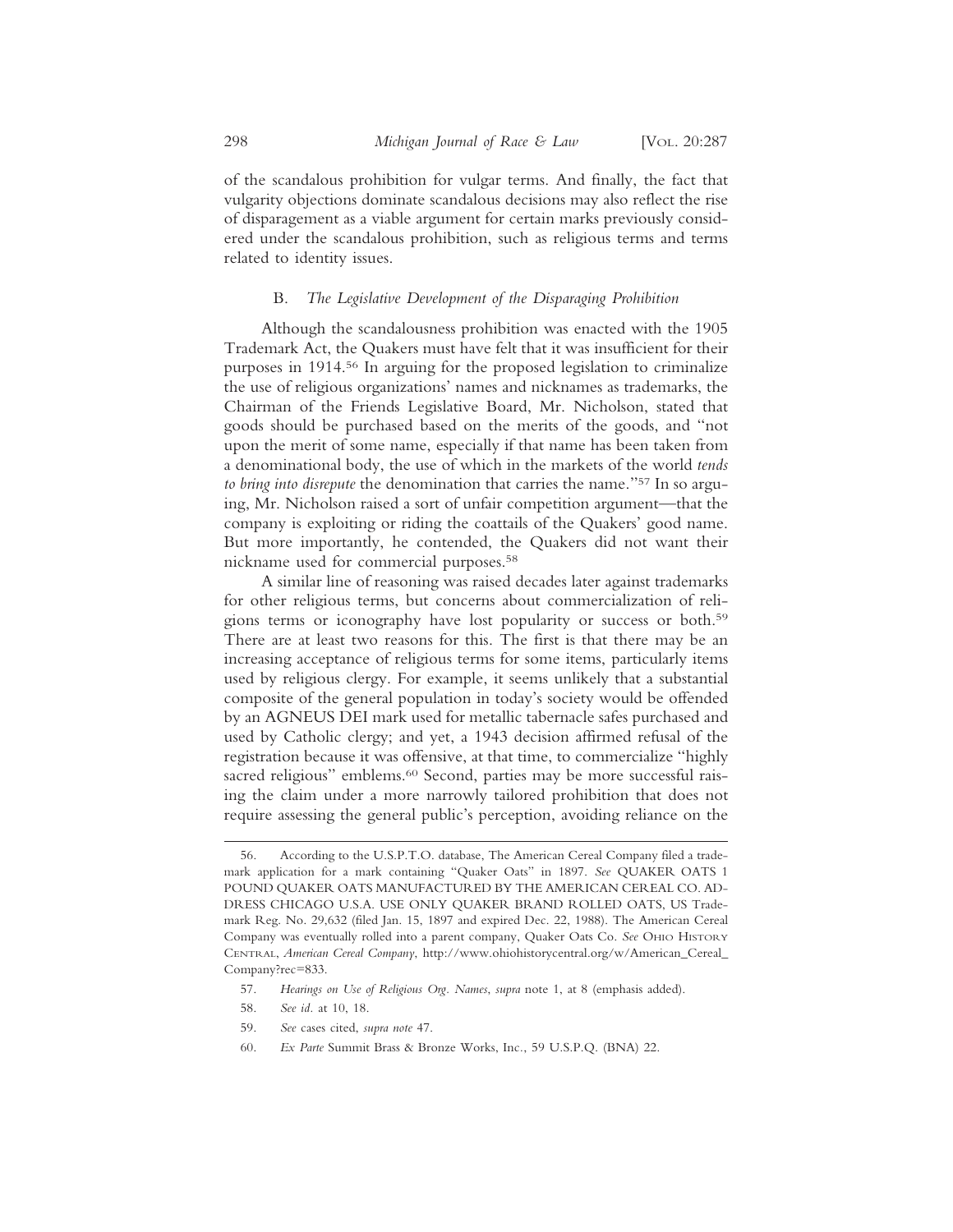fickleness of the general public to catch terms or usage offensive to others.61 Such a prohibition did not exist in the 1905 Act—even though some of the mid-20th century scandalous decisions stretch to accommodate concerns of offending some religious organizations.<sup>62</sup>

In the late 1930s, Representative Fritz Lanham spearheaded the process of entirely rewriting our federal trademark registration system. The initial proposed legislation contained the prohibition on scandalous material but nothing related to disparaging.63 In a 1938 hearing, various speakers raised a concern that the proposed limitation on using the portrait or signature of a living individual or the name, portrait, or signature of any deceased President during the life of his widow was wholly insufficient.<sup>64</sup> The Commissioner of Patents, who also had authority over the federal trademark system, stated shock to his sense of propriety at three recent trademark applications: upon Mr. Rockne's death, KNUTE ROCKNE for whisky and alcoholic beverages, the Duchess of Windsor's name for brassieres and underwear, and NOTRE DAME for alcoholic beverages.<sup>65</sup> Another speaker, attorney Edward Rogers, also noted that some may be "prostituting great names" and obtaining "vicarious credit to goods by putting a great man's name on them."66 One solution suggested was a prohibition on marks that "bring into disrepute or ridicule anyone in the place of community he resides."67

Perhaps because these concerns related to individuals or institutions, the House of Representatives passed a bill in 1939 that now included a prohibition against "matter which tends to disparage persons, living or dead, institutions, beliefs, or national symbols, or to bring them into contempt."68 In a subsequent hearing, a commentator again raised concerns about improper use of prior presidents' names, images, or the like as trademarks even after the widow has died (and thus not precluded under the

- 65. *See id.* at 79.
- 66. *See id.* at 79, 81.
- 67. *See id.* at 80.
- 68. *See* H. JOURNAL, 76th Cong., Sess. 1, at 877, 883 (1939).

<sup>61.</sup> *See, e.g.*, *Hearings on Use of Religious Org. Names*, *supra* note 1, at 13, 16; *see also In re* In Over Our Heads, Inc., 16 U.S.P.Q.2d (BNA) 1653 (T.T.A.B. 1990) (reversing refusal to register MOONIES and design for a pants-dropping doll on the basis of scandalousness).

<sup>62.</sup> For example, the T.T.A.B. found SENUSSI scandalous for cigars because the Senussi are a Muslim sect that forbids the use of cigarettes. Allowing the trademark would be offensive to members of that religious organization, which was the reference group to determine scandalous rather than the general public. *See In re* Reemtsma Cigarettenfabriken, 122 U.S.P.Q. (BNA) 339 (T.T.A.B. 1959).

<sup>63.</sup> *See Hearings on H.R. 9041 Before the H. Comm. on Patents, Subscommittee on Trade-Marks*, 75th Cong., 3d Sess. 1-2 (1938) [hereinafter *Hearings on H.R. 9041*].

<sup>64.</sup> *See id.* at 79-81. Both years, these concerns were raised to suggest an amendment of  $\S2(c)$ , but the ensuing conversation brought the issue back to  $\S2(a)$  disparagement.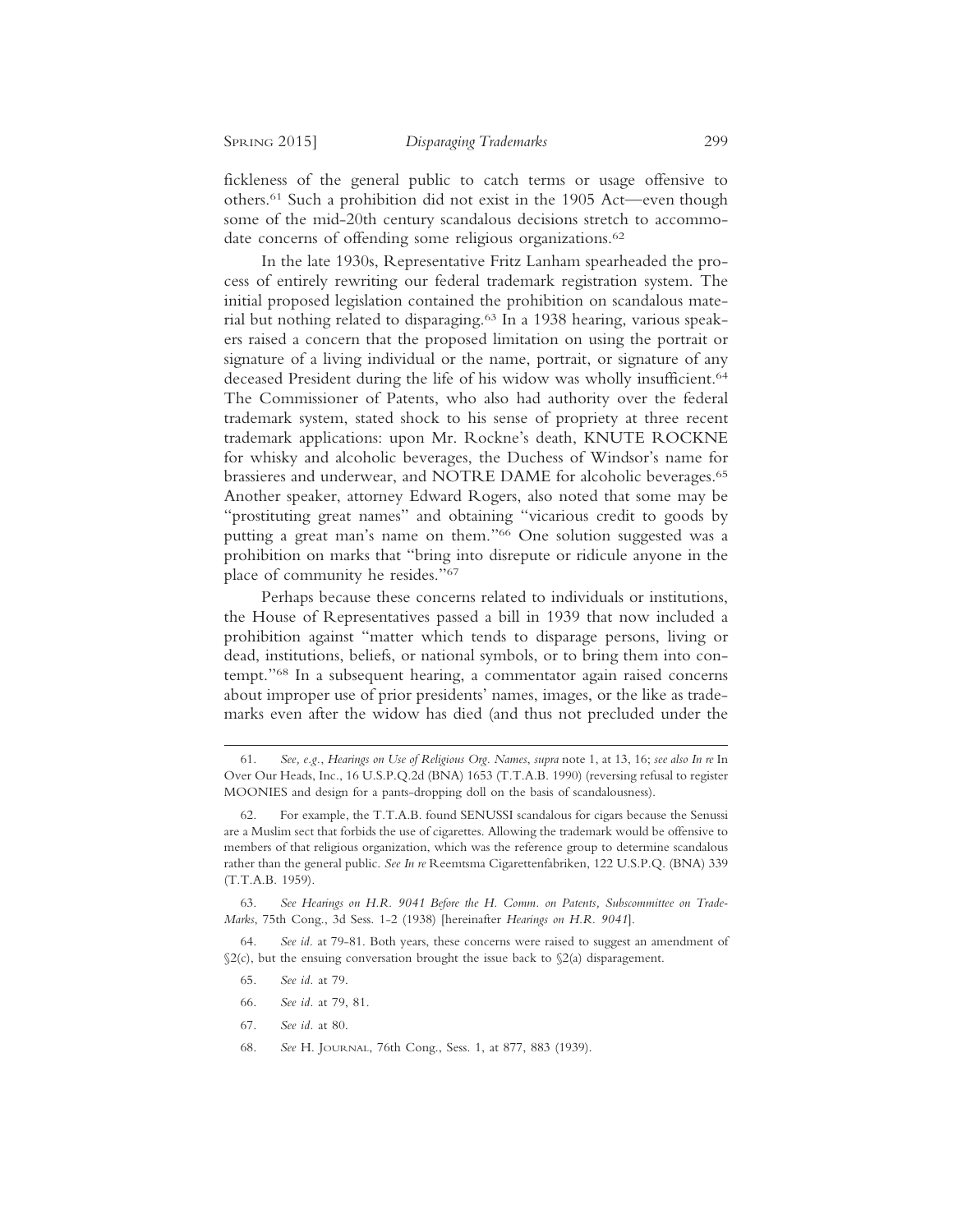proposed section that directly addresses dead Presidents).69 Referring to the disparaging/contempt language recently added as well as the scandalousness prohibition, it was suggested that these prohibitions allowed the USPTO to strike the right balance between preventing abuses and allowing legitimate uses.<sup>70</sup> ABRAHAM LINCOLN gin would not be permissible, but GEORGE WASHINGTON for coffee would be.71 The speaker evidently believed it would be self-evident why one would be disparaging and the other not, perhaps having to do with lingering concern over alcohol.72

In discussing various potential issues addressed (or not addressed) by the disparaging prohibition, commentators raised a salient concern: the scope of disparagement.73 For example, one commentator contested the notion that an ex-President's name should be used as a trademark even in a "respectful manner."74 The Assistant Commissioner of Patents subsequently suggested that "disparaging" would be too difficult for the USPTO because it would be a matter of the relevant individuals' personal opinion as to whether something is disparaging.75

And yet, the term "disparage" did not change in subsequent bills. In 1942, the relevant portion of the bill was amended in two ways. First, "tends to disparage" was changed to "may disparage."76 Second, the bill inserted after "may disparage" the additional prohibition against "falsely suggest[ing] a connection with."<sup>77</sup> The second amendment was likely to address the concern that unscrupulous businesses would attempt to unfairly gain the benefit of others' good name by using the others' names as trademarks.78 The first amendment, however, reaffirms that disparagement remained an essential concern outside of merely protecting individual names. It also suggests that disparagement was intended to have broader scope (in at least one facet) than either scandalousness or its own original formulation. The scandalousness prohibition applies when the matter consists or comprises of scandalous material; so, it must cross the threshold of *being* scandalous. Originally, disparagement would have prohibited registration if

- 76. H. JOURNAL, 77th Cong., 2d Sess., at 541 (1942).
- 77. *Id.*

<sup>69.</sup> *See Hearings on H.R. 4744 Before the H. Comm. on Patents, Subscommittee on Trade-Marks*, 76th Cong., 1st Sess. 19 (1939) [hereinafter *Hearings on H.R. 4744*].

<sup>70.</sup> *See Hearings on H.R. 4744, supra* note 69, at 19, 20.

<sup>71.</sup> *Id.* at 19.

<sup>72.</sup> Prohibition had just ended on December 5, 1933 with ratification of the Twenty-First Amendment to the Constitution.

<sup>73.</sup> *See Hearings on H.R. 4744, supra* note 69, at 20-21.

<sup>74.</sup> *See id.* at 21.

<sup>75.</sup> *See id*.

<sup>78.</sup> *See, e.g.*, *In re* W.H. Snyder & Sons Inc., 137 U.S.P.Q. (BNA) 569 (T.T.A.B. 1963) (noting that HOUSE OF WINDSOR for cigars would be prohibited regardless of whether the applicant uses the mark in a "dignified" manner without intent to deceive).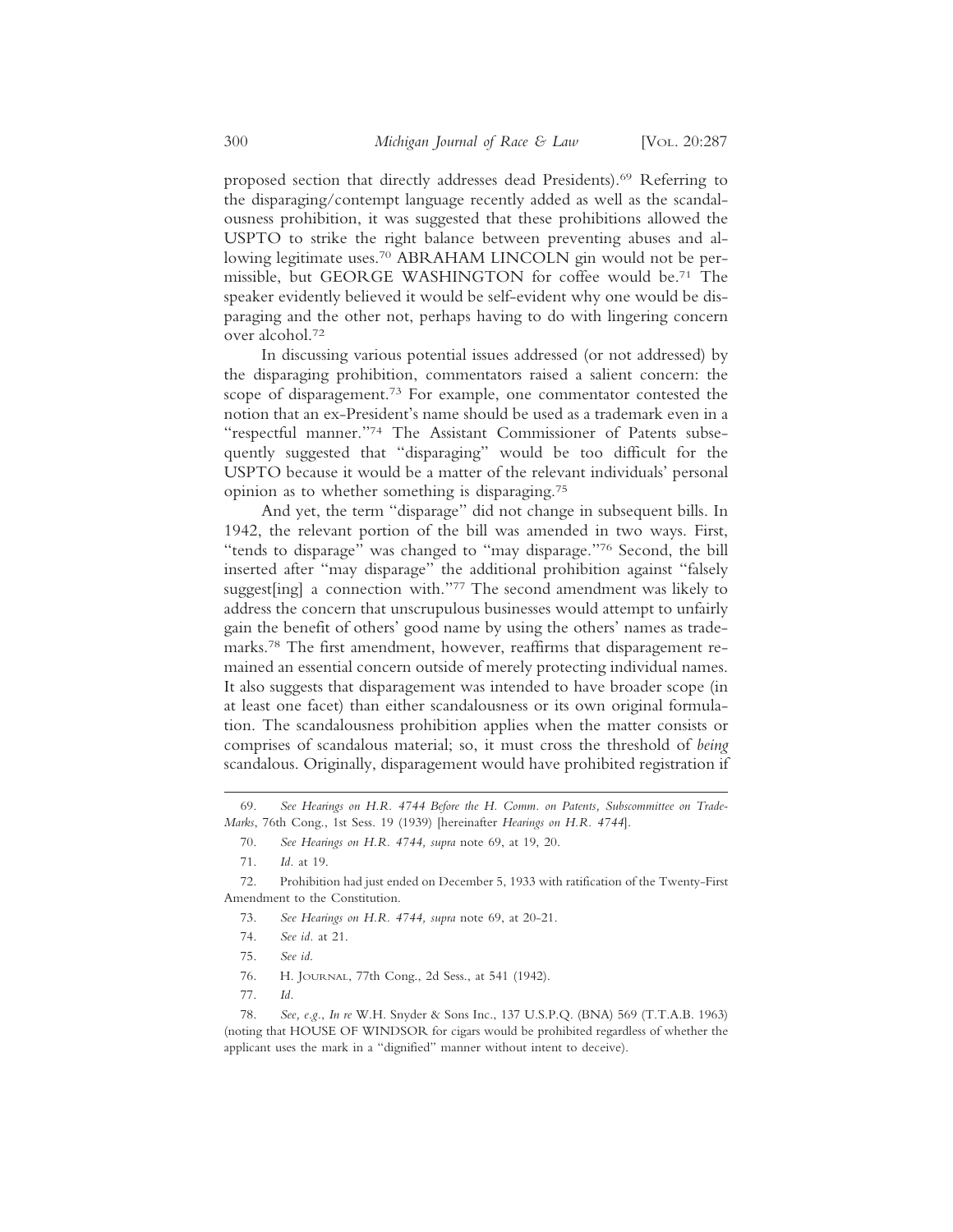the matter *tends to* disparage. "Tends to" was defined around that time as "to move, direct, or develop one's course in a particular direction; to exhibit an inclination or tendency."79 Already broader than scandalous, the original formulation would have prohibited a mark as long as it was *in the direction* of disparaging. By changing it to "may disparage," Congress further loosened the requirement, suggesting that a mark should be prohibited as long as there is a *possibility or probability* of disparagement.80 Of course, this still leaves open the question of what disparagement means. None of the subsequent Lanham Act legislative history provides further evidence of congressional intent, leaving its development to the administrative and court process.

#### C. *The Pre-Harjo Disparaging Decisions*

Although the *Harjo* dispute<sup>81</sup> changed the landscape of disparaging trademarks, there were prior disparagement decisions. However, they were inconsistent and provided little guidance as to the contours of disparagement.

Unlike the scandalous prohibition, which, for right or wrong, seemed to put decision-makers more at ease with respect to its meaning, the initial decisions raising the disparaging prohibition reflected uncertainty in how to construct what disparaging means in the context of the statutory language. Perhaps this uncertainty also explains why the first reported decision is one where the Patent Examiner in Chief appears to have raised the issue of disparagement *sua sponte*, 1951's *Doughboy Industries, Inc. v. The Reese Chemical Company*. 82

Arguing likelihood of confusion, Doughboy Industries opposed an application for DOUGH-BOY for "a prophylactic preparation for the prevention of venereal diseases" based on Doughboy Industries' use and registrations of DOUGHBOY for various food products.83 The term "Doughboy" is slang for American soldiers in World War I. Finding no likelihood of confusion, the Patent Examiner in Chief then raised the issue of disparagement and, with minimal analysis, held that it is disparaging to associate DOUGHBOY, and presumably our American soldiers, with venereal disease treatments.84 In so finding, the Patent Examiner in Chief must have

<sup>79.</sup> *Tend,* MERRIAM-WEBSTER DICTIONARY, http://www.merriam-webster.com/dic tionary/tend (2014).

<sup>80.</sup> *May*, MERRIAM-WEBSTER DICTIONARY, http://www.merriam-webster.com/dic tionary/may (2014).

<sup>81.</sup> Although this cancellation action ended on a laches argument, and Amanda Blackhorse and others filed the currently active petition to cancel, I will use *Harjo* to refer to both disputes by Native Americans against the Washington team marks.

<sup>82. 88</sup> U.S.P.Q. (BNA) 227 (Pat. Off. Exm'r-in-Chief 1951).

<sup>83.</sup> *Id.*

<sup>84.</sup> The analysis is essentially comprised of the following sentence: "When used by applicant on its particular goods, the mark obviously 'consists or comprises \* \* \* matter which may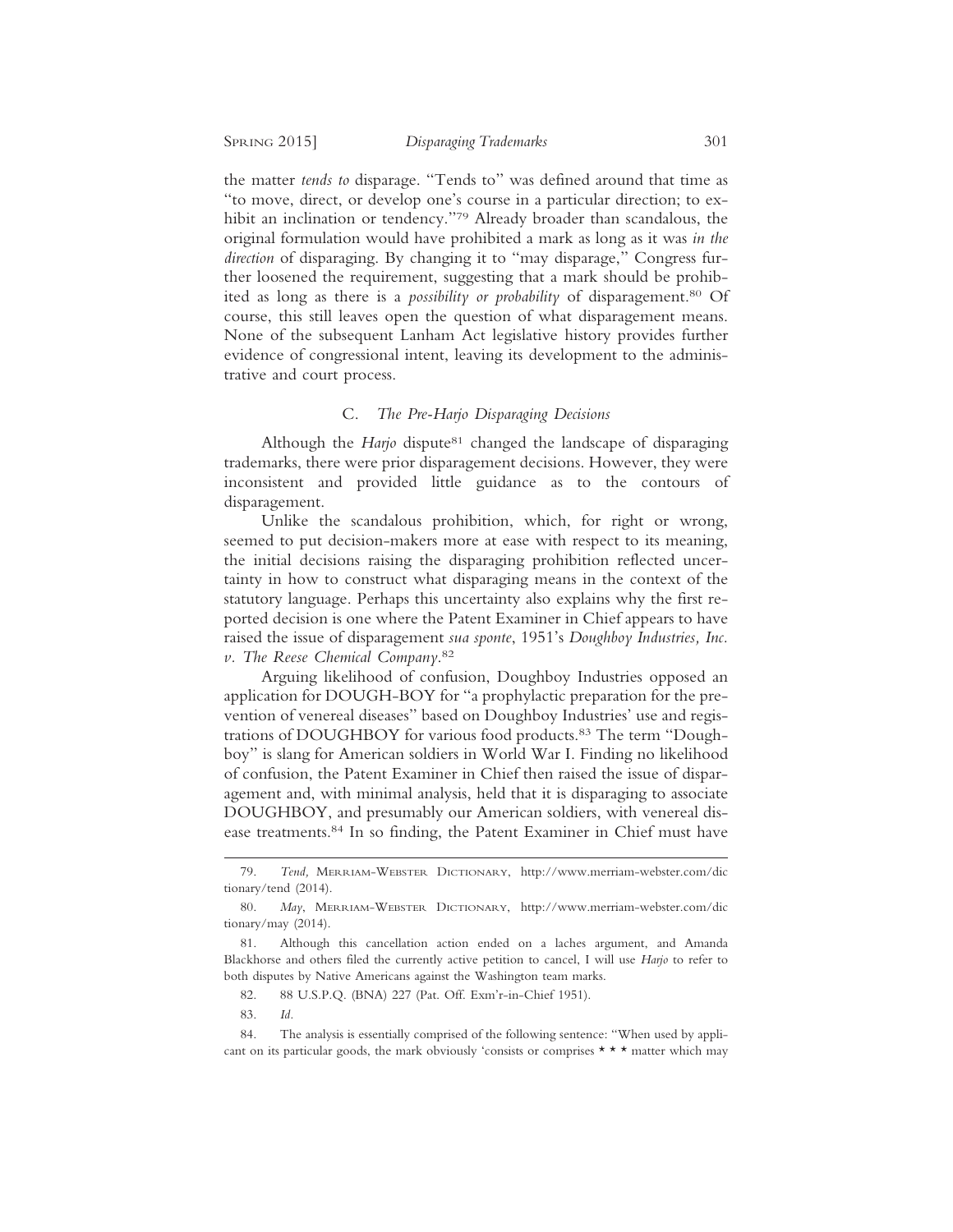believed that the collective "doughboy" term constituted either persons or a national symbol.

Interestingly, the concern raised by associating American soldiers with venereal diseases parallels a later matter, where an Examiner rejected an application associating an American flag mark with condoms.85 In the later matter, however, the Trademark Trial and Appeal Board (TTAB) relied upon the scandalous prohibition. Perhaps the Patent Examiner in Chief used the disparaging prohibition for DOUGHBOY because the mark triggers a specific entity or group of people, and the statutory language suggested a connection between disparaging and offense to individuals. The Patent Examiner in Chief seemed to find disparagement because he presumed the targeted group would be embarrassed or otherwise not want to be associated with the identified goods and services. The Gavel Club likewise successfully raised disparagement against the collective mark GAVEL CLUBS AN AFFILIATION OF TOASTMASTERS INTER-NATIONAL (and design) because it would be used, in part, for clubs in penal and mental institutions, which "might well disparage [Gavel Club] and its members, past and present."86

Some attempted to create clearer criteria regarding what it means to disparage. For some decisions, the latter part of the disparagement statutory language, "matter which may disparage . . . persons, living or dead, institutions, beliefs, or national symbols, or bring them into contempt, or disrepute,"87 became an essential part of the analysis.<sup>88</sup> The initial step, therefore, would be determining who or what is disparaged and ensure that that person or entity fits within the definition of persons, institutions, beliefs, or national symbols.<sup>89</sup> Additionally, the decision-maker may require evidence that the trademark application clearly incorporates a trade-

85. *In re* Old Glory Condom Corp., 26 U.S.P.Q.2d (BNA) 1216 (T.T.A.B. 1993).

86. Gavel Club v. Toastmasters Int'l, 127 U.S.P.Q. (BNA) 88 (T.T.A.B. 1960). This case also evidences some of the early, common confusion, where the analysis of disparagement mixed with the false association portion of §2(a).

87. 15 U.S.C. §1052(a).

disparage or falsely suggest a connection with persons, living or dead, institutions, beliefs, or national symbols . . . or bring them into . . . contempt, or disrepute.'" *Id.*

<sup>88.</sup> *See, e.g.*, *In re* Consol. Foods Corp., 187 U.S.P.Q. (BNA) 63 (1975) (finding OSS, the predicate to the CIA, is not a national symbol); Doughboy Indus., Inc. v. The Reese Chem. Co., 88 U.S.P.Q. (BNA) 227 (1951); Jacobs v. Int'l Multifoods Corp., 211 U.S.P.Q. (BNA) 165 (1981) (finding BOSTON TEA PARTY is neither a belief nor national symbol in the context of a false connection argument).

<sup>89.</sup> *See Gavel Club*, 127 U.S.P.Q. (BNA) 88 (determining that Gavel Club constitutes an institution for purposes of disparagement); *see also* Wells Fargo & Co. v. J. Halpern Co., 133 U.S.P.Q. (BNA) 625 (T.T.A.B. 1962) (finding that Wells Fargo is not an institution, defined as "an organization or foundation, for the exercise of some public purpose or function, as an asylum or a university").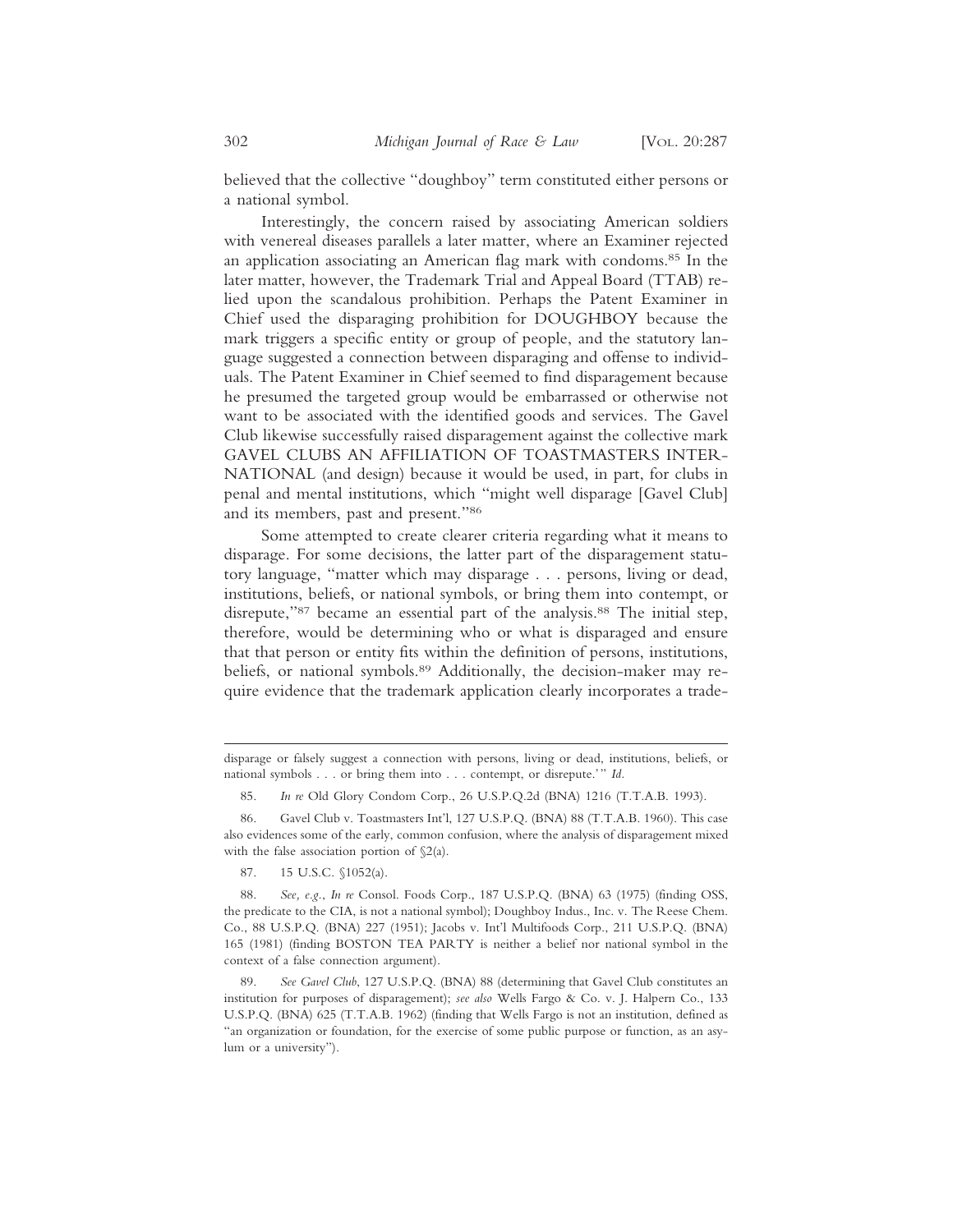mark previously (and recognizably) associated with another entity.90 For example, the TTAB reversed a refusal to register a mark with a confederate flag as disparaging or falsely suggesting a connection with The Sons of the Confederate Veterans because of insufficient resemblance between the marks.<sup>91</sup> Others defined disparagement as occurring when a new trademark damaged the reputation of a senior trademark holder with the same or similar mark.92 Although the damage could be described as damage to senior trademark user's mark or products, at least one decision-maker returned to a DOUGHBOY-like reasoning, simply evaluating if the new trademark user's products would be so repugnant to the senior user as to harm the senior user's products.<sup>93</sup> The doctrine was shaped by an interesting fact; most of the pre-*Harjo* cases were brought by corporate or similar institutions to protect themselves.94 As such, they have significantly different interests at play as compared to marks opposed because of identity or religious issues.

Of the pre-*Harjo* cases related (broadly) to identity or religious issues, most were perfunctory.<sup>95</sup> In the late 1960s, an applicant attempted to register design mark comprised of an "X" over the Soviet hammer and sickle for patriotic educational services, namely, dissemination of information about U.S. laws concerning Communist Party activities.96 The bulk of the

- 91. *See In re* Am. Indus., Inc., 161 U.S.P.Q. (BNA) 60 (T.T.A.B. 1969).
- 92. *See, e.g.*, *Int'l Playtex Corp.*, 161 U.S.P.Q. (BNA) 306.

93. *See* Nat'l Aeronautics and Space Admin. v. Record Chem. Co., Inc., 185 U.S.P.Q. (BNA) 563 (T.T.A.B. 1975) (finding nothing offensive to NASA in the applicant's moth preventative-air fresheners). For a time, decision-makers also struggled with standing. *See, e.g.*, Abraham's Seed v. John One Ten, 1 U.S.P.Q.2d (BNA) 1230 (1986); Bromberg et al v. Carmel Self Serv., Inc., 198 U.S.P.Q. (BNA) 176 (T.T.A.B. 1978). This issue was resolved in *Ritchie v. Simpson*, 170 F.3d 1092 (Fed. Cir. 1999) (finding that an individual had standing to oppose O.J. Simpson marks as scandalous).

94. *See, e.g.*, K2 Corp. v. Phillip Morris, 192 U.S.P.Q. (BNA) 174 (Aug. 14, 1976); *Nat'l Aeronautics and Space Admin.*, 185 U.S.P.Q. (BNA) 563; *In re* Am. Indus., Inc., 161 U.S.P.Q. (BNA) 60; *Wells Fargo & Co.*, 133 U.S.P.Q. (BNA) 625; *Gavel Club*, 127 U.S.P.Q. (BNA) 88.

95. *See, e.g., Abraham's Seed*, 1 U.S.P.Q.2d (BNA) 1230 (decision standing not the merits).

96. *See In re* Anti-communist World Freedom Cong., Inc., 161 U.S.P.Q. (BNA) 304 (T.T.A.B. 1969) (rejecting argument that the hammer and sickle is a symbol of the International Communist Congress rather than a national symbol of the U.S.S.R.).

<sup>90.</sup> *See, e.g.*, Fanta v. The Coca-Cola Co., 140 U.S.P.Q. (BNA) 674 (T.T.A.B. 1964) (suggesting that the petitioner has no grounds to argue false connection or disparagement because his name FANTA has no recognition in the field); *Gavel Club*, 127 U.S.P.Q. (BNA) 88 (requiring evidence that opposer was an institution with a propriety interest in its name and that someone was subsequently seeking to register a mark that would disparage or falsely suggest a connection); *see also* Int'l Playtex Corp. v. Lever Bros. Co., 161 U.S.P.Q. (BNA) 306 (T.T.A.B. 1969) (requiring evidence that some in the purchasing public would associate the two marks, at least in part because the senior user's mark was well-known).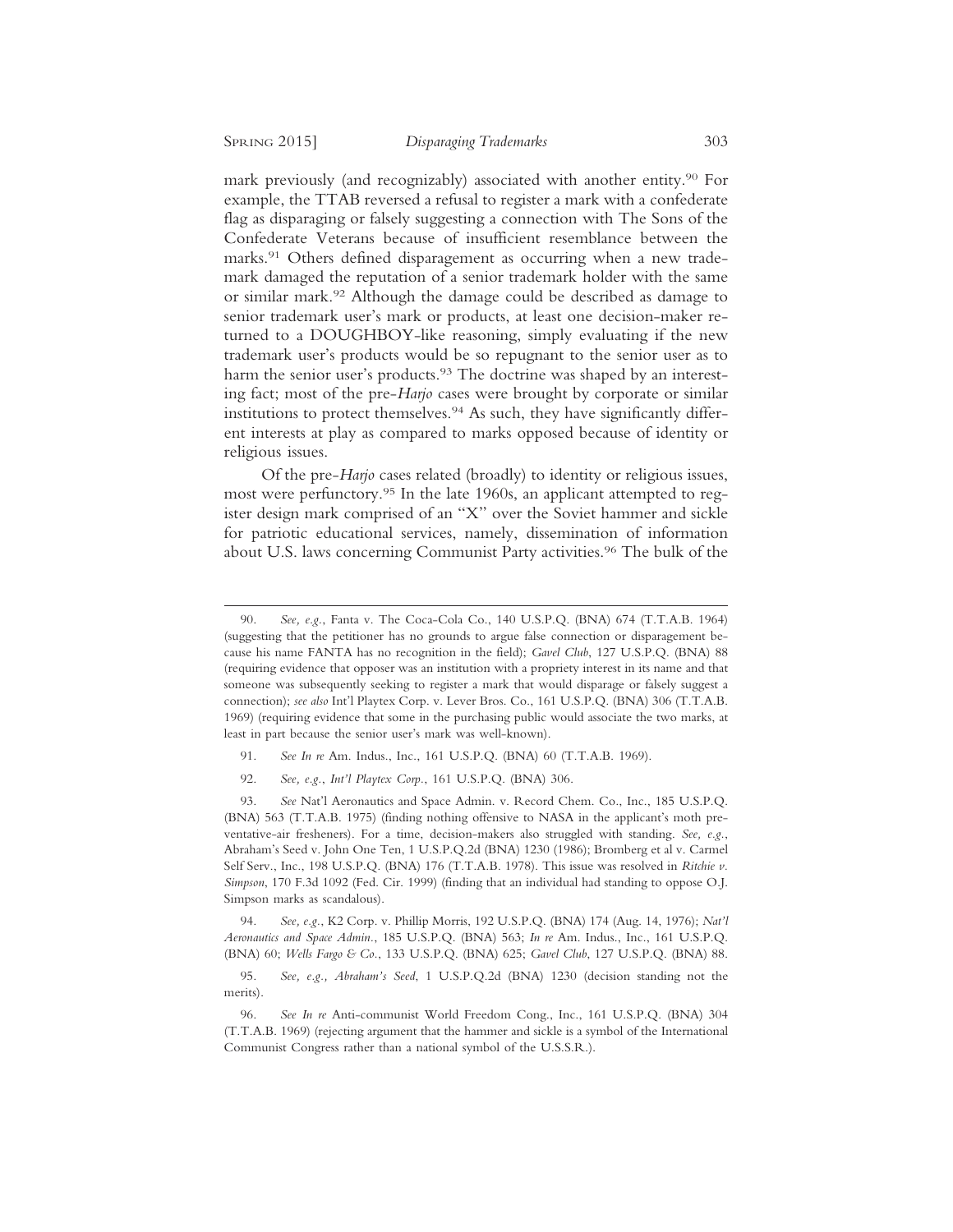short analysis focused on whether another country's national symbol is included in Section  $2(a)$  protection; it is and the rejection was affirmed.<sup>97</sup>

In those matters that focused on religion or racial identity, the refusals to register were all reversed. The TTAB reversed the refusal to register JAP for clothing, argued as offensive to those of Japanese ancestry by the Japanese American Citizens League.<sup>98</sup> The decision intimated that the term could not be disparaging because the company was controlled by someone of Japanese origin.<sup>99</sup> It is unclear why the TTAB expected someone from Japan to know whether a term is an American slur.100 In *In re In Over Our Heads, Inc.*, the TTAB reversed a refusal to register MOONIES (and design suggesting a buttocks) for dolls that drop their pants; the term "Moonies" is a slur applied to members of a small religion often called a cult.101 In the years after *Harjo* was filed but before a merits decision issued, an examiner also rejected BUDDA BEACHWEAR and logo for clothing as being disparaging.102 In reversing the refusal, the TTAB noted that the determination in this case is "highly subjective . . . 'perhaps being all the more subjective due to the relative obscurity of Buddhism in this country.'"103 In other words, few appeals focused on identity or religion issues, and those that did failed. It is not until the *Harjo* case that the TTAB and courts finally articulated a clear test for the disparaging prohibition for non-corporate entities.104

99. *Id.*

100. The decision also pointed to another case as holding that the term is not derogatory. *See* Japanese Am. Citizens League v. Takada, 171 U.S.P.Q. (BNA) 109 (Sup. Ct. N.Y. 1971). However, the decision seemed to turn more on the notion that there is no claim available for "injury to petitioners' feelings." *Id.* The court also argued that, by using the term, Takada was enhancing and popularizing the term, an argument raised by others in modern cases with some success. *Id.*

101. *See* 16 U.S.P.Q.2d (BNA) 1653; *see also infra* notes 162-70.

102. *In re* Hines, 32 U.S.P.Q.2d (BNA) 1376 (T.T.A.B. 1994). Despite the misspelling of Buddha, the logo strongly suggests an intent to refer to Buddha.

103. *Id.*

104. In the modern era, most claims brought under disparagement are related to religion and identity issues, and that is the focus of this Article. However, a separate test is sometimes used when a corporation claims that another trademark disparages that company. In the paradigmatic and seminal case, The Greyhound Corporation claimed disparagement by a mark for shirts consisting of a greyhound-shaped dog shadow defecating. *See* The Greyhound Corp. vs. Both Worlds, Inc. d.b.a. The Wild Berry, 1988 TTAB LEXIS 78 (T.T.A.B. Mar. 30, 1988) (stating that disparagement is "essentially a violation of one's right of privacy—the right to be 'let alone' from contempt or ridicule."). Apparently based on the distinct claim of *commercial* disparagement, the two pronged test created by the T.T.A.B. for a corporate claim of disparagement is: "(1) that the communication reasonably would be understood as referring to the plaintiff and (2) that the communication is disparaging, that is, would be considered offensive or objectionable by a reasonable person of ordinary sensibilities." *Id.* (citing Eagle's Eye, Inc. v. Ambler Fashion Shop, Inc., 227 U.S.P.Q. (BNA) 1018, 1023 (E.D. Pa. 1985)). Despite the fact that it seems to be

<sup>97.</sup> *Id*.

<sup>98.</sup> *In re* Condas S.A., 188 U.S.P.Q. (BNA) 544 (T.T.A.B. 1975).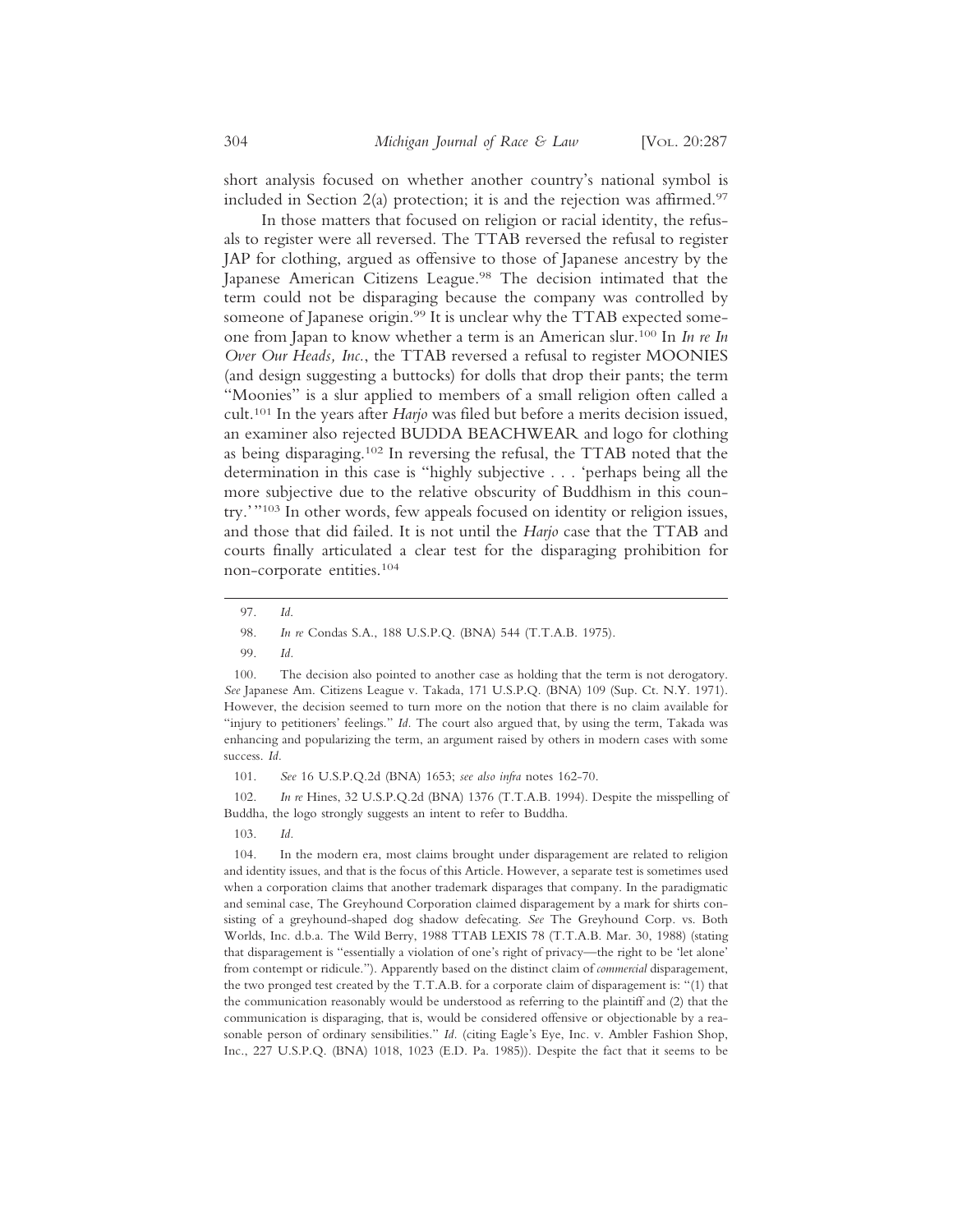### II. THE DISPUTE OVER THE WASHINGTON TEAM MARKS AND ITS IMPACT ON DISPARAGEMENT

In 1992, seven Native Americans filed a petition to cancel the Washington team's marks as both scandalous and disparaging to Native Americans.105 These marks vary from simple word marks, including WASHINGTON R<sub>\_\_S</sub>\_\_\_S, R\_\_S\_\_\_S, and R\_\_S\_\_ETTES, to marks combining Washington team words with a portrait of a Native American in profile or the profile with a spear.<sup>106</sup> They were registered between 1967 and 1990.107 Although the Petitioners raised scandalousness, the bulk of the evidence and the decisions focus on the disparaging prohibition.

The Petitioners argued "r\_s\_\_s" arises from a historical setting where the term was used by Euro-Americans to segregate and subjugate Native Americans and identify Native Americans as violent savages; even after the U.S. government began to display more respect towards Native Americans, the general public continued to "view and portray Native Americans as 'simple "savages" whose culture was treated mainly as a source of amusement for white culture.'"108 Among other evidence and testimony, each of the Petitioners described situations where the term was directed at them in a derogatory manner, causing anger and humiliation, and described how the Washington team's various marks are insulting, portray a negative stereotype, and demean women.109

The Respondents argued that, far from being offensive, the  $r_s$  is term is "[a] neutral and ordinary term of reference" denoting Native Americans.110 Moreover, because of its long use, the Washington team has created a secondary meaning for the phrase Washington R\_\_s\_\_\_s, which now refers to the professional football team and creates positive, rather than negative, associations.111 Respondents also argued that the marks could only be offensive if the *products* associated with Respondent's mark

- 110. *See id.* at 1720.
- 111. *See Harjo*, 50 U.S.P.Q.2d (BNA) at 1720.

based on an entirely different type of claim, the T.T.A.B. has applied the *Greyhound* test for other "corporate" claims of disparagement. *See* New York Yankees P'ship v. Evil Enter., Inc., 2013 TTAB LEXIS 72 (T.T.A.B. Feb. 8, 2013) (sustaining an opposition on non-disparagement grounds for BASEBALL'S EVIL EMPIRE for clothing); Bd. of Trs. of Univ. of Ala. and Bryant v. Pitts and Blackburn, 2013 TTAB LEXIS 370 (T.T.A.B. July 23, 2012) (dismissing an opposition on numerous grounds for HOUNDSTOOTH MAFIA stylized mark for clothing); Boston Red Sox Baseball Club Ltd. P'ship v. Sherman, 88 U.S.P.Q.2d (BNA) 1581 (T.T.A.B. Sept. 8, 2008) (sustaining the opposition on several grounds, including disparagement, for SEX ROD on clothing).

<sup>105.</sup> *See* Harjo v. Pro-Football, Inc., 50 U.S.P.Q.2d (BNA) 1705, 1707-08 (T.T.A.B. 1999).

<sup>106.</sup> *See id.* at 1741.

<sup>107.</sup> *See id.* at 1741.

<sup>108.</sup> *Id.* at 1720.

<sup>109.</sup> *See id.* at 1723-24.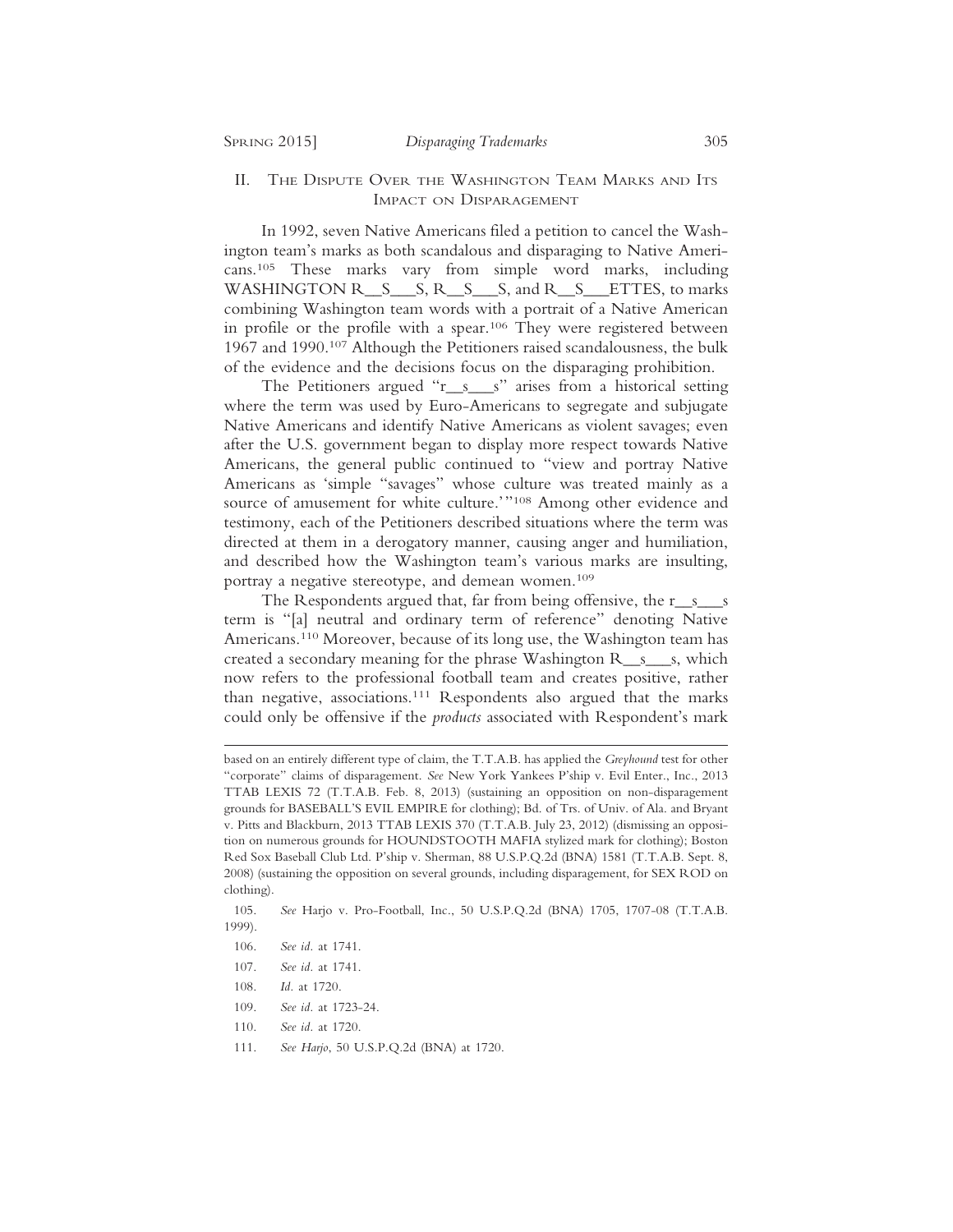are offensive *per se* or to the referred group's specific religious/cultural practices, which is not the case here.112 Respondents next argued that the term is neutral absent contextual adjectives that create pejorative phrases.113 According to the Washington team, its trademarks could not reinforce a stereotype of violence, and any connection with warfare is due to Native Americans' "troubled history," not the term or the team.114 Additionally, in the context of football, the term would not be negative; rather, the team name reflects "positive attributes of the American Indian such as dedication, courage and pride."<sup>115</sup> Finally, perhaps assuming that intent matters, the Washington team argued that its intent in adopting the mark was purely positive.116

In determining if the marks were disparaging, the TTAB started by identifying the relevant time period, the time of registration.117 It proceeded to create the first consistent test for disparagement of identity or religion. As with scandalousness, the TTAB started by defining the term "disparage" as it was defined at the time of the legislative enactment: whether, in relation to persons, institutions, beliefs, or national symbols, "such matter may dishonor by comparison with what is inferior, slight, deprecate, degrade, or affect or injure by unjust comparison."118 Then, it applied a two-step test that directly parallels the scandalousness test: (1) determine the likely meaning of the matter in question, in relation to other elements of the mark, the associated products, and the context of the marketplace; and (2) determine whether that meaning may be disparaging to a substantial composite of the referenced group (rather than the general public).119 The TTAB rejected any notion that negative intent was required because the statutory language included "may."120 Although it placed the analytic focus on whether the mark "may be perceived as disparaging," it also noted that intent to disparage or not disparage could be a factor.121

116. *Id.*

- 118. *See id.* at 1738.
- 119. *See id.* at 1738-39.
- 120. *See id.* at 1738, 1738 n.100.

121. *See id.* One recent decision, in the context of national origin, suggests that intent is highly relevant. In *In re Prosynthesis Laboratories*, 2012 WL 1267929 (T.T.A.B. Mar. 23, 2012), the T.T.A.B. reversed the refusal to register CHINA FREE (and design) for vitamins and mineral supplements. Arguing that it merely provides information that the supplements are not from China, the T.T.A.B. rejected the argument that it was implying that ingredients from China, and China itself, are bad. *See id.* at 7-8. It seemed to seek out evidence of animus or prejudicial intent as if that was relevant. *See id.* at 13. Perhaps some of the unexpected conclusions in this case stem from its blending of the *Harjo* standard with that of *Greyhound*. *See id*. at 13.

<sup>112.</sup> *See id.* at 1720-21.

<sup>113.</sup> *See id.* at 1721.

<sup>114.</sup> *See id.*

<sup>115.</sup> *Id.*

<sup>117.</sup> *See Harjo*, 50 U.S.P.Q.2d (BNA) at 1735.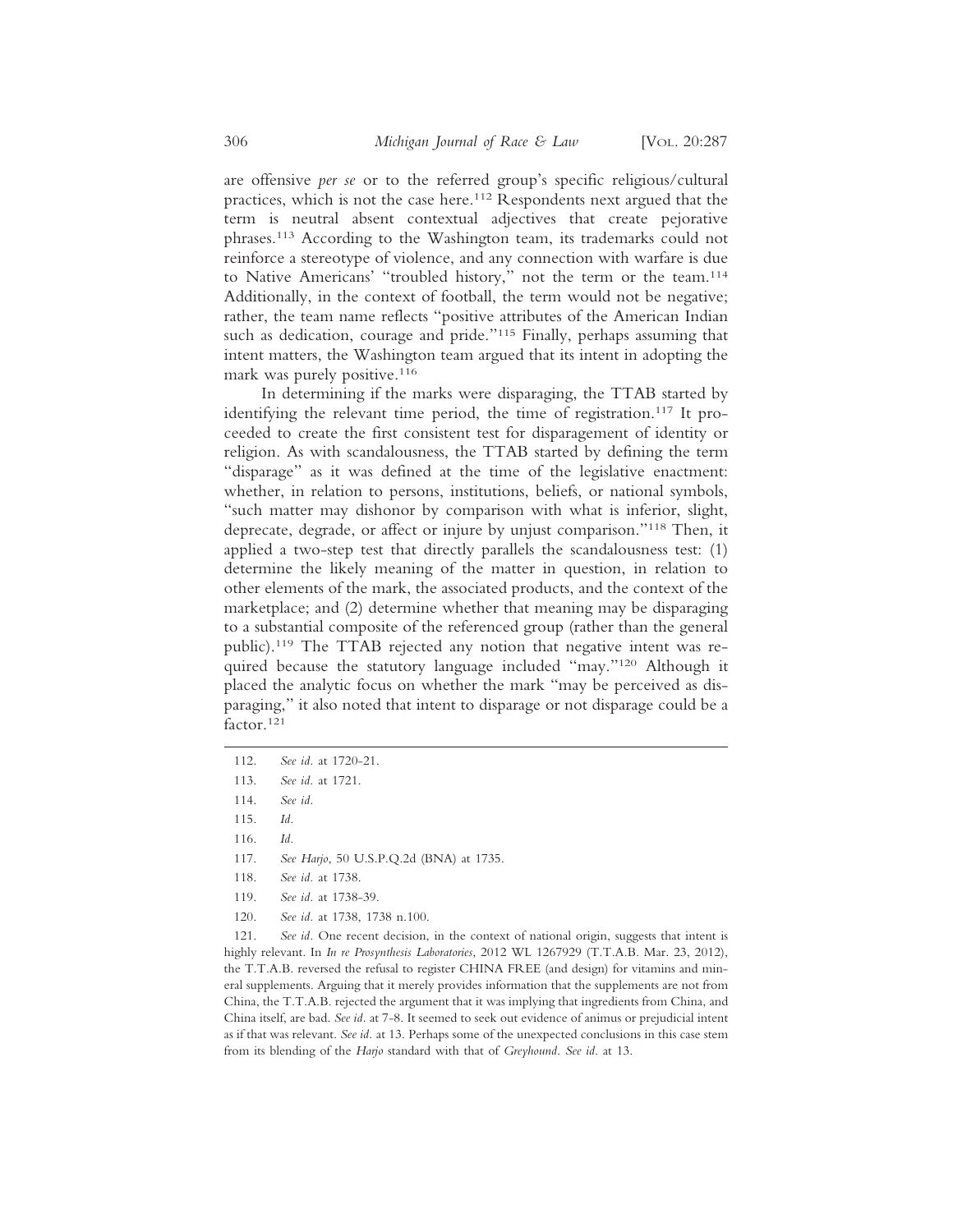The initial TTAB decision held that the meaning of r\_s\_\_s denotes Native Americans, and the Washington team's use of Native American imagery does not detract from that denotation.122 The TTAB found that the term is not *per se* disparaging nor are the design elements of the marks, the Native American profile and the spear.123 However, based on the cumulative effect of the record, the TTAB held for the petitioners, finding that the Washington team's marks are disparaging.124 Various subsequent appellate decisions held that the Petitioners in this case were barred by laches; they waited too long after reaching the age of majority to bring their claims.125 In the alternative, the initial appellate decision found that there was insufficient evidence that, at the time of registration, the marks were perceived by a substantial composite of Native Americans as disparaging.126 Of course, the solution to the laches problem was to bring a new petition with younger Native Americans who could file the petition quickly after reaching the age of majority. That is precisely what happened, and as of the most recent decision, the *Blackhorse* petition has led to the cancellation of the Washington team's marks.127 The Washington team has utilized their option to obtain *de novo* review in federal district court, which is now pending.<sup>128</sup>

After the TTAB identified a new disparagement standard in *Harjo*, disparagement rejections have apparently increased because the number of TTAB reviews have increased, and nearly all identity or religious based cases apply the *Harjo* two step analysis.129 Additionally, most arguments on appeal before the TTAB are premised on race/ethnicity/gender or religious concerns.130 With respect to race or ethnicity, the bulk are claims that certain terms associated with criminal life, such as "mafia," harm Italian-

126. *See Harjo*, 284 F. Supp. 2d at 113-36.

127. *See* Blackhorse v. Pro-Football, Inc., 111 U.S.P.Q.2d (BNA) 1080 (T.T.A.B. June 18, 2014).

128. *See* Pro-Football v. Blackhorse, 2014 WL 6682640 (E.D. Va. Nov. 25, 2014).

129. In *The Board of Trustees of the University of Alabama v. Pitts*, the T.T.A.B. did not apply the *Harjo* standard in assessing whether a stylized version of HOUNDSTOOTH MAFIA for clothing is disparaging. 107 U.S.P.Q.2d (BNA) 2001 (T.T.A.B. 2013). Instead, it applied the *Greyhound* test because the University argued that its commercial interests were at play. *Id.* at 29.

130. *But see In re* Prosynthesis Laboratories, 2012 WL 1267929 (T.T.A.B. Mar. 23, 2012) (treated more as a national origin of goods case in reversing the refusal to register CHINA FREE (and design) for vitamins and mineral supplements).

<sup>122.</sup> *See Harjo*, 50 U.S.P.Q.2d (BNA) at 1741-42.

<sup>123.</sup> *See id.* at 1743.

<sup>124.</sup> *See id.* at 1743-48.

<sup>125.</sup> *See* Pro Football, Inc. v. Harjo, 565 F.3d 880 (D.C. Cir. 2009) (affirming decision that the final Petitioner was barred by laches); Pro-Football, Inc. v. Harjo, 415 F.3d 44, 47-50 (D.C. Cir. 2005) (remanding for appropriate standard in assessing laches for one final Petitioner); Pro-Football, Inc. v. Harjo, 567 F.Supp. 2d 46 (D.D.C. 2010) (finding that the final Petitioner was barred by laches); Pro-Football, Inc. v. Harjo, 284 F. Supp. 2d 96, 136-44 (D.D.C. 2003) (affirming that laches is an available and applicable defense).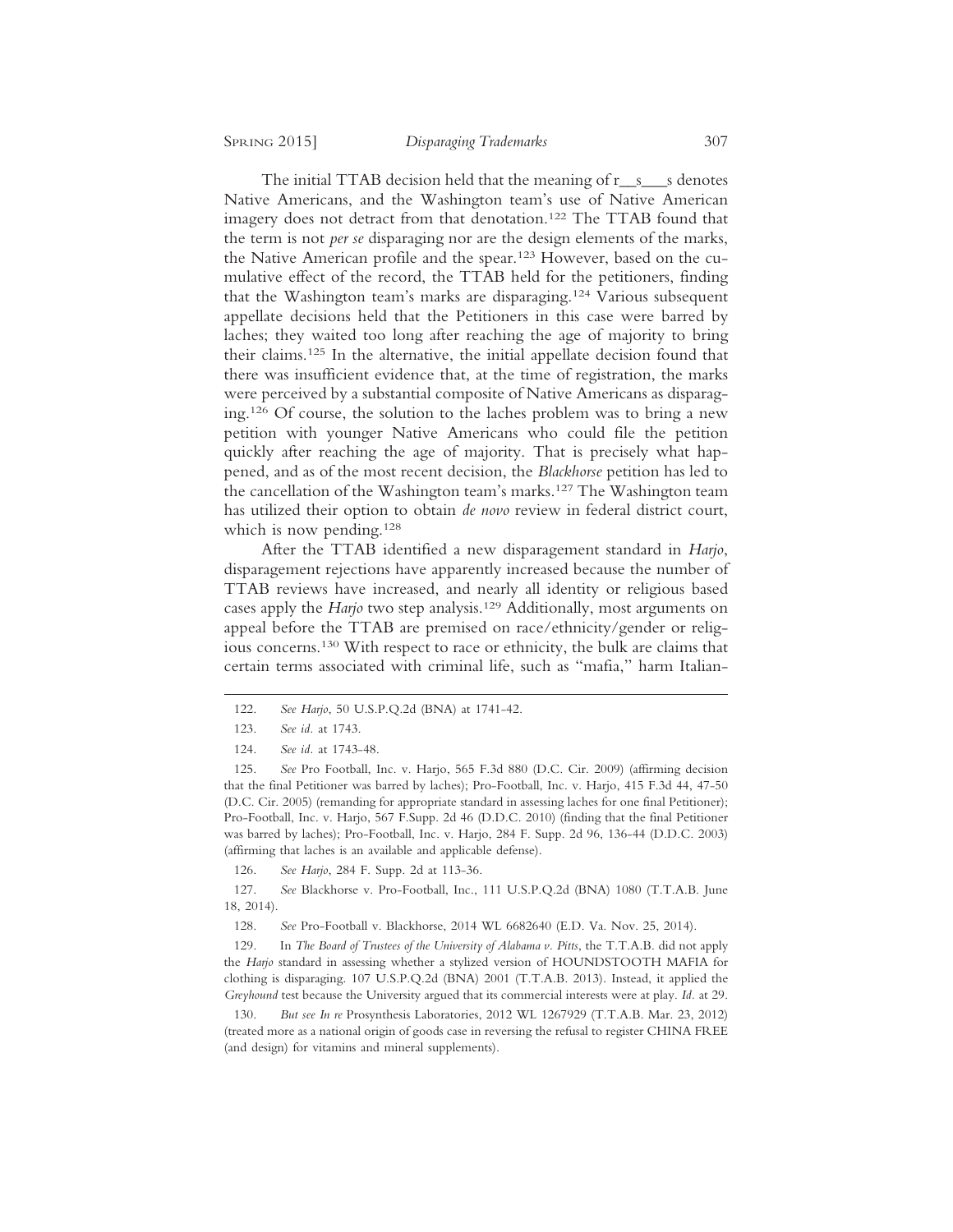Americans; applicants who have appealed these refusals have universally succeeded.131

The remaining decisions raise interesting issues. In *Boswell v. Mavety Media Group*, Anita Boswell and James Clement argued that BLACK TAIL for adult entertainment magazines was disparaging both because of gender and at the intersectionality of race and gender.132 Notably, the TTAB looked extensively to a prior scandalousness decision for this application to determine the relevant types of evidence.133 While refusing to require surveys to demonstrate disparagement, an expensive endeavor, the TTAB allowed the mark to register because the dictionary and ten submitted magazines were insufficient to prove the offense.134 Another dispute around SQUAW and SQUAW ONE found most of the applicant's marks disparaging except where, due to the associated goods, it may be perceived as referencing a geographic location for skiing rather than a racial slur referencing a Native American woman; for the latter, the TTAB reversed the refusal to register.135 Most recently, an Asian-American band member applied to register THE SLANTS, arguing that it was, in essence, taking back the power of a slur against Asians by turning it into something positive.136 The application was denied. Despite the "good intentions underlying his use of the term," it was a term that, in context, is perceived as a slur and offensive by a substantial composite of the targeted group.137 The Federal Circuit initially affirmed the TTAB's denial of the application as dis-

132. *See* 52 U.S.P.Q.2d (BNA) 1600 (T.T.A.B. July 28, 1999).

134. *See Boswell*, 52 U.S.P.Q.2d (BNA) 1600.

137. *See id.* at 1312.

<sup>131.</sup> *See Bd. of Trs. of Univ. of Ala.*, 107 U.S.P.Q.2d (BNA) 2001 (dismissing disparagement claim on a stylized HOUNDSTOOTH MAFIA for clothing); *In re* Mothers and Fathers Italian Ass'n, 2000 TTAB LEXIS 52 (reversing refusal of MAFIA BRAND for various foods); *In re* Undeas, 2000 TTAB LEXIS 39 (reversing refusal of JUNIOR M.A.F.I.A. for entertainment services and recordings); Order Sons of Italy in Am. v. The Memphis Mafia, Inc., 52 U.S.P.Q.2d (BNA) 1364 (T.T.A.B. 1999) (rejecting that "mafia" in THE MEMPHIS MAFIA would disparage members of the Order or Italian-Americans); Order Sons of Italy in Am. vs. Callisi, 1999 WL 450012 (T.T.A.B. June 29, 1999) (dismissing opposition to GOODFELLAS and design for entertainment services and noting that numerous successful prior oppositions against MAFIA, MA-FI-O-SO, DON VITO, MAFIA BOB, AND MAFIA FOR MOB all received judgment by default).

<sup>133.</sup> *See id.* Boswell and Clement originally also argued scandalousness but wisely dropped it. During the examination process, the USPTO Examiner refused to register the trademark as scandalous, which was affirmed by the TTAB but reversed by the Federal Circuit in 1994. *See In re Mavety Media Group Ltd.*, 33 F.3d 1367 (Fed. Cir. 1994). Despite the length of time, Boswell and Clement were opposing the same trademark application.

<sup>135.</sup> *See In re* Squaw Valley Development Company, 80 U.S.P.Q.2d (BNA) 1264 (T.T.A.B. 2006).

<sup>136.</sup> *See In re* Tam, 108 U.S.P.Q.2d (BNA) 1305 (T.T.A.B. Sept. 26, 2013).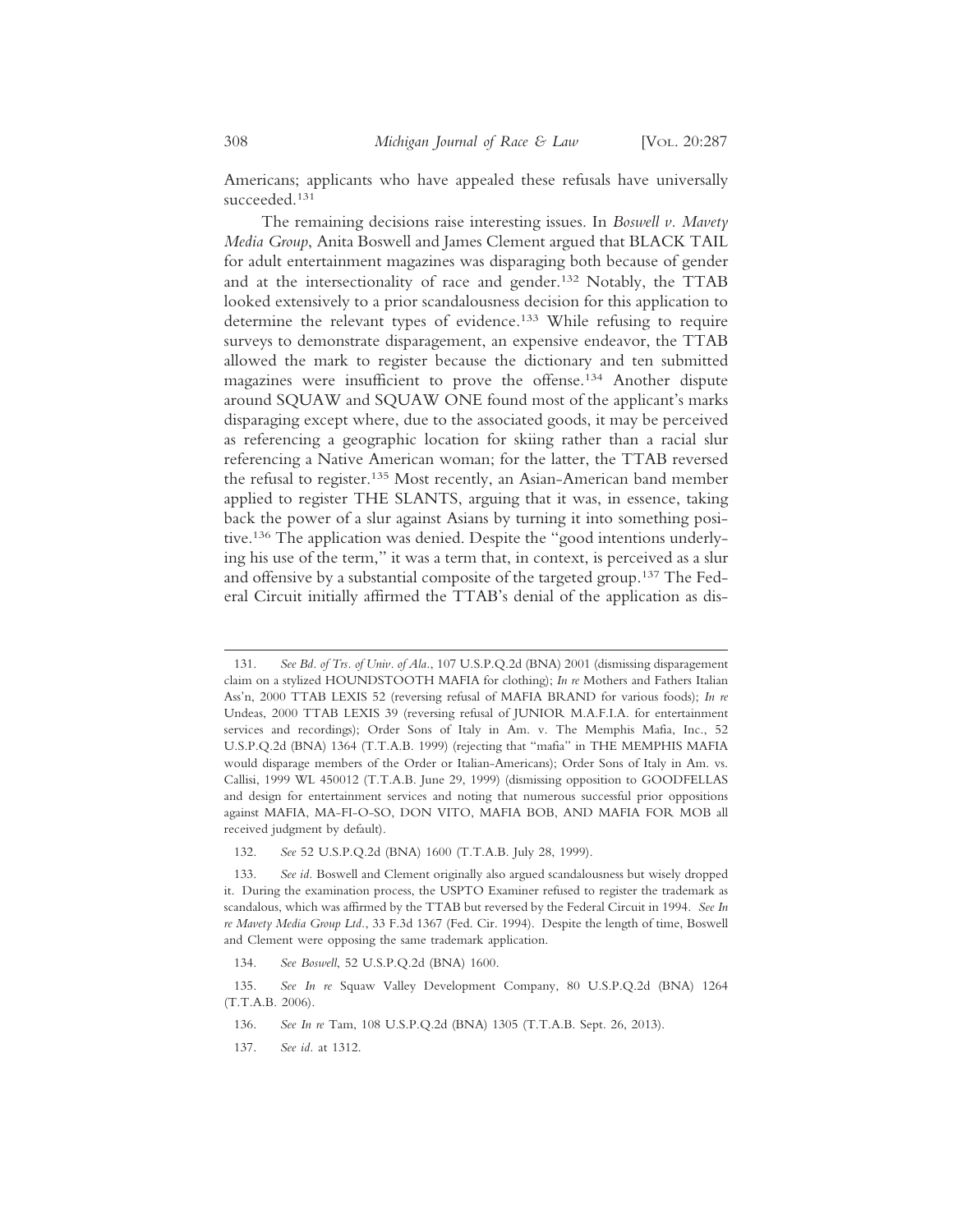paraging, which was then vacated based on "[a] sua sponte request for a poll on whether to consider this case en banc."138

Religion also remains a significant basis for objection. Similar to *In re Tam*, the TTAB in *In re Heeb Media* affirmed the refusal to register a magazine aimed at reclaiming a Jewish slur, despite its good intentions, because the term was so offensive to a substantial composite of the Jewish faith.<sup>139</sup> It should be noted that the reclaiming argument may have been successful at the Examiner level when made in the sexual orientation context.140

A more recent religious-based disparagement case, *In re Lebanese Arak Corporation*, returns to a familiar issue in at least two ways. As in the past, the TTAB assessed the tenets of the referenced religion, affirming the refusal to register KHORAN for wine as the term appears to refer to Islam, and Muslims are forbidden to drink alcohol.141 Additionally, the dissent resurrected the question of who matters even within the context of a disparagement claim.142 The majority recognized that disparagement protects the sensibilities of an ethnic or religious group, many of whom cannot be adequately protected under the scandalous prohibition because they are small minorities.<sup>143</sup> In determining whether the mark KHORAN would be seen as identifying the holy Muslim text, the majority opinion looked to the referenced group's perception, a decision subsequently questioned by the dissent as "loading the deck" in ways that will cause the mark to be rejected as disparaging "despite the fact that most Americans attribute a different and inoffensive meaning to the mark."144 Once again, the issue is whether perceptions of the minority group will be assessed and heard or whether the majority opinion is all that matters. In this case, the former garnered more votes.

<sup>138.</sup> *See In re* Tam, 2015 U.S. App. LEXIS 6430 (Fed. Cir. Apr. 20, 2015), *vacated by* 2015 U.S. App. LEXIS 6840 (Fed. Cir. Apr. 27, 2015). Although this Article does not address concerns that the disparaging prohibition is unconstitutional under the First Amendment, the *en banc* review specially added an additional question related to the constitutionality of the disparagement prohibition under the First Amendment. 2015 U.S. App. LEXIS 6840, at \*2.

<sup>139.</sup> *See In re* Heeb Media, 2008 TTAB LEXIS 65 (T.T.A.B. Nov. 26, 2008) (affirming refusal of HEEB for clothing and entertainment).

<sup>140.</sup> An opposition to DYKES ON BIKES was dismissed on standing. *See* McDermott v. San Francisco Women's Motorcycle Contingent, 240 Fed. Appx. 865 (Fed. Cir. 2007) (affirming dismissal due to lack of standing). Although the Examiner raised disparagement three times during prosecution of the application, the mark was allowed to proceed through registration as of December 5, 2005 after the applicant filed a few things in an *ex parte* appeal. *See* Serial No. 78/ 281,746, file history (including Office Action dated Feb. 20, 2004, Office Action dated Oct. 28, 2004, and Reconsideration Letter dated May 25, 2005).

<sup>141.</sup> *See In re* Lebanese Arak Corp*.*, 94 U.S.P.Q.2d (BNA) 1215 (T.T.A.B. 2010) (affirming refusal of KHORAN for alcoholic beverages).

<sup>142.</sup> *See id.* at 1216.

<sup>143.</sup> *See id.*

<sup>144.</sup> *See id.* at 1222.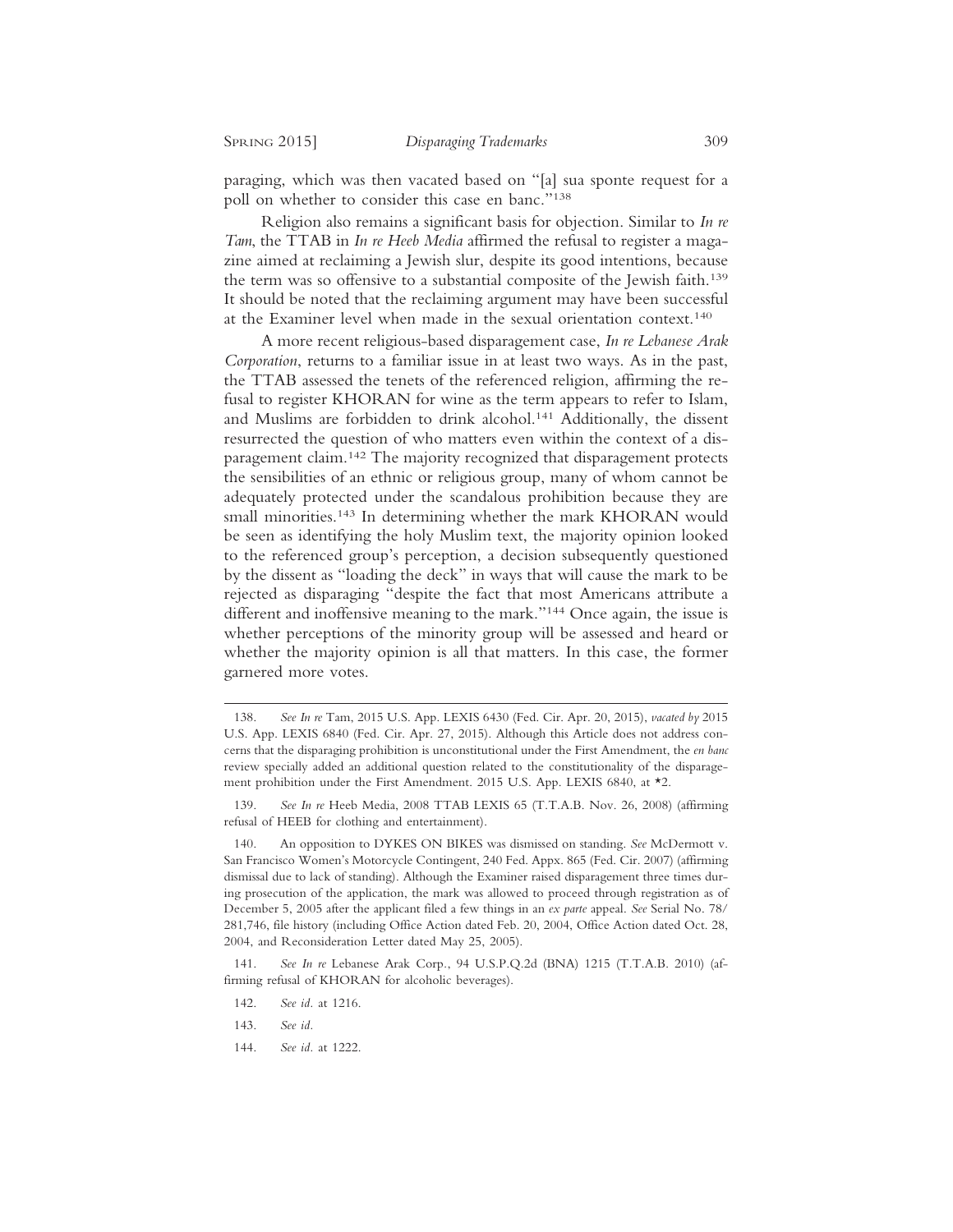The applicants in one of the most recent decisions, rejecting STOP THE ISLAMISATION OF AMERICA for services related to understanding and preventing terrorism, represent a group recognized by the Southern Poverty Law Center as an Anti-Muslim hate group in New York.145 The rejection was premised on finding that the phrase is anti-Muslim and disparaging (connecting Islam and terrorism/violence or perhaps suggesting that the religion should not be permitted or allowed to grow in America).146 The applicants lost their appeal, and their petition for certiorari, partly premised on First Amendment arguments, was denied.147

These cases further developed the notion of context as affecting the disparagement determination. As noted in the recent *Blackhorse* TTAB decision, disparaging cases may be treated as falling within one of three categories: (1) there is an innocuous term that, in context, becomes a disparaging one; (2) a term that may otherwise seem disparaging may, in context, be stripped of the offensiveness; and (3) the context may be insufficient to change the disparaging meaning of the mark.148 Whose context matters. Without taking into account the strong interests in protecting members of minority groups, the disparagement claim cannot consistently serve to protect minority members.

#### III. DETANGLING THE DISPARAGING PROHIBITION

Because they are the two that do not appear to relate to unfair competition concerns, it is natural to associate the scandalous and disparaging prohibitions. Doing so, however, can force too much symmetry. Although the legislative history is sparse, at a minimum, the language changes indicate that disparaging was intended to be a broad protection for those who need it. More importantly, drawing parallels obfuscates the unique, important, and necessary protections of the disparaging prohibition for non-majority populations.

## A. *The Practice of Blending Scandalous and Disparaging Registration Prohibitions*

First, the notion of conceptually combining the scandalous and disparaging registration prohibitions began early. In the first reported decision

<sup>145.</sup> *See In re* Geller, 751 F.3d 1355 (Fed. Cir. 2014); Southern Poverty Law Center, *Active Anti-Muslim Groups, available at* http://www.splcenter.org/node/3502/activegroups (2014).

<sup>146.</sup> *See In re* Geller, 751 F.3d at 1358-62.

<sup>147.</sup> *See* Geller v. PTO, 2015 U.S. LEXIS 220 (Jan. 12, 2015). Although this Article does not intend to address First Amendment issues, I should note that SOIA bases at least part of its argument on the belief that its political speech is being chilled. *See, e.g.*, Tony Dutra, *Cert Petition Faults Disparaging Trademark Analysis, Standard in 'Stop Islamisation' Case*, BNA, (Aug. 18, 2014), *available at* http://www.bna.com/cert-petition-faults-n17179894028/.

<sup>148.</sup> *See* Blackhorse v. Pro-Football Inc., 2014 TTAB LEXIS 231, 29-30 (T.T.A.B. June 18, 2014). Even the Washington team's expert admitted that some racial terms are inherently disparaging regardless of context, such as the n-word. *See id.* at \*30 n.43.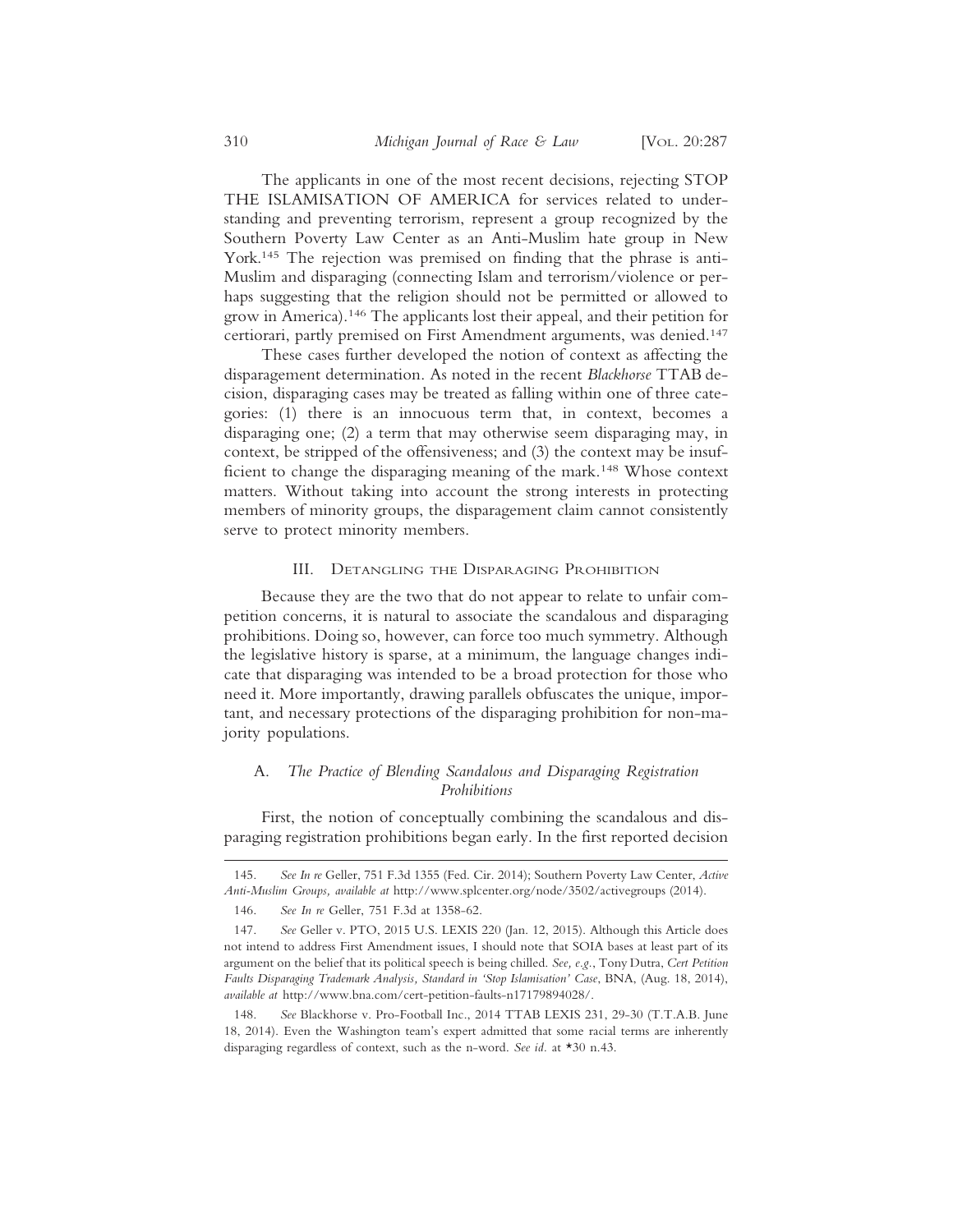applying the disparaging prohibition, the Examiner in Chief drew parallels to prior scandalous decisions when describing the criteria for its evaluation, noting that the mark must be assessed in the context of the associated goods or services.149 Subsequent decisions continued the trend of comparing scandalous decisions with disparaging and vice versa.150

A more troubling indicia of confusion between the scandalous and disparaging registration prohibition appears in some early decisions involving religious-based objections to registrations. Some of the earliest decisions applying the scandalous registration prohibition involved marks that invoked Christianity, a specific group within the larger population. For example, in 1938, The Court of Customs and Patent Appeals affirmed the refusal to register MADONNA for wines on the basis that it would be scandalous to take "the highest example of the purity of womanhood" and associate her with wine for drinking.<sup>151</sup> The majority opinion even opined that it would be of "very doubtful propriety" to commercialize the name or representation of the Virgin Mary at all.152 A later decision reiterated that commercializing a similar religious symbol, AGNUS DEI with pictorial representation, would be offensive to most Christians—even though it was applied to metallic tabernacle safes used and presumably purchased by Catholic clergy.153 Perhaps such sensitivity to Christian beliefs and symbols is understandably characterized as scandalous as even today the majority religious tradition in the United States remains Christianity by a wide margin.154 And these decisions occurred before the disparaging prohibition existed, making scandalous the only option to prohibit the registration. The problem with mixing the scandalous and disparaging prohibitions becomes clearer when the decision-makers were later faced with non-Christian religious symbols and terms.

The first reported decision to confront non-Christian religious traditions is *In re Reemtsma Cigarettenfabriken*, involving an application to register SENUSSI for cigarettes.<sup>155</sup> In finding that the mark should be refused registration, the TTAB stated that

<sup>149.</sup> *See* Doughboy Indus., Inc. v. The Reese Chem. Co., 88 U.S.P.Q. (BNA) 227 (1951).

<sup>150.</sup> *See, e.g.*, *Ex parte* Parfum L'Orle, Inc., 93 U.S.P.Q. (BNA) 481 (P.T.O. 1952) (referring to the DOUGHBOY decision in assessing whether LIBIDO for perfumes and toilet waters would be scandalous).

<sup>151.</sup> *See In re* Riverbank Canning Co., 95 F.2d 327, 327, 329 (C.C.P.A. 1938).

<sup>152.</sup> *See id.* at 329. Despite the majority's position, the dissent noted that MADONNA has been registered numerous times on different articles of trade. *Id.* at 329-30.

<sup>153.</sup> *See also Ex parte* Summit Brass & Bronze Works, Inc*.*, 59 U.S.P.Q. (BNA) 22 (Cmm'r Pats. 1943).

<sup>154.</sup> *See* THE PEW FORUM ON RELIGION AND PUBLIC LIFE, *U.S. Religious Landscape Survey: Religious Affiliation: Diverse and Dynamic*, 10-12 (Feb. 2008), http://religions.pewforum.org/ pdf/report-religious-landscape-study-full.pdf.

<sup>155.</sup> *See* 122 U.S.P.Q. (BNA) 339, 339 (T.T.A.B. 1959).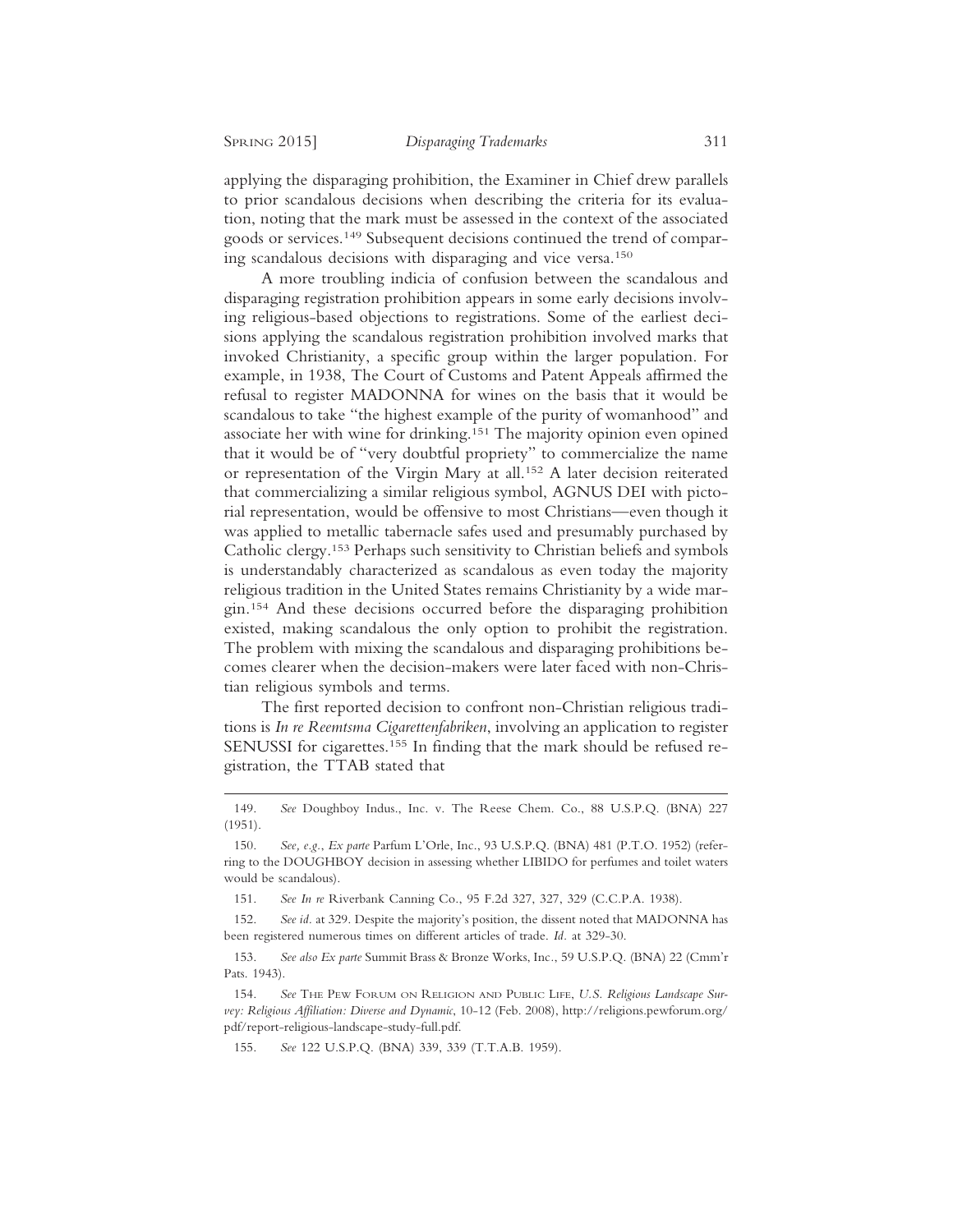[t]he application of the name of any religious order or sect to a product whose use is forbidden to the followers or adherents of such sect or order is an affront to such persons and tends to DISPARAGE their beliefs. The use of "SENUSSI" on cigarettes, therefore, would be SCANDALOUS within the purview of Section 2(a) of the Act of 1946 and is not entitled to registration.156

One can assume that, at that time, the general population would not know that the Senussi sect is prohibited from smoking.157 Even though the current standard for assessing scandalous trademarks is to evaluate whether the mark would be scandalous to a substantial composite of the *general public*, decision-makers certainly were inconsistent for decades in assessing the relevant population for a scandalous objection.158 Perhaps there was an assumption that offending someone's religion would, in and of itself, be considered scandalous to the general population.

Confusion about the tenants of non-majority (or smaller population) religions caused problems in a subsequent decision involving tobacco, *In re Waughtel*, where the Trademark Examiner refused to register AMISH and design for cigars and cigar boxes.159 The Examiner rejected the mark as scandalous because it would be disparaging under the targeted group's religious tenets as he believed the Amish were forbidden to use tobacco.160 Unfortunately for the Examiner, the applicant provided proof during appellate review, affidavits from two Amish men, that the religion does not forbid tobacco in any form.<sup>161</sup> The application was allowed to register because it was not scandalous. Some may categorize this as a problem—the Examiner raising religious concerns incorrectly. However, in the proper examination process, most such mistakes would be resolved when the applicant responds to the Examiner with additional, verified information.

These examples demonstrate two concerns with blending scandalous and disparaging registration prohibitions. First, neither of these cases involved a third party challenge to the registration. It was incumbent upon the Trademark Examiner (or perhaps the reviewing body as in the case of DOUGHBOY) to catch the issue and raise it, and that assumes that the Examiner properly understands the scope of the targeted groups beliefs or position. However, placing the burden on members of any group to catch

<sup>156.</sup> *Id.* (emphasis added).

<sup>157.</sup> A later decision recognized that this decision blended the distinctions between scandalous and disparaging but did not resolve the issue of how to divide the two. *See* Jacobs v. Int'l Multifoods Corp., 211 U.S.P.Q. (BNA) 165 n.4, 169 (1981),

<sup>158.</sup> *See* Abdel-khalik, *supra* note 40, at 210.

<sup>159.</sup> *See* 138 U.S.P.Q. (BNA) 594 (1963).

<sup>160.</sup> *See id.*

<sup>161.</sup> *See id.* Amish in Lancaster County, Pennsylvania, have been raising tobacco since about 1838. JOHN A. HOSTETLER, AMISH SOCIETY 120 (4th ed. 1993).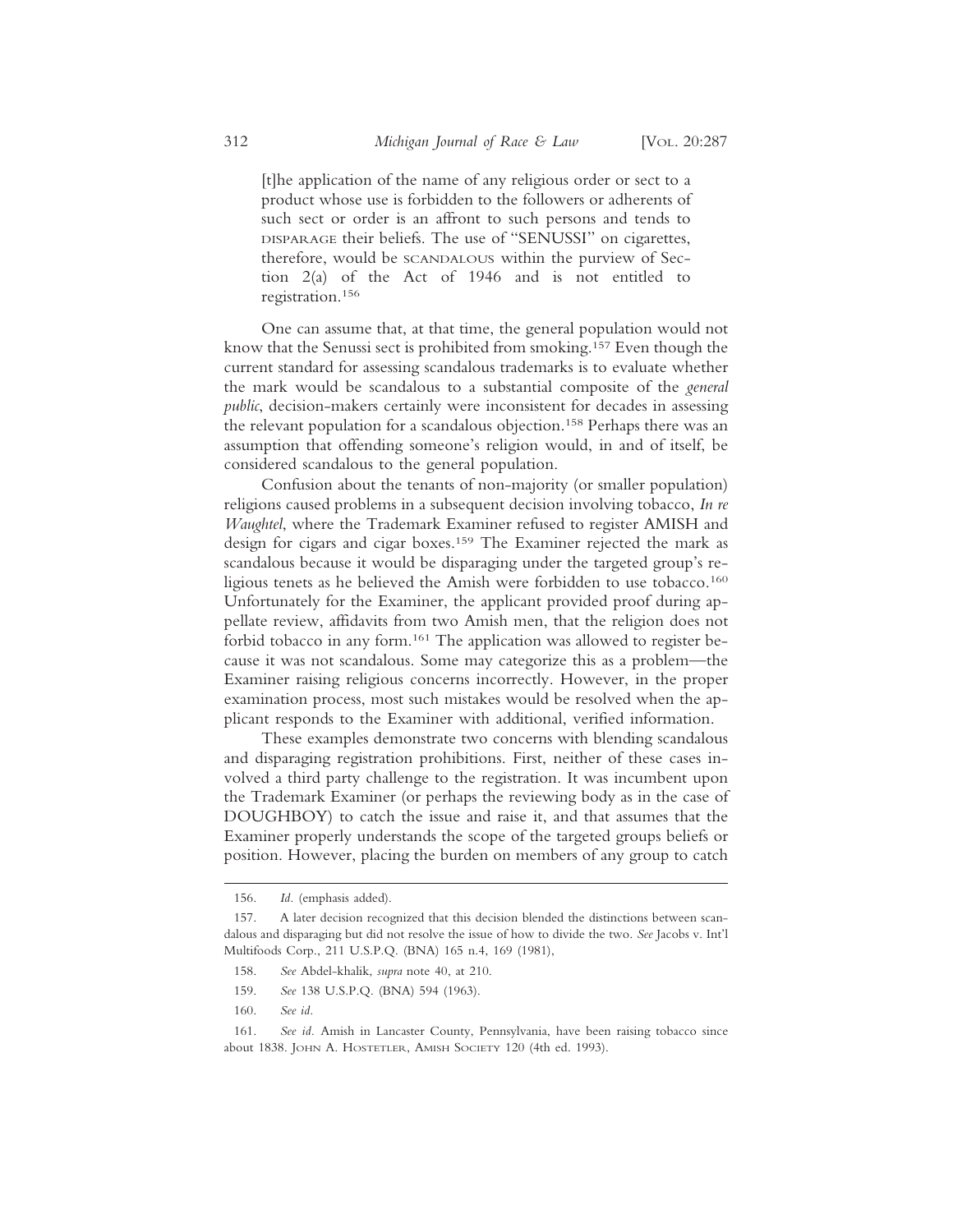every offensive trademark before it is registered and used (and thus often before the applicant has invested in the mark) seems quite unlikely as well as an abdication of the PTO's examination responsibility. Second, it suggests that protection of the targeted group is in the hands of the general population. Especially once it became clear that the scandalous prohibition only applies to marks that are offensive to a substantial composite of the general population, any blending between scandalous and disparaging would not only undermine the distinctions between these two provisions of the Lanham Act, but would also limit protection of targeted groups from terms or images that the majority may not find offensive. After all, religious terms that previously would be scandalous are now regularly allowed to register. For example, the two marks previously rejected as scandalous, MADONNA and AGNUS DEI, are now registered trademarks,<sup>162</sup> including one application for MADONNA for wine.<sup>163</sup> These new registrations suggest that objections rooted in some sort of antipathy to commercializing religious terms and images has dissipated—for the general public. If an applicant uses a term or image from a smaller group, perhaps its religious tenets would lead to an objection to commercialization. Such a group could no longer rely for protection upon a general population's antipathy to commercializing religious terms, images, or emblems.

A fairly recent decision, but still pre-*Harjo* demonstrates the subsequent lack of protection for targeted, non-majority religious groups. In 1988, In Over Our Heads, Inc. filed an application for the mark MOONIES (with a buttocks design) for a doll.<sup>164</sup> It is true that the term "mooning" is a slang term associated with someone dropping their clothes and exposing a naked backside,<sup>165</sup> and given the mark's design and the description of the doll in argument, that certainly seems the likely intended meaning. However, Moonies, the noun form, only has one recognized meaning—it refers to the followers of Korean Reverend Sun Myung Moon and his Unification Church.166 The Unification Church is a small

- 163. *See* MADONNA, U.S. Trademark Reg. No. 3,545,635 (filed Sept. 15, 2006).
- 164. *See* U.S. Serial No. 73/755,278.

165. *See Mooning*, DICTIONARY.COM, Def. No. 11, http://dictionary.reference.com/ browse/mooning?s=t (identified as slang definition).

<sup>162.</sup> *See, e.g.*, MADONNA FROM MODENA, U.S. Trademark Reg. No. 4,013,813 (filed Aug. 26, 2010); MADONNA DELLA SCOPERTA, U.S. Trademark Reg. No. 4,010,795 (filed Apr. 23, 2009); AGNUS DEI CLOTHING, U.S. Trademark Reg. No. 3,693,910 (filed on Sept. 16, 2008); MADONNA PERINATAL SERVICES, U.S. Trademark Reg. No. 3,515,216 (filed Nov. 13, 2007); DA VINCI MADONNA, U.S. Trademark Reg. No. 2,277,700 (filed May 26, 1998); MADONNA JEWELS, U.S. Trademark Reg. No. 1,660,751 (filed April 26, 1990); MADONNA, U.S. Trademark Reg. No. 1,473,554 (filed Dec. 9, 1985); MADONNA, U.S. Trademark Reg. No. 1,463,601 (filed Dec. 9, 1985); MADONNA, U.S. Trademark Reg. No. 1,386,990 (filed Aug. 5, 1985); MADONNA, U.S. Trademark Reg. No. 762,471 (filed Oct. 3, 1960).

<sup>166.</sup> *See Unification Church*, MODERN DICTIONARY FOR THE LEGAL PROFESSION (3d ed. 2001); Moonies, DICTIONARY.COM, http://dictionary.reference.com/browse/moonies?s=t.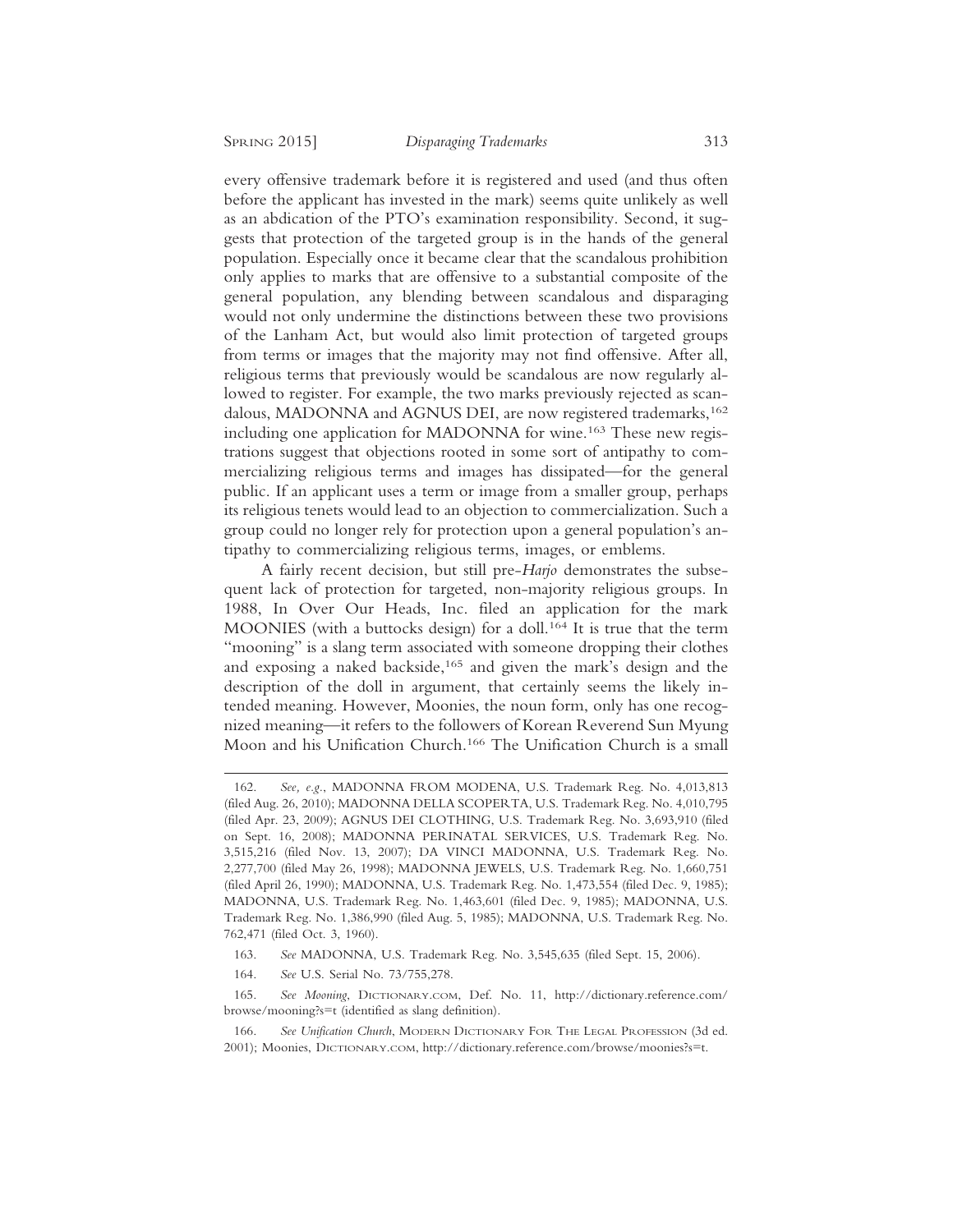group and highly controversial, often labeled a cult.167 The Examiner rejected the MOONIES application as a "mark [that] comprises SCANDAL-OUS matter which DISPARAGES The Unification Church. . . ."168 As noted by the TTAB, it was entirely unclear whether the Examiner relied on the scandalous or disparaging registration prohibition.<sup>169</sup> Calling it a close case, the TTAB reversed, finding that

Applicant's mark MOONIES – with its naked buttocks design and spelled without emphasizing the letter "m" – would, when used on a doll, most likely be perceived as indicating that the doll "moons," and would not be perceived as referencing members of The Unification Church.170

In a footnote, the TTAB noted that the record contained some evidence that the term "may be viewed *by some members of that religious group* as being derogatory."171 The TTAB discounted that evidence. Because dictionaries, major newspapers, and magazines used the term Moonies as if it were non-derogatory, the TTAB ruled on the assumption that Moonies is an accepted and acceptable term for members of The Unification Church.172 The Moonies may not be the most sympathetic example given claims that they are a cult, the criticized mass marriages, and the like.173 Regardless, the Unification Church is an exemplar of a small institution with few members as compared to other religions.<sup>174</sup> When considering the concerns of a small group, the TTAB discounted the term's impact on its followers because of the language choice of the general population.175

The blending of scandalous and disparaging prohibitions, explicitly, has done precisely what one would predict and fear if done implicitly, still possible post-*Harjo*, and that is to allow the majority opinion as to meaning and insult dominate over any referenced small group perceptions. In evaluating disparagement, the TTAB used as the relevant referent the general

- 171. *Id.* at 1654, n.4 (emphasis added)
- 172. *Id*.

174. While The Unification Church estimated its membership at 3 million, authorities suggest that the membership was 50,000 at the height of the Church's reach. *See* Wakin, *supra* note 173.

175. *Id.*

<sup>167.</sup> *See, e.g.*, Emine Saner, *I Was a Moonie Cult Leader*, THE GUARDIAN (Sept. 3, 2012), http://www.theguardian.com/world/2012/sep/03/moonie-cult-leader.

<sup>168.</sup> *In re* In Over Our Heads, Inc., 16 U.S.P.Q.2d (BNA) 1653, 1653 (T.T.A.B. 1990) (emphasis added).

<sup>169.</sup> *Id.* at 1653 n.2.

<sup>170.</sup> *Id.* at 1654.

<sup>173.</sup> *See, e.g.*, Saner, *supra* note 167; Daniel J. Wakin, *Rev. Sun Myung Moon, Self-Proclaimed Messiah Who Built Religious Movement, Dies at 92*, N.Y. TIMES (Sept. 2, 2012), *available at* http:// www.nytimes.com/2012/09/03/world/asia/rev-sun-myung-moon-founder-of-unificationchurch-dies-at-92.html?pagewanted=all&\_r=0.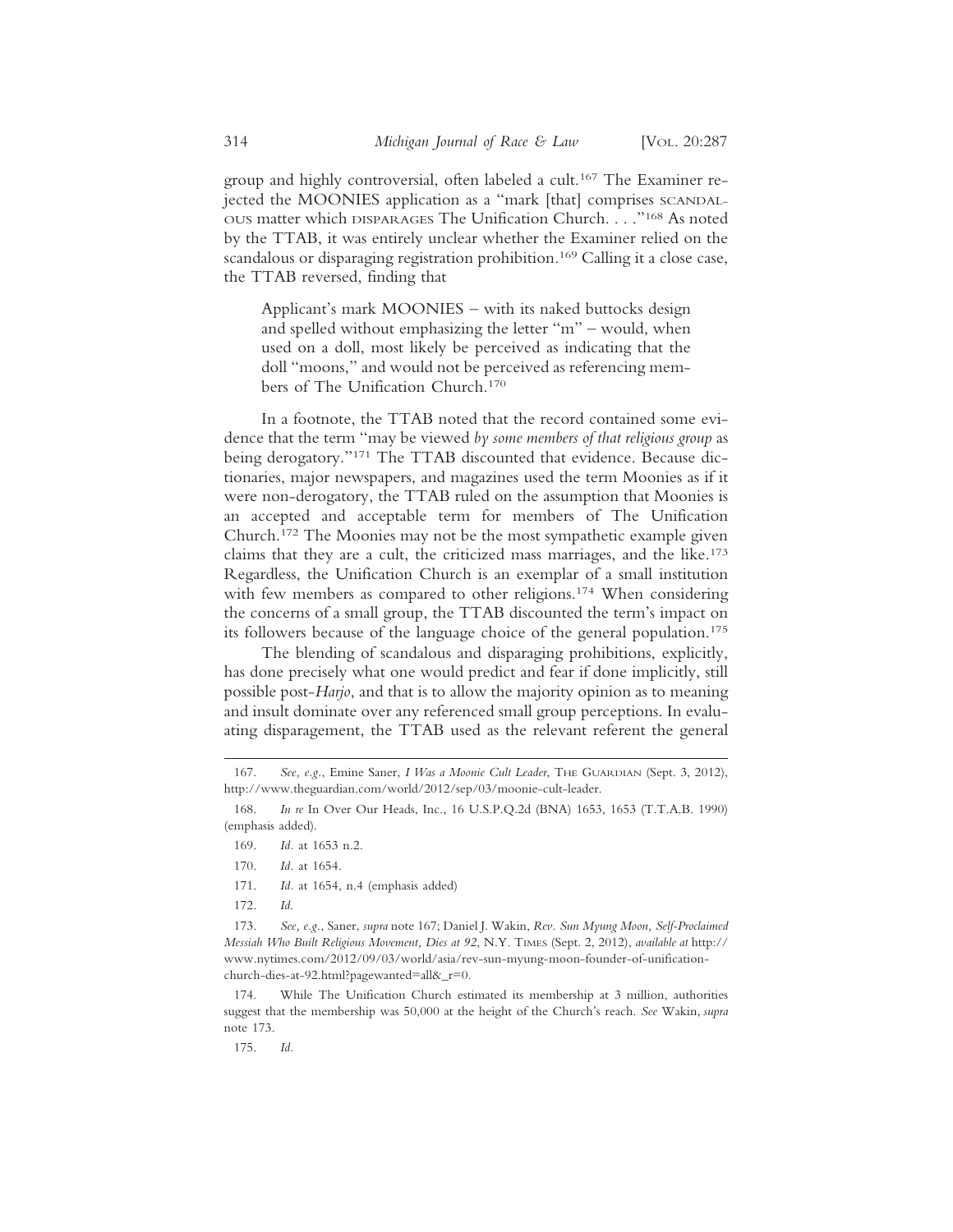public and its perception of the term (via dictionaries, newspapers, and magazines) regardless of whether it would be seen as offensive to members of The Unification Church. After all, the reasoning is, the majority would never use such an offensive term in such a public and consistent manner. And yet Native Americans have been protesting the common use of r\_s\_s for more than two decades at this point. Only recently has the general public opened its mind to the objections.

This is not to say that, had the TTAB assessed the MOONIES application from the perspective of the non-majority group members, it would have reached a different result. The critique is not the result (nor can it be) but the process. As the current dispute regarding the Washington team demonstrates, what the majority considers scandalous often discounts or blatantly ignores the perceptions of the targeted group. Charitably, one hopes it is because the majority group has not been exposed to indicia of harm. The application process can rectify that lack.

## B. *Blending the Justifications Hides the Distinct Need for a Disparaging Prohibition*

It is undisputed that the TTAB's decision in *Harjo* is the first articulation of the modern disparagement test, which, on its face, appears to separate the disparaging and scandalous prohibitions. However, it created the test by relying on the scandalousness precedent. The District Court for the District of Columbia noted that there is no error in treating the two as similar because (1) the TTAB noted differences where appropriate (by substituting disparaging for scandalousness and changing the relevant impact audience), and (2) there is little legislative history to provide guidance.176 However, the framework insufficiently addresses the different policy interests at play and statutory language differences. In so doing, it runs the risk of masking the distinct benefit afforded by the disparaging prohibition to identity and religious objections.

On its face, the scandalous prohibition is unrelated to the concerns that animate trademark protection—consumer confusion, encouraging better quality products, providing information to consumers, and any other related concern.177 The legislative history provides no direct, clear answer as to why Congress enacted the prohibition although one contemporary commentator considered the justification to be "obvious."178 Subsequently, two justifications have been posited. First, there was a concern

<sup>176.</sup> *See* Pro-Football, Inc. v. Harjo, 284 F. Supp. 2d. 96, 124 (D.D.C. 2003).

<sup>177.</sup> *See, e.g.*, Stephen R. Baird, *Moral Intervention in the Trademark Arena: Banning the Registration of Scandalous and Immoral Trademarks*, 83 TRADEMARK REP. 661, 673-74 (1993); *see also* ROGER E. SCHECHTER & JOHN R. THOMAS, INTELLECTUAL PROPERTY: THE LAW OF COPY-RIGHTS, PATENTS AND TRADEMARKS 600 (2003) (noting that the scandalous registration prohibition, unlike other prohibitions, is unrelated to competitors communicating with the public or avoiding deception).

<sup>178.</sup> TRADEMARKS, TRADE NAMES: FOR THE BUSINESSMAN 25 (Munn & Co., 1912).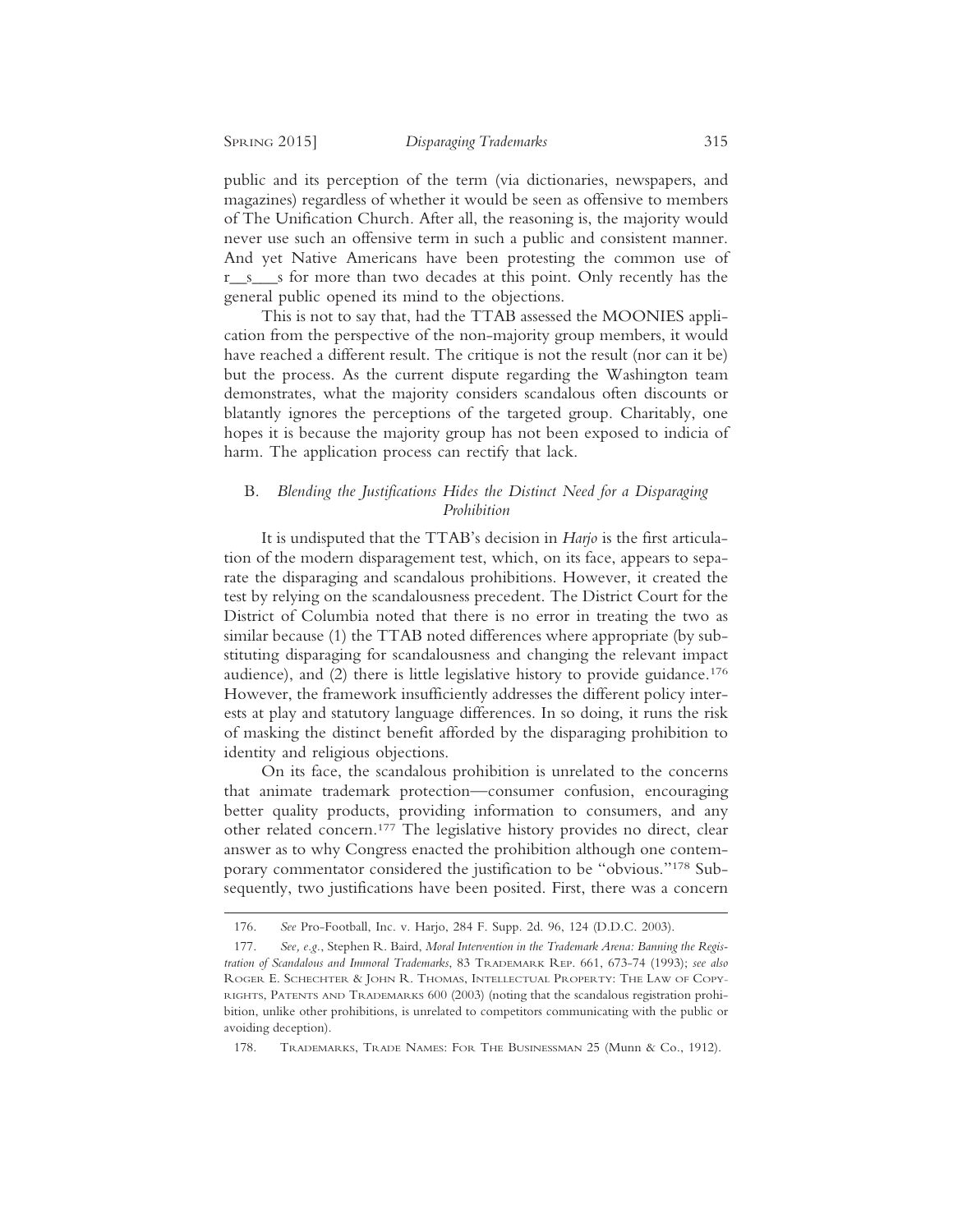that a federal registration would be perceived as implicit, governmental approval of the mark.<sup>179</sup> After the first fell from favor,<sup>180</sup> courts raised the second justification, that scandalous marks should not occupy the time, services, and use of federal funds.<sup>181</sup> At its root, such a justification is still a decision that certain marks are of less value, and the lesser value simply cannot be based on an unfair competition concern. Regardless, courts have rejected any implication that  $\S2(a)$  reflects an intent to regulate morality.182

Courts have stated even less regarding why we have the disparaging prohibition. In the context of laches, the initial *Harjo* decision held that there is a public policy interest in preventing registration where the marks may "hold a substantial segment of the population up to public ridicule."183 The *Harjo* and *Blackhorse* decisions, and the spurt of reports and studies in the wake of the dispute, have shown these consequences to the targeted population in stark relief. First, there are harms caused by stereotyping. As noted by a counseling psychology expert in the *Harjo* matter, stereotyping in culture can negatively impact members of the target group by objectifying and dehumanizing.184 These conclusions are substantiated by studies assessing the negative impact of stereotypes on women and African Americans as well as Native Americans.185 Numerous studies demonstrate that racial slurs and similar forms of discrimination affect the mental and physical health of the targeted group's members.186 The consequences include depression and low self-esteem, which can result in aggressive be-

181. *In re McGinley*, 660 F.2d at 486. *But see In re McGinley*, 660 F.2d at 487 (Rich, J., dissenting) ("More 'public funds' are being expended in the prosecution of this appeal than would ever result from the registration of the mark.").

- 182. *See, e.g.*, *In re McGinley*, 660 F.2d at 486.
- 183. Harjo v. Pro Football, Inc., 30 U.S.P.Q.3d (BNA) 1828, 1831 (T.T.A.B. 1994)

<sup>179.</sup> WILLIAM EVARTS RICHARDS & WILLIAM WALLACE WHITE, UNITED STATES PAT-ENTS, TRADE MARKS, DESIGNS AND COPYRIGHTS 91, 92 (2d ed. 1896); *In re* McGinley, 660 F.2d 481, 483 (C.C.P.A. 1981); *see also* Ritchie v. Simpson, 41 U.S.P.Q.2d (BNA) 1859, 1861- 62 (T.T.A.B. 1997), *rev'd on other grounds*, 170 F.3d 1092 (Fed. Cir. 1999) ("[J]ust as the issuance of a registration does not indicate any endorsement of the goods on which the mark is used, it also does not imply the government's pronouncement that the mark is a good one, from an aesthetic or any other viewpoint.").

<sup>180.</sup> *See, e.g.*, *In re* Old Glory Condom Corp., 26 U.S.P.Q.2d (BNA) 1216, 1220 n.3 (T.T.A.B. 1993).

<sup>184.</sup> *See* Harjo v. Pro-Football, Inc., 50 U.S.P.Q.2d (BNA) 1705, 1707-08 (T.T.A.B. 1999).

<sup>185.</sup> *See, e.g.*, Michael A. Friedman, *The Harmful Psychological Effects of the Washington Football Mascot*, 9-11, *available at* http://www.changethemascot.org/wp-content/uploads/2013/10/ DrFriedmanReport.pdf (2013) (a report commissioned by the Oneida Indian Nation) (citing studies demonstrating negative impact of stereotyping on academic performance and body image).

<sup>186.</sup> *See id.* at 14-15 (citing studies related to African Americans, Latinos, gays and lesbians, the elderly, and obese as well as Native Americans).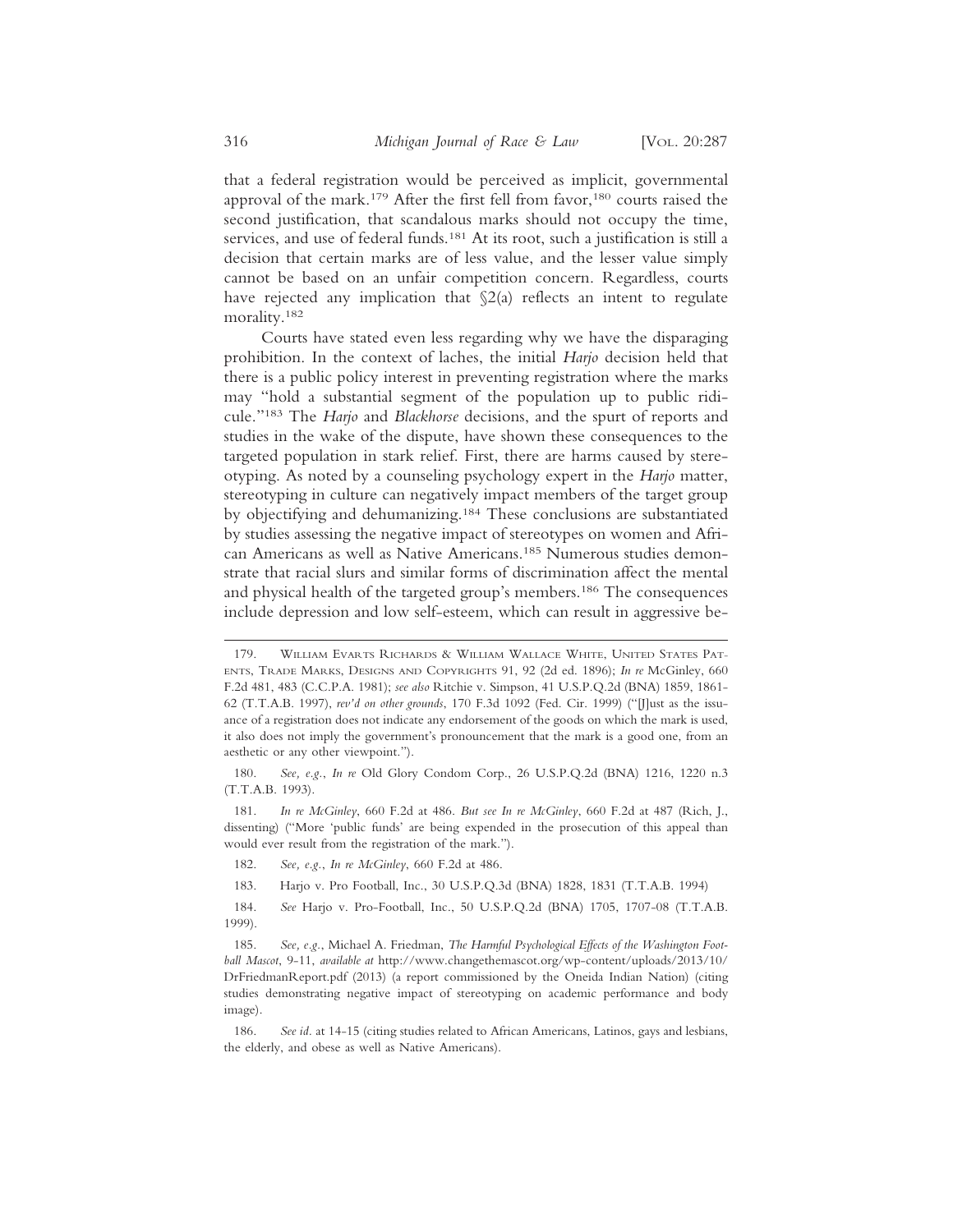havior years later and higher rates of suicide.<sup>187</sup> It also can create a hostile learning environment, decreasing students' ability to academically succeed.188 Even when the stereotype was intended to be beneficial or to be positive, it still imparts psychological harm to members of the targeted group.189

Not surprisingly, the negative stereotype is more readily identified as negative by those who are in the targeted population, and it impacts their self-esteem disproportionately.<sup>190</sup> However, studies specifically focused on Native American images demonstrate that stereotyping does impact those outside the target population by reinforcing negative attitudes.191 This negative reinforcement exists even when a flattering image of Chief Illiniwek, the University of Illinois mascot, was used—and even increased anti-Asian stereotypes at the same time.192 It also reinforces the notion that stereotyping, in and of itself, is an appropriate tool to use.<sup>193</sup> Further, based upon additional studies, these stereotypes result in strengthening implicit bias against Native American people and mascots<sup>194</sup> and dominate the conversation with such negativity that Native Americans cannot properly portray themselves or their various cultures.195 These harms were also cited by the American Psychological Association in a 2005 resolution calling for the immediate retirement of Native American symbols and imagery from any level of school, and the resolution includes references to more than thirty studies.196

The harms are numerous and well documented. Certainly, Congress may not have had this precise set of harms in mind when constructing the disparaging prohibition. But there are two key facts to show that they did intend the prohibition to have broad reach. The first is the use of "tends to" or "may" disparage. Either "tends to" or "may" allows for greater latitude than the language of other prohibitions. This suggests that Con-

192. *Id.* at 12.

193. Stegman & Phillips, *supra* note 188, at 4 (citing a 2001 statement from the U.S. Commission on Civil Rights).

- 194. *See* Friedman, *supra* note 185, at 12.
- 195. Stegman & Phillips, *supra* note 188.

196. The American Psychological Association, Resolution Recommending the Immediate Retirement of American Indian Mascots, Symbols, Images, and Personalities by Schools, Colleges, Universities, Athletic Teams, and Organizations, http://www.apa.org/about/policy/mascots.pdf (2005).

<sup>187.</sup> *See Harjo*, 50 U.S.P.Q.2d (BNA) at 1727; Friedman, *supra* note 185, at 15, 16-17.

<sup>188.</sup> Erik Stegman & Victoria Phillips, *Missing the Point: The Real Impact of Native Mascots and Team Names on American Indian and Alaska Native Youth*, CTR. FOR AM. PROGRESS 5 (2014) [hereinafter Stegman & Phillips], *available at* https://cdn.americanprogress.org/wp-content/ uploads/2014/07/StegmanAIANmascots-reportv2.pdf.

<sup>189.</sup> *See* Friedman, *supra* note 185, at 9, 10.

<sup>190.</sup> *Id.* at 11.

<sup>191.</sup> *Id.* at 11-13.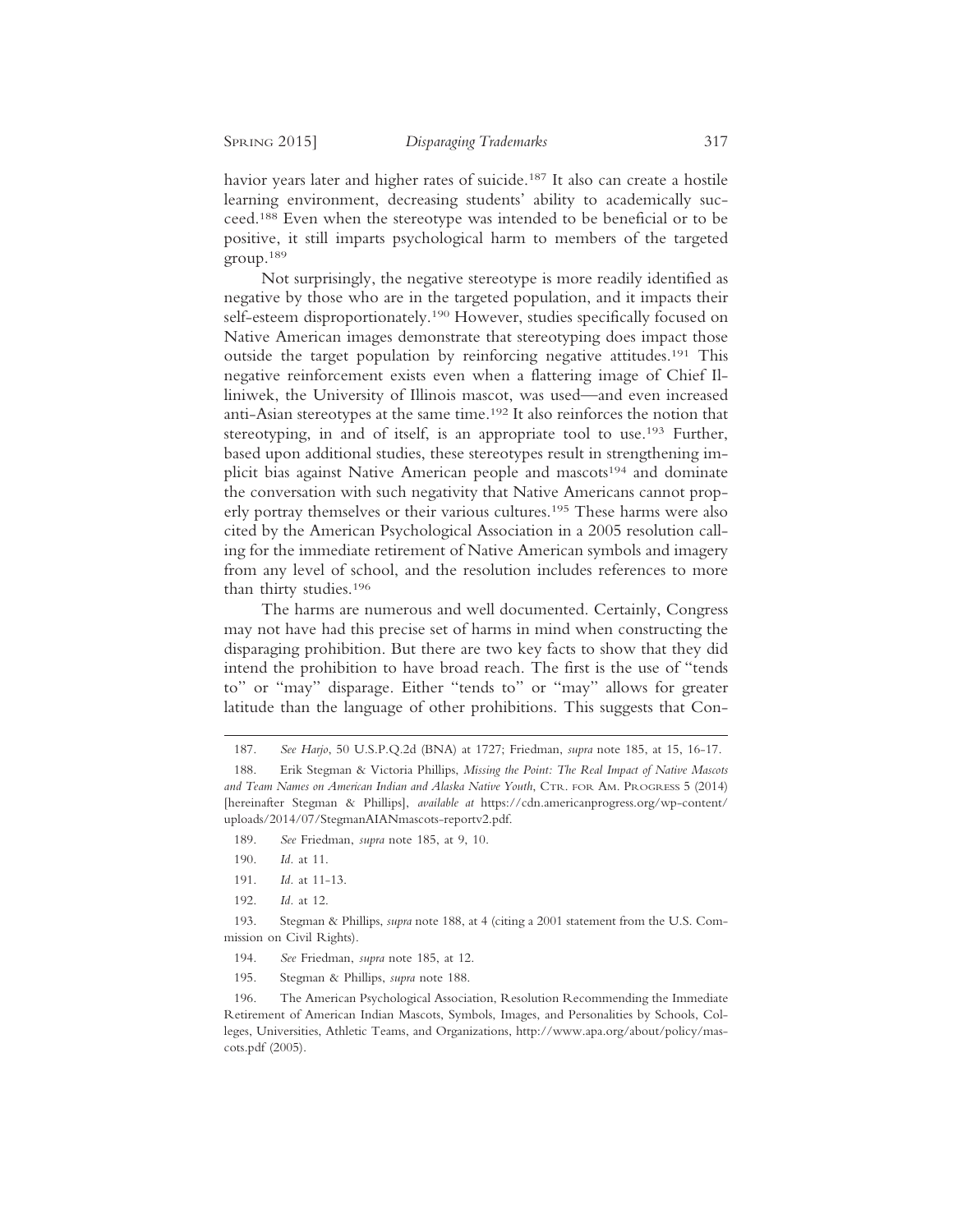gress was cognizant that the harm encapsulated by disparaging marks is so significant as to be prohibited based upon probability or even possibility rather than certainty at any level. Second, the failure to change the term "disparaging" is notable in the legislative history. When the USPTO representative complained that the term disparaging was too comprehensive to manage in the registration process, Representative Lanham invited the representative, and presumably the USPTO by extension, to submit better language. Yet, the word disparaging stayed in place. Now, we have choices regarding how to use it.

## C. *Choices*

When considering the disparaging prohibition and how it can be used to protect against trademarks that offend based on identity and religion, there are at least three changes that should be made. As a predicate, decision-makers must be reminded that the relevant standard is offensive to a substantial composite, not the majority, of the referenced group at the relevant time. Evidence that a non-trivial segment of the targeted group is offended should be sufficient. This leads to the first change; the current two-pronged test places too high a burden of proof regarding the disparagement. When Congress changed from "tends to disparage" to "may disparage," the language difference has meaning. Rather than seeking evidence that offense is probabilistic (tends), the evidentiary standard should be lowered to something less certain—even to acknowledge possibilities (may). Simply keeping in mind that the statutory language demands less certainty increases the chance that minority voices are heard regarding offense. Second, the current standard requires that, if there is doubt as to satisfying a prohibition's requirements, the doubt falls in favor of the applicant; the application is allowed to proceed forward. When one takes into account both the broader statutory scope and the harm caused by identity and religiously offensive marks, the doubt presumption should flip the other way. When in doubt or in a close call, the examiner and TTAB should err on the side of exclusion. Not only does that comport with statutory language, but it also better reflects the unique harm caused by disparaging identity and religion marks—harms that relate to psychological well-being rather than economic concerns alone. Third, the majority decision's position in *In re Lebanese Arak* must prevail and become incorporated into the disparaging test. When assessing the first prong, the likely meaning of the mark, it must be assessed from the referenced group's perspective, not the general population. If there are multiple referenced groups, then they should all be identified to determine if the mark is offensive to any potentially relevant group. Again, this ties back to the unique justification for disparagement from that of scandalous, protecting smaller groups from significant harm.

The benefits from these changes affect both populations. Not only does it minimize the harm caused to the non-majority groups, it also pro-